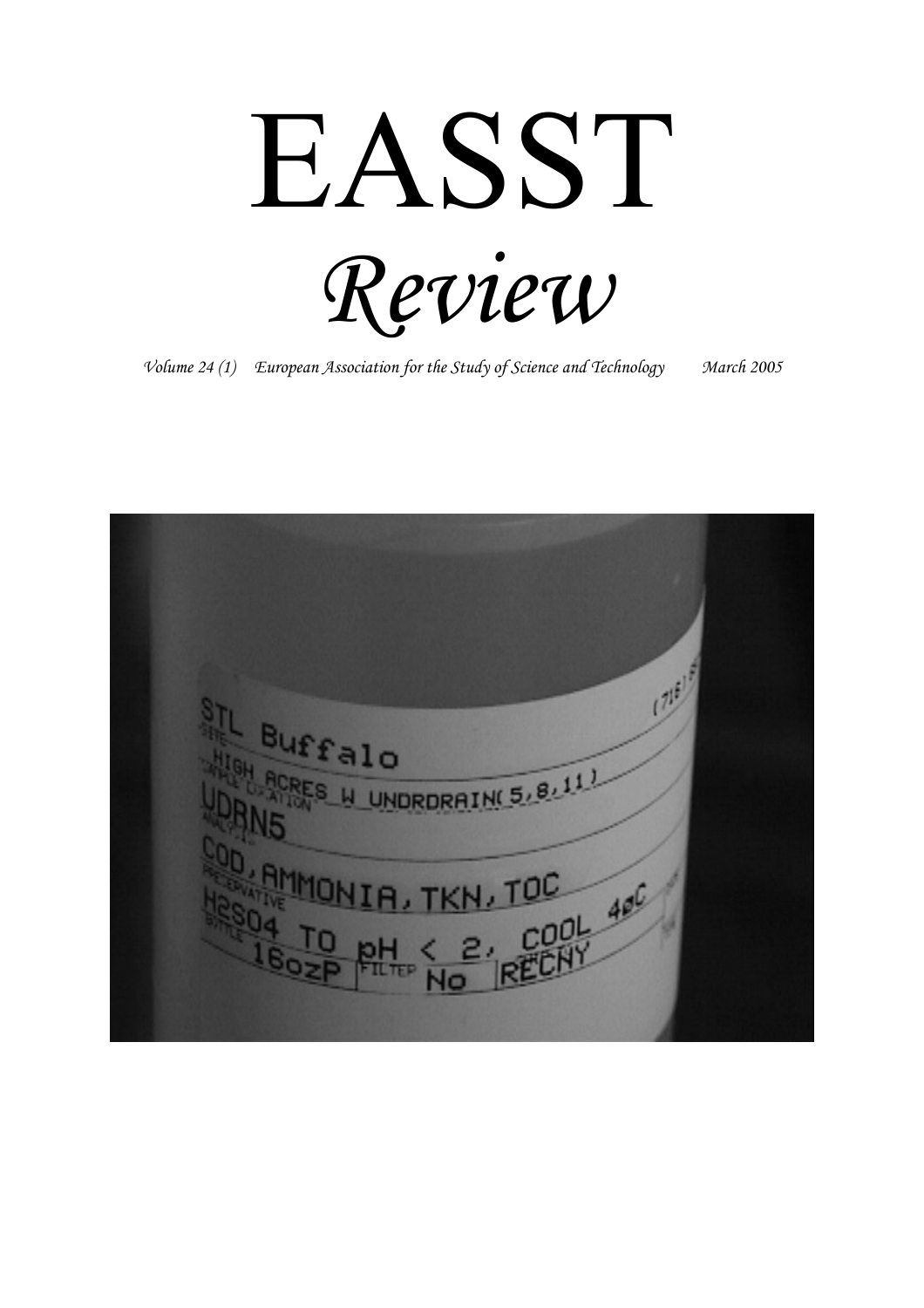Editor: Chunglin Kwa Deputy Editor: Richard Rogers Tel: 31 20 5256593 (Kwa) 31 20 525 3352 (Rogers) email:c.l. kwa@uva.nl rogers@hum.uva.nl Membership queries: admin@easst.net

EASST Review on the Web: http://www.easst.net

Contributing Editors: Andrew Jamison (University of Aalborg) Janet Rachel Low (London) Harald Rohracher (Graz) Gerald Wagner (Berlin) Paul Wouters (University of Amsterdam)

Council of the European Association for the Study of Science and Technology:

Christine Hine, President (University of Surrey) (c.hine@surrey.ac.uk) Nik Brown (University of York, UK) Rainer Grundmann (Aston University, UK) Claire Marris (National Institute for Agronomic Research, France) Jessica Mesman (University of Maastricht) Ann Rudinow Sætnan (Norwegian University for Science and Technology) Fred Steward (Brunel University, UK) Niki Vermeulen, student member (University of Maastricht) Ragna Zeiss (Free University, Amsterdam) Bruno Latour (President of the Society for Social Studies of Science, ex-officio)

#### EASST's Institutional Members:

Academy of Finland Ecole des Mines, Paris Europäische Akademie, Bad Neuenahr- Ahrweiler Inter-University Research Center for Technology,Work and Culture, Graz Linköping University Norwegian Institute for Studies in Research of Higher Education Maison des Sciences de l'Homme, Paris

Science Museum, London University of Bielefeld University of Edinburgh University of Gothenburg University of Maastricht University of Manchester University of Surrey University of Sussex University of York VTT Group for Technology Studies, Finland Wellcome Trust

EASST Review (ISSN 1384-5160) is published quarterly, in March, June, September and December. The Association's journal was called the EASST Newsletter through 1994.

Subscription: Individual membership fee: EUR 35,US\$ 47 annual. Reduced two- and three-year membership available. Students and citizens of East European countries pay reduced rates on applicaton EUR 25/20. Library rate is EUR 40. Please note that subscriptions can also be made through the EASST website.

#### Member benefits

Travel stipends for Ph.D. students, young scholars and researchers from developing countries are available. Reduced subscriptions to a number of journals are available through arrangements between EASST and several publishers. (For details on the benefits, see the EASST website.)

#### EASST's Past Presidents:

Sally Wyatt, 2000-2004; Rob Hagendijk, 1997- 2000; Aant Elzinga, 1991-1997; Stuart Blume, 1987-1991; John Ziman, 1983-1986;Peter Weingart, 1982.

EASST Review's Past Editors Arie Rip, 1982-1991;Georg Kamphausen, 1982.

#### frontpage illustration:

A sample bottle for quality control of ground water, in Texas, U.S.A. See the report by Ragna Zeiss.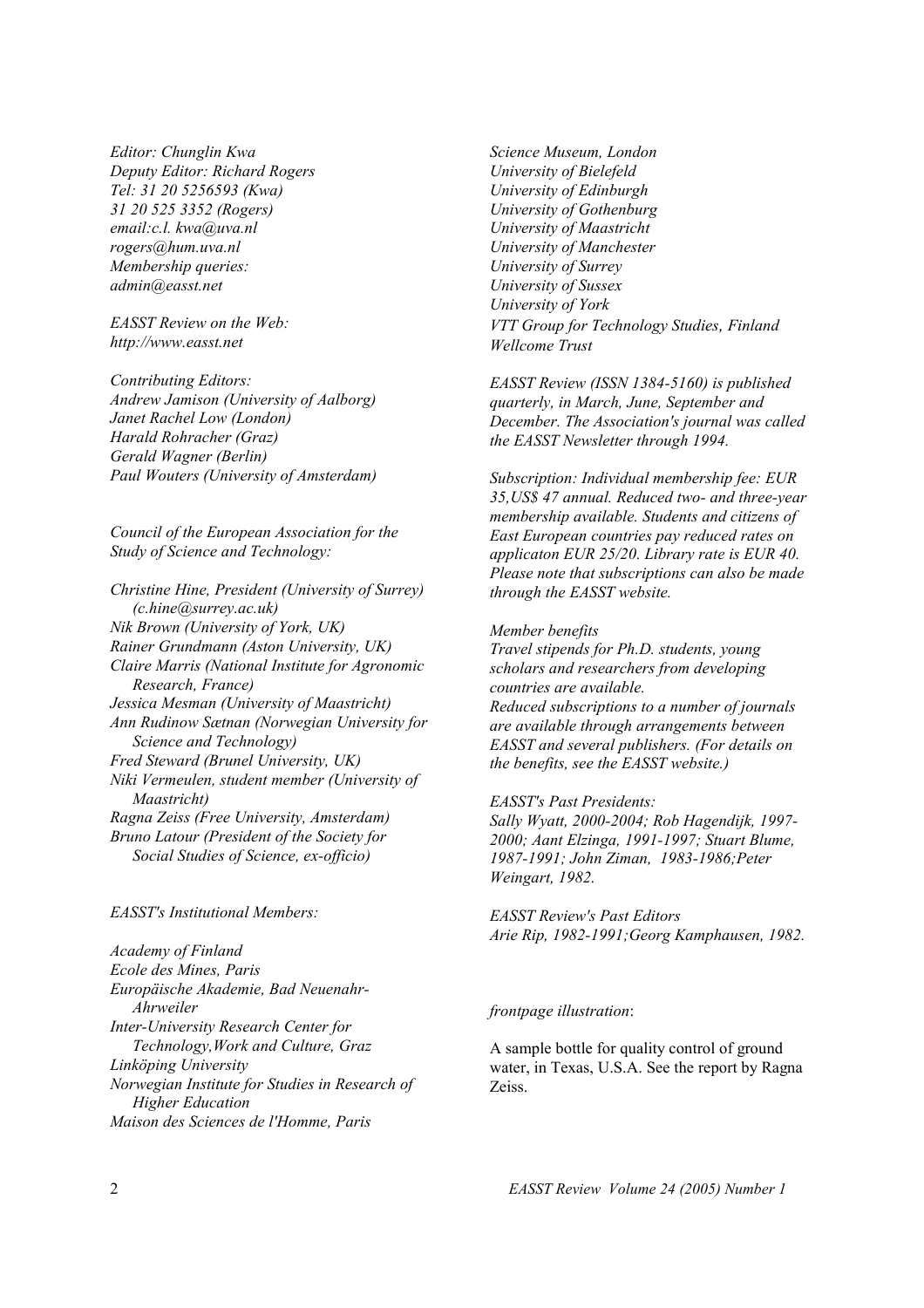# Actor Network Theory and Psychology: What about their Connection?

### by Márcia Moraes

Department of Psychology, Universidade Federal Fluminense, Rio de Janeiro, Brazil

I would like to raise two correlated questions: first, what is the meaning of the notion of network, such as currently proposed by Bruno Latour? And second, once we have delimited this notion of network, how important is it for psychology, particularly regarding the study of cognition?

 Some authors search in the notion of network an alternative for the epistemological discussions in the field of psychology (Moraes, M. 1998; Ferreira, A. 2000) In these papers, the discussions on whether psychology is or is not a science could be restated not in the sense of looking for frontiers between science and nonscience, or between psychology and common sense, but rather in the sense of questioning the alliances established between psychology and the other areas of study. What is peculiar to psychology is to keep an always horizontal relationship with other fields of study. Psychology's object of investigation would be designed from such connections.

 In some of his texts written after We have never been modern (Latour 1998; 1999; 2002b), Latour becomes more precise and underlines with this self-criticism the real meaning of the network notion, its extent, its novelty. In one of these works, the author states that there are four points in the actor-network theory that do not work well: 'the word theory, the word actor, the word network and the hyphen that joins the actor to the network' (Latour, 1999). The reflections that follow the author's self-criticism are the most interesting for psychologists.

 What is wrong with the word 'network?' The digital metaphor has made this term popular in such a way that it can be disastrous. The notion of network, such as made popular by the Internet, implies an idea of information circulation without transformation. The network, like a rhizome, (Deleuze and Guattari, 1980) is marked by transformation. The focus is on the action, on the production and transformation work present in the networks. In the notion of network, what

matters is not only the idea of tie but also what these ties produce and which effects result from such alliances. What is an actor? This notion has been mistaken many times for the traditional sociology actors, for the individual as the source and origin of an action. The actor is anything that is acting, i.e., it is defined by the effects of its actions. This implies that an actor is not defined by what it does, but rather by the effects of its actions.

 The pair actor-network, including the hyphen, is to Latour (1999) not enough to account for the action that is distributed in the network, for the processes of producing the world. This is because the pair actor-network has many times been taken as the pair individual-society. But that is not what it is about.

 Should we then consider the actor-network theory as a frame of reference, as a theory which we can apply to several domains, including psychology? The actor-network theory is not a theory whose principles are given beforehand. It is rather a method, a way to follow the building and production of facts. It is not enough to say: look over there, right there, there are connections and alliances! Then we are talking about a network! Not at all. It is not enough to point out the alliances. The matter is not the use of a frame of reference in which we can insert the facts and their connections (Latour 2002a).

 What matters is to follow the production of differences, the effects, the traces left by the actors -- interesting production, because it must be considered as a process distributed among all actors. There is no primary, central agent from which the production of the world emanates:  $(...)$ "there is no maker, no master, no creator that could be said to dominate materials, or at the very least, a new uncertainty is introduced as to what is to be built as well as to who is responsible for the emergence of the virtualities of the materials at hand" (Latour, 2002-b).

 But what about psychology? From my point of view we should not only place the contributions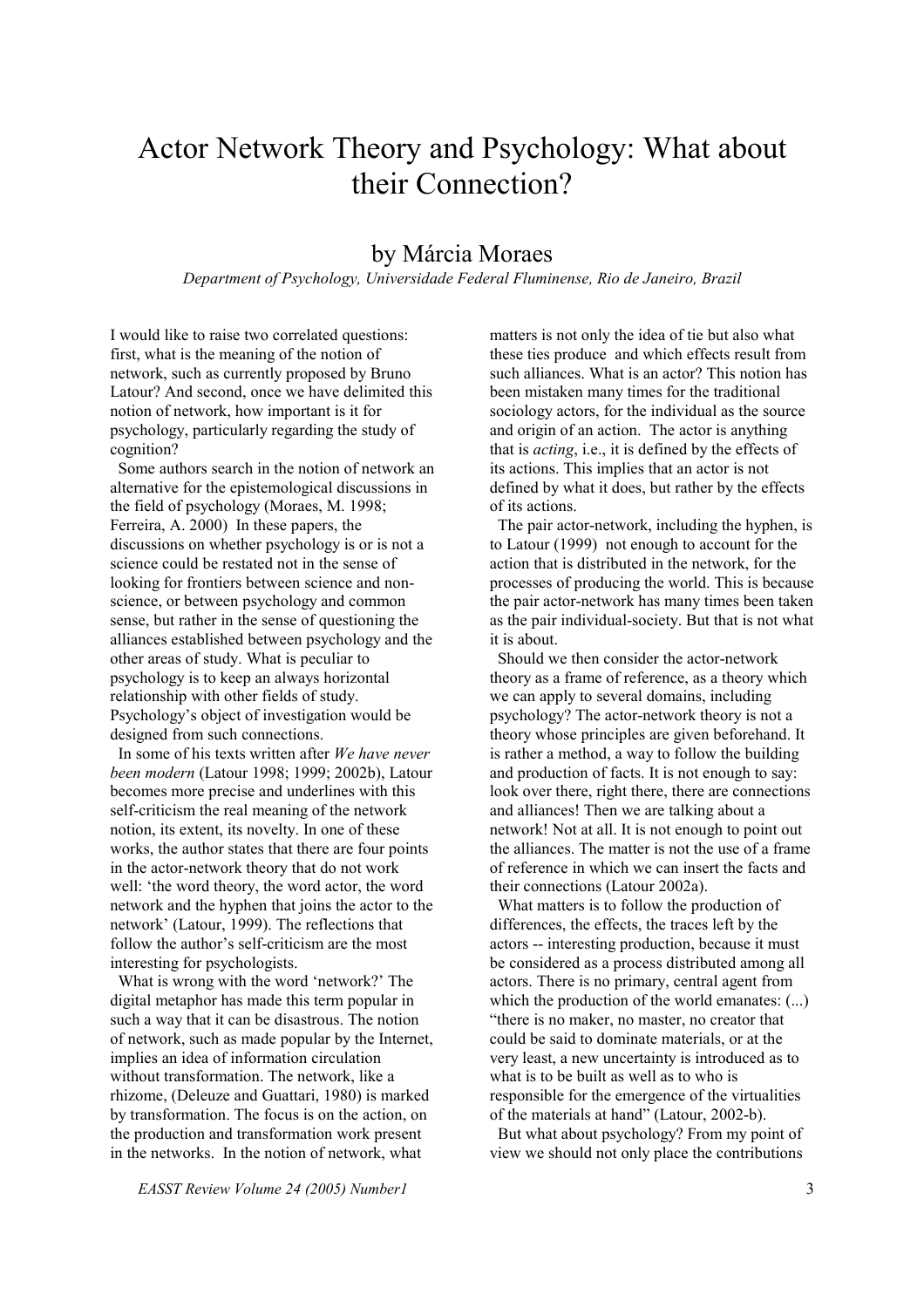of the actor-network theory at the heart of an epistemological debate. It seems that this question must be placed in a different level, a pragmatic one: what do we do with that? There is an important thesis in the actor-network theory: the idea of production. This thesis makes us think about the social not in terms of the relationships among men, but rather in terms of process. This may be an important lesson to psychology: rather than being about ties among individuals, it is about following the ties between human and non-human and, moreover, it is a matter of asking about the effects produced by such ties. The term social here does not denote the matter of which something is made, but the process through which the facts and cognition are built. Thus, a social psychology is not one that deals with man in society, but tracks and follows the process of producing men and objects. The non-humans have an acting; they produce effects on the world, change our actions, redefine our cognition.

 What consequences can we extract from the notion of network if we perform a strike of its characteristics on psychological knowledge itself? A Psychology of cognition, taken in this sense, is not about studying the general rules that characterize the functioning of each and every cognition. It is another sense of psychology that is unveiled, a psychology we could call an Aesthetic of Cognition, taking the word aesthetic in a wide sense of building, of production that does not come from valued prejudices, such as good versus bad. We say aesthetic of cognition in the sense of an immanence art which can only be referred to the plan of its practice, so that, from this point, it is possible for us to follow the way such cognition is produced. Cognition is understood from an uncertainty which must not be taken as a weakness, but rather as its creative power, as what it bears of network or rhizome. Psychology as knowledge about cognition would then be a knot of the actors' network and, as such, produced, negotiated, an effect of the impacts and negotiations between humans and non-humans. It is not anymore, as in the epistemological focus, a matter of evaluating the rationality of psychological knowledge. It is rather a matter of following, in the scope of its practices and studies, the way how a certain rationality, a certain form of intelligibility is produced.

 In my own research work I am studying cognition, specially perception, among blind children. My focus isn't to study cognition as an

atribute of a person, but to study cognition in network. Which are the alliances that make possible perception among the blind ones? I'm working with a theatre group of blind children, students of a special school for blinded people in Rio de Janeiro, Brazil. We are observing a theater group of 3 blind and 7 visual handicaps, from 11 to 15 years old. I consider this group as a cognitive field in which perception is engaged. Perception is a result, a consequence of the connections among the children, the characters, the play and everything that is related to the play. I am not interested in general rules that define perception, but what matters in this work is to follow the way perception is modified and created by the play. So, when we investigate how the blind perceive the world we want to ask about the *alliances that* are made at the same time between the world perceived and the subject. At last we try to discuss again the notions of subect and object, body and perception. I think that in this way it is possible to talk about Psychology as non-modern knowledge.

Author's Address: mmoraes@nitnet.com.br

#### **References**

CALLON, M.(1989) La Science et ses Réseaux. Paris, La Découverte.

CHERTOK, L. & STENGERS, I. (1990) O Coração e a Razão. A Hipnose de Lavoisier a Lacan. Rio de Janeiro, Zahar.

CRAWFORD, H. (1993) An Interview with B. Latour. The Johns Hopkins University Press, pp. 247-268.

DELEUZE, G. & GUATTARI, F. (1980) Introduction: Rhizomes, In: Mille Plateaux. Capitalisme et Schizophrénie 2. Paris FERREIRA, A. A diferença que nos une:

considerações sobre as condições de surgimento do campo psicológico em sua dispersão.

Arquivos Brasileiros de Psicologia, 52(3), 28-45, 2000.

LATOUR, B. (2002-a) A Dialog on ANT. Available at Internet via

www.ensmp.fr/~latour/articles/article/090.html. Accessed in September / 2003.

LATOUR, B.(2002-b) The Promises of Constructivism . Available at Internet via http://www.ensmp.fr/~latour/articles/article/087.h tml. Accessed in September / 2003.

LATOUR, B.(1999). On Recalling ANT. In: LAW, J. & HASSARD, J. (orgs) Actor Network Theory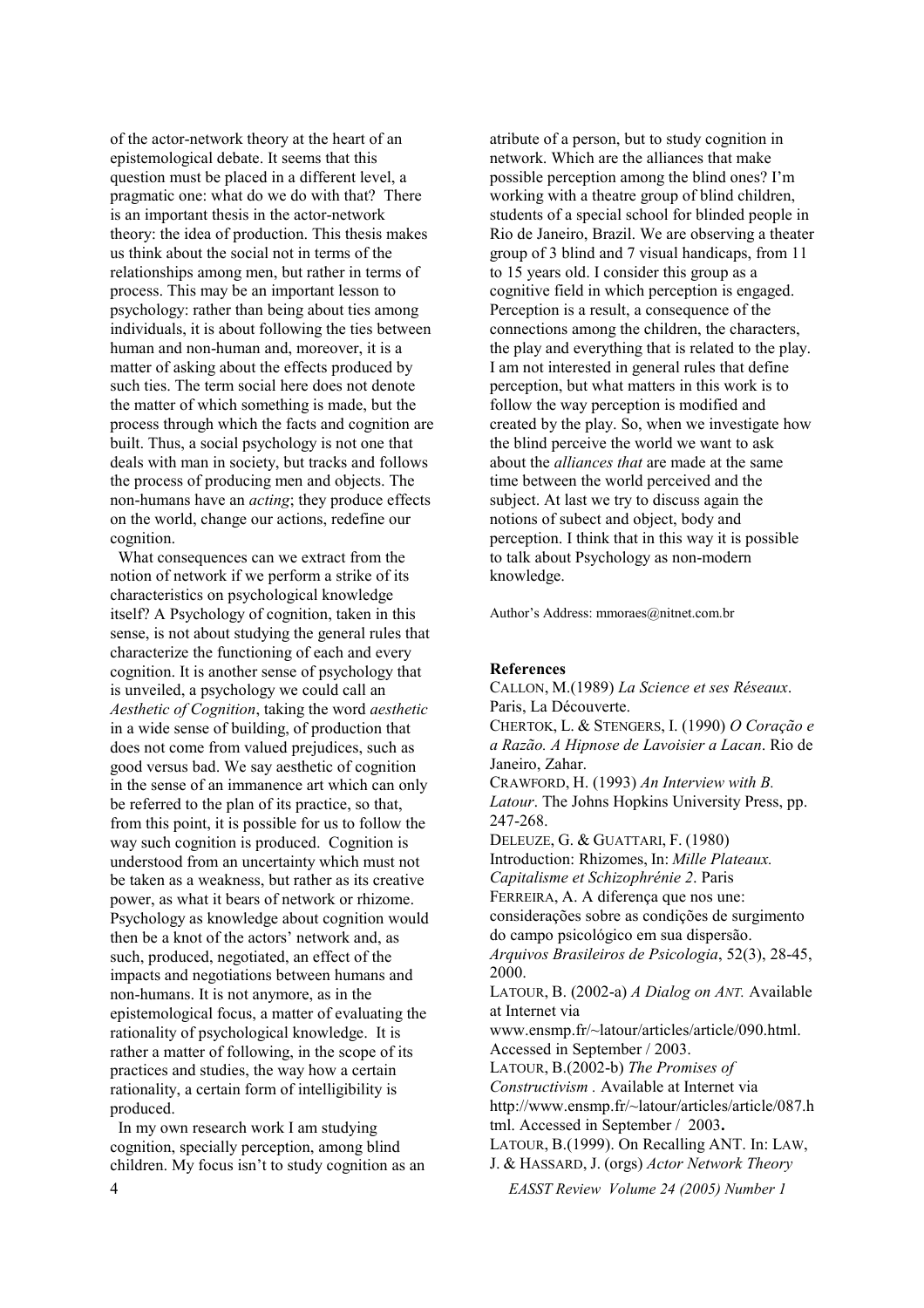and After. Oxford, Blackwell Publishers. LATOUR, B. (1998) Faktura de la notion de réseaux à celle d'attachement. Available at Internet via http://www.ensmp.fr/~latour/articles/1998.htm. Accessed in September / 2003. LATOUR, B. (1994) Nous n'avons jamais étés modernes, Paris.. LATOUR, B. (1988) How to Write the Prince for Machines as well as for Machinations. In: BRIAN, E. (ed.) Technology and Social Change. Edinburgh, Edinburgh University Press, pp. 20- 43. LEBRUN, G. (1977) L'idée d'épistemologie. Manuscript - Revista de Filosofia, v.I, nº 9, Unicamp, pp. 7-21. MORAES, M. O. (1998) Uma psicologia em ação.

PhD Thesis. PUC, São Paulo. SCHEPS, R. (1996) DO Humano nas técnicas. Entrevista com B. Latour. In: (org.) O Império das Técnicas. Campinas, Papirus. SERRES, M. (1968), La communication, Paris. STENGERS, I. (1993) L'Invention des Sciences Modernes. Paris, La Découverte. STENGERS, I. (1992) A Propósito da Psicanálise. A vontade de Fazer Ciência. Paris, Collection les Empêcheurs de Penser en Rond, , translated by Atalia Fontes (unpublished). STENGERS, I. (1990) Quem Tem Medo da Ciência. Ciências e Poderes. São Paulo, Ed. Siciliano.

# Constructivism in Science and Technology Studies and Beyond?

### by Stefan Böschen

University of Augsburg, Germany

#### Report on the conference of the GWTF (German Society for Science and Technology Studies), Berlin, November 26-27 2004.

As researchers in science and technology studies we have become comfortable with constructivism. The provocative charm of a concept aligning epistemic practices with everyday ones and disputing the claim of exceptionality of scientific knowledge eventually faded away, however. Meanwhile we have accepted that scientific knowledge is not the result of discovery but of a process of construction situated in laboratories. The omnipresence of the term 'construction,' however, signifies that there are ambiguities to be analysed in the discourse of science and

EASST Review Volume 24 (2005) Number 1 5

technology studies. What are the consequences to draw from this situation? Are we currently observing a change of paradigms?

 The presentations at the conference ultimately propose three possible answers to this key question. The *first* group of speakers made a plea for further development of the constructivist paradigm, but in a more sophisticated way. The strategies presented for refinement differed. One means is to analyse the inherent tensions of this paradigm and articulate the key problems to be resolved (Martina Merz). Another is to enlarge the scope of conditions and factors responsible for 'constructing,' e.g., with respect to gendersensitive technology development (Andrea Wolffram). A third is to refine central concepts such as 'interpretative flexibility,' and discuss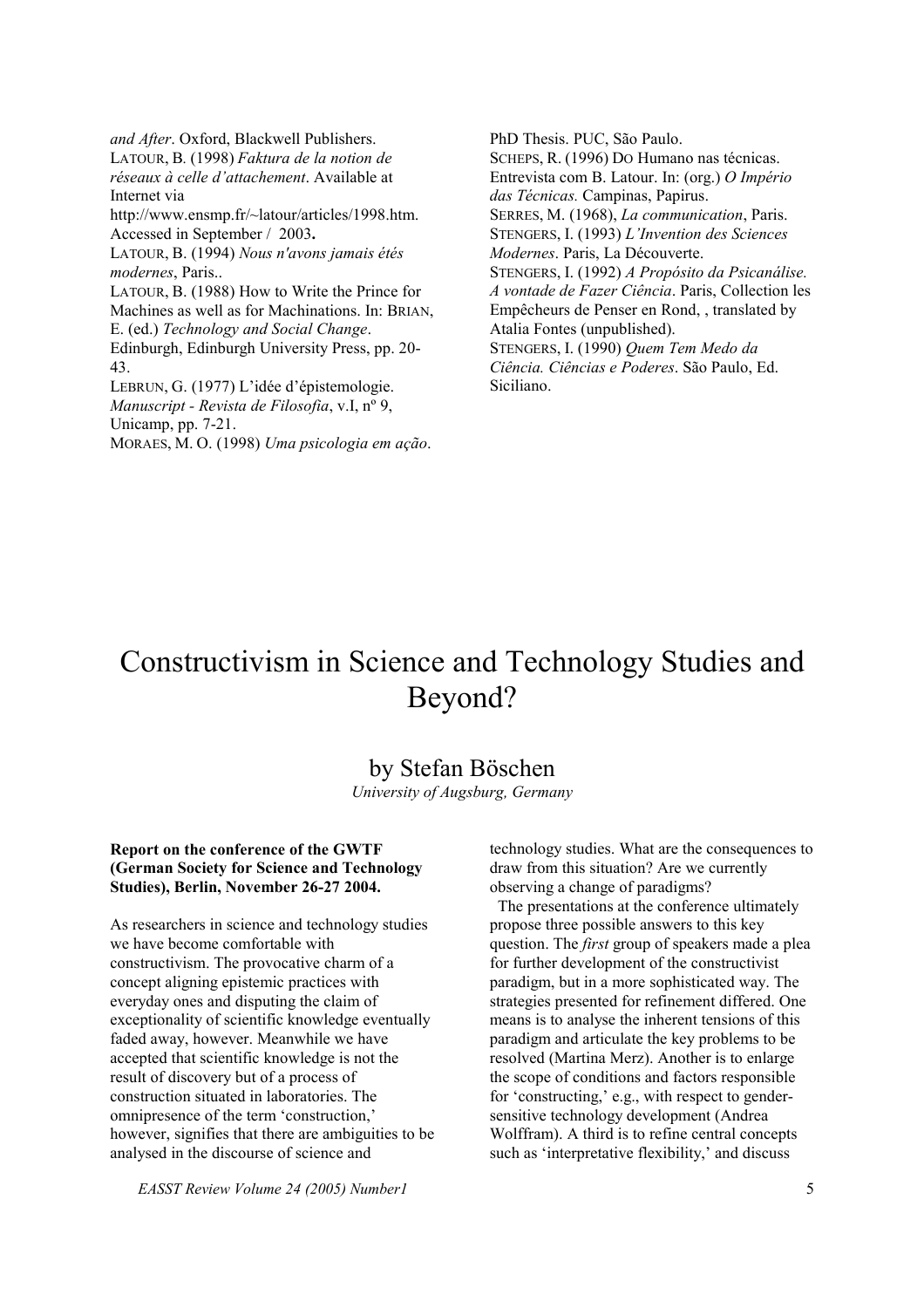potential variations and their heuristic potential (Uli Meyer/Ingo Schulz-Schaeffer). The second perspective related constructivism to concrete design. On the one hand, there was an emphasis on the creative spill-over to be obtained in a transition from constructivism to the practice of design, under the auspices of actor-network theory (Thomas Berker). On the other hand, a warning was issued about too much optimism in the potential to extract concrete design strategies from the sociological reconstruction of technological developments. The variety of problems of transfer should be considered and investigated (Armin Grunwald). The third group of presenters discussed the prospect of moving beyond constructivism. One direction is the methodological acumination of the constructivist paradigm. In one talk the "post-constructivist" was conceptually focused on material and performative practices to analyse 'unknown unknowns,' in the debate on a sociology of scientific ignorance (Peter Wehling). A second direction was the enlargement of relevant settings. It may be fruitful to draft a conceptual framework for trans-human interaction that takes the different levels of social interaction into account (societal, organizational, inter- and intraindividual) (Roger Häussling). Others focused precisely on the linkages between science and society - the "structural coupling" between science and justice - against the backdrop of network analysis (Thomas Heinze), or as a dynamic model of technological change between technology, actors and institutions (Raymund Werle).

 In addition to these varied perspectives responding to the main question, two special lectures took up central points not to be missed when reflecting upon paradigmatic shifts.

Wolfgang Krohn reminded us in his plea for "deliberative constructivism" not only to take the problem of observation in the sociology of science serious with respect to its consequences, but also to be aware of the problem of cultural relativity in the justification of knowledge. It requires a constant negotiation of the boundaries of science. Concluding the conference, Wolfgang Bonß, in a discussion of modernization theories, pointed out how the standard view of scientific capacity, established in the so-called 'first modernity,' is undergoing a process of relativisation. The production of scientific knowledge is not only a rational enterprise; the debates on scientifically induced catastrophes are also relevant to understand the dynamic of this evolution. What we observe in general is a shift from a "dialectics of enlightenment" to a "dialectics of scientification." As a consequence we would have to discuss and specify the problem of the justification of knowledge not only in a broader setting (including institutional questions) but also in a way reflected in modernization theory.

An all-embracing answer to the question of the "after" is impossible and was not the main emphasis of the organization team. The focus was much more on screening the present debate and investigating new programmatic territory. The wealth of questions thrown up demonstrated that the provocation of the central question achieved its aim. Obviously, the question hits a nerve in science and technology studies. The intention is to publish a selection of contributions in the newly established Internet-forum. Science, Technology and Innovation-Studies (STI-Studies).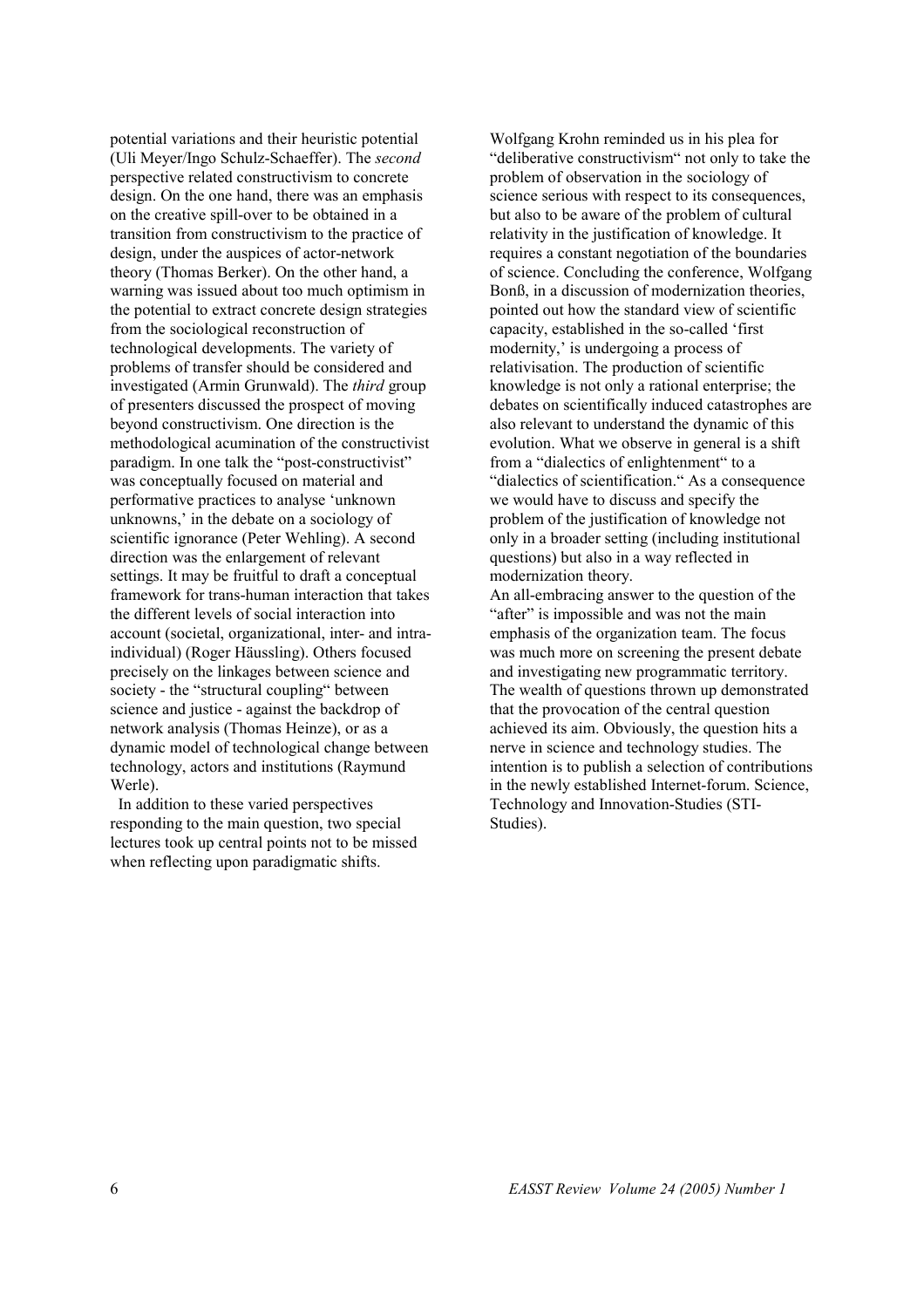## Objects of Knowledge in Organizations

## by Ragna Zeiss

Free University, Amsterdam

#### Report on 'The Power of Objects in Shaping Workplace Practices', a sub-theme at the  $20^{\text{th}}$ Colloquium of the European Group for Organizational Studies (EGOS)

From July 1st to 3rd the European Group for Organizational Studies (EGOS) held its  $20<sup>th</sup>$ Colloquium on The Organization as a Set of Dynamic Relationships in Ljubljana, Slovenia. The Colloquium attracted over a thousand participants from 44 different countries. The conference was divided in 43 different sub themes of which The Power of Objects in Shaping Workplace Practices, the sub theme I attended, received most abstracts. The convenors, Silvia Gherardi (University of Trento) and Antonio Strati (University of Trento), were inclusive in order to enhance discussion between participants with various backgrounds. The sub theme consisted of eleven sessions (some parallel), each consisting of five papers, spread over the three days.

 The convenors have organized other workshops in the past on what they call 'practice-based studies'. Scholars who investigate processes of learning and knowing in work and organization have become increasingly interested in practice (how activity is carried out in the workplace and how this relates to knowing in practice and organising processes). Practice-based studies are thus an emergent field within the sociology of organization and informed by different approaches (situated learning theory, activity theory, workplace studies, actor-network theory, etc.). At the EGOS conference specific attention was paid to the role of objects in learning and knowing.

 What is an object? This was a question that came to the fore time and time again. The participants referred to many different things as objects, amongst which networks, team meetings, electronic patient records, pens, and water samples. They could be discursive (ideas are regarded as real things in practice) or material.

EASST Review Volume 24 (2005) Numberl 7 7

Some argued that we cannot *a priori* distinguish what is an object and what not: we have to study how objects emerge and become referred to as objects. Sometimes objects and humans (if one can distinguish them) engage in relationships. Cristiano Storni (University of Trento) argued that a new unit of analysis then emerges which is neither human nor an object (or non-human). This is of course a familiar debate for people familiar with Science and Technology Studies (STS). I had really been looking forward to discussing the relation between objects and learning and knowing in organizations, however, often very localised practices were studied and sometimes the relation to wider institutional practices, or the knowing and learning in these practices, remained unclear. At times, this resulted in repeating insights well-known (at least) in the STS literature for some time now. Yet, sometimes the study of localised practices also offered new ways of thinking about practices. Below I will mention a few papers which I found particularly interesting (unfortunately I cannot mention all of them) and which revealed something about the relation between objects and organizations.

 Christian Heath (King's College London) spoke about how objects become commodified and given value in a collaborative process at auctions in the UK. With help of conversation analysis and a videotape which showed the gestures made by the auctioneer, he investigated in detail how the ownership of objects is transferred and how the value of objects gets constituted in only a few moments. The constitution of value in this setting seems a contingent process, yet, the process of auctioning has to provide legitimacy and trust in the final value of the object. In a few seconds, the career of the object and the social relations around the object can change totally. The value of the object is thus not inherent in the object itself, but established by social relations and the organizational setting. However, this particular organizational setting would not exist if there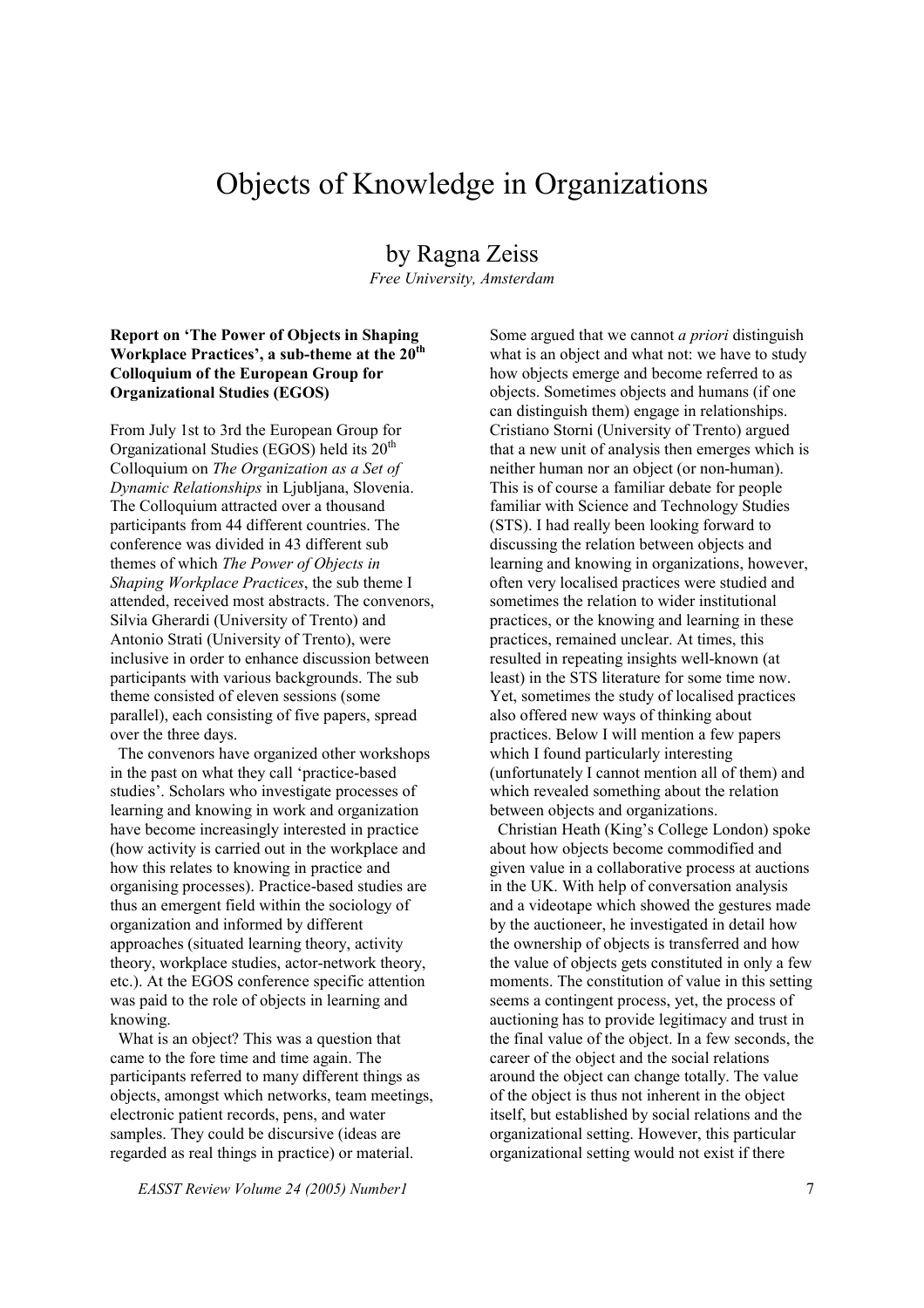would not be objects to auction. This mutual construction of object and organizational practices came back in many papers. One other example was a study in which the role of a pen was investigated in meetings of a group of designers (Ulla-Maaria Mutanen, University of Helsinki). The pen orchestrated the dynamics of the conversation (handing someone the pen is giving someone the right to speak in a group of designers; the expert who holds the pen temporarily holds the future of the product in his/her hands) and made it possible to work collectively. The pen thus expands someone's agency temporarily and can (re)order a situation.

 Other's showed how objects do not change situations by creating new orders, but are regarded as stable factors in an ever changing environment. Silvia Jordan (University of Innsbruck) presented a paper which showed that objects can fulfil different roles for different people in a department of anaesthesiology. For inexperienced nurses who started to work in this department, objects provided stability in an environment of otherwise ever changing routines and workplaces. The nurses preferred standardised technologies to the newest devices, because being able to rely on the instruments was necessary for them: the routinisation of cognitive processes took place through technical objects. However, experienced nurses showed less trust in the technological devices; for them the objects were more ambiguous. Christian Heath added that ambiguity results from treating the technology as independent, whereas it always has to be skilfully interpreted: one needs to know under what circumstances one can ignore an alarm and under what circumstances one needs to pay attention to it.

 Laura Lucia Parolin (University of Trento) continued talking about medical settings, however, she discussed what happens when the object is absent. She investigated a case of telemedicine and found that classifications and labels of the object are necessary to be able to talk about it. General Practitioners (GP's) and cardiologists use standardized typologies to be able to communicate about a specific patient. It was interesting to see that the cardiologist had a need for more specific labels than the GP. Categorisations were also important in my own paper which argued that in order to create a water sample that complies with the water quality regulations, the water sample (or object) has to be materially constructed by adding a preservative to the sample bottle to neutralise the

substances that may otherwise affect the amount or characteristics of the substance that needs to be measured. For the water company it would be easier to take one sample with which all regulatory substances could be measured, however, the water has agency and can resist certain classifications. At first the object has to be created materially to be transformed into a number at a computer screen later on where it can re-order and transform information obtained from analysing the sample. Here we enter the realm of virtual objects.

 Paolo Landri (Institute of Research on Population and Social Policies, Italy) explored how information and communication technologies redistributed competences and performances at Italian public schools. Dirk Bunzel (Keele University) investigated how customer service became virtual, and dematerialised, in an Australian coastal hotel. In order to provide the guests with the best service, the hotel simulates service scenarios and designed an ideal guest. The virtual service has become so 'real' or 'hyperreal' to use Baudrillard's concept that employees can be sanctioned on basis of their encounter with a virtual guest which Bunzel calls neither real nor entirely fictitious, but a Phantom (based on texts by Günther Anders). He argued that the ontological status of the imaginary object (the guest) can shape hotel practices.

 A paper by Gianni Lorenzoni and Alessandro Narduzzo (both from the University of Bologna) however stressed that objects can still be material and fulfil a special role in organizations. The Swatch Creative Lab (that produces most of the famous watches) stores concepts of watches, also the ones that were not selected for the market. This archive of material objects (both successful and unsuccessful) is what they call a 'huge repertoire of solutions, combinations of colours, ideas, material, and concepts' that designers can use for inspiration and that are in that sense objects of knowledge or objects of knowledge construction. It provides an organizational memory.

 The main conclusions were that objects and organizations always co-perform; that objects are never alone, but always interpreted and experienced in a particular setting at a particular time; and that objects often transform and that these transformations should be studied. A number of questions was raised as well. How can objects be studied? Is the researcher part of or apart of the practice in which the object plays a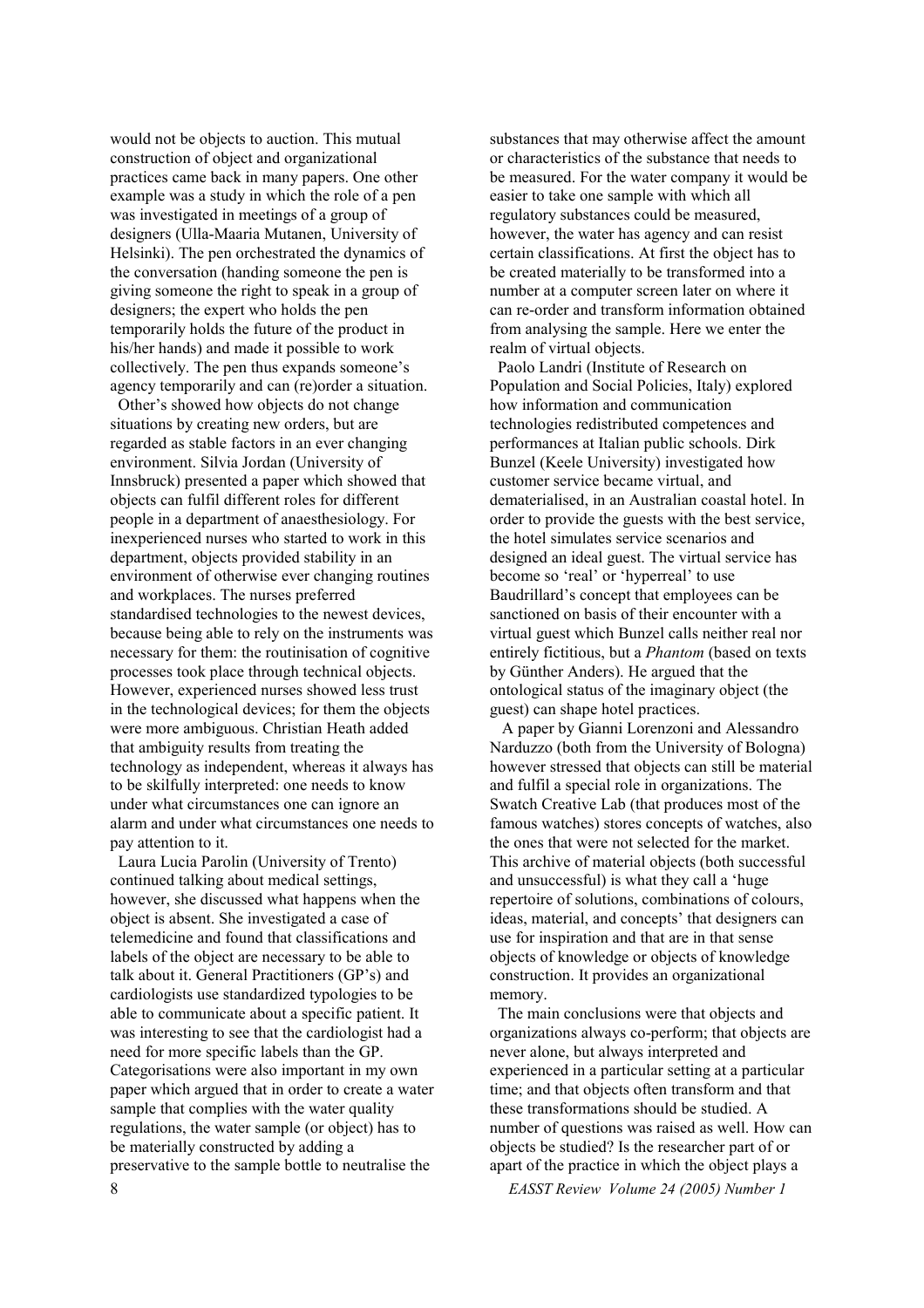role? If objects can be regarded as boundary objects, what is the 'in between' boundaries? If objects can be regarded as objects of knowledge, should we pay more attention to the unaccomplished, to what is not learned and how it is not learned? Should we not study more how objects sometimes do not bridge boundaries, but create them, limit interaction, and resist certain practices? A sociology of attachment is needed: what happens when people get attached to (or dependent on) objects? Objects and organizational practices are mutually constructed, but there are also multiple constructions: what role do these play in organizations? If one wants to study an artefact to understand organizational functioning, is there a way to find out in advance which objects are strategic and will bring us an understanding of organizational processes or can we only know this retrospectively? What happens if we give agency to objects? In other words: what are the political implications of practicebased studies? And who are we writing for? Who

is the subject and who has the power to define an object? If there is no object without a subject, is there a subject without an object? If the authority of the subject (an author, a doctor) is challenged, what happens to the object? (Robert Grafton Small, University of Leicester, suggested that academics going to conference might feel like an appendix to their paper, because it is the paper going to the conference and no one at the conference knows whether you really are the author).

 These questions suggest many possibilities for further research projects. Personally, I would especially be interested in more research that explicitly addresses the role of (material) objects in learning and knowing in organizations; research that attempts to combine a micro approach with the opportunities and limits (which can be difficult to address with help of an actor-network approach) the institutional or organizational environment may provide and set.

## Recent Dissertations

Oana Mitrea, Understanding the Mobile Telephony Usage Patterns. The Rise of the Mobile Communication 'Dispositif'. PhD thesis, Graduiertenkolleg "Technisierung und Gesellschaft" (postgraduate school "Technology and Society"), Technical University of Darmstadt, Germany, 2003.

The dissertation focuses on the interlaced rebuilding of communication, movement, and information due to the integration of the wireless telephony in the daily life. The theoretical objective is to highlight the value of the dispositif concept for the study of the aforementioned process. This goal is supported by an explorative online study conducted between 2002-2003 in Germany on 151 respondents between 13-65 years, that analyses the different behavioral patterns and attitudes among various groups of users, as well as non-users.

 The core of the theoretical part of the dissertation consists in the construction of a

EASST Review Volume 24 (2005) Number1 9

dispositif model that explains wireless telephony constitution, usage, and impact. The model outlines technology, subjects, usage, perception, representation, and socio-cultural frames. The reciprocal interactions between the mobile telephony apparatus, human subjects (as designers and users), and various usage programs (mobile communication, information and orientation, personal assistant, supervising, and entertainment), lead to the rebuilding of communication, information, entertainment, and supervising "arrangements". Further, in a historical chapter dealing with the constitution of the dispositif, avatars of communication and mobility structures are presented in connection with the underlying transformations from science to technical implementation and diffusion. I support the thesis that the current mobile telephony represents a mature and functional phase of a manifold dispositif, which has historically constituted through redefinition and creative rebuilding of programs and structures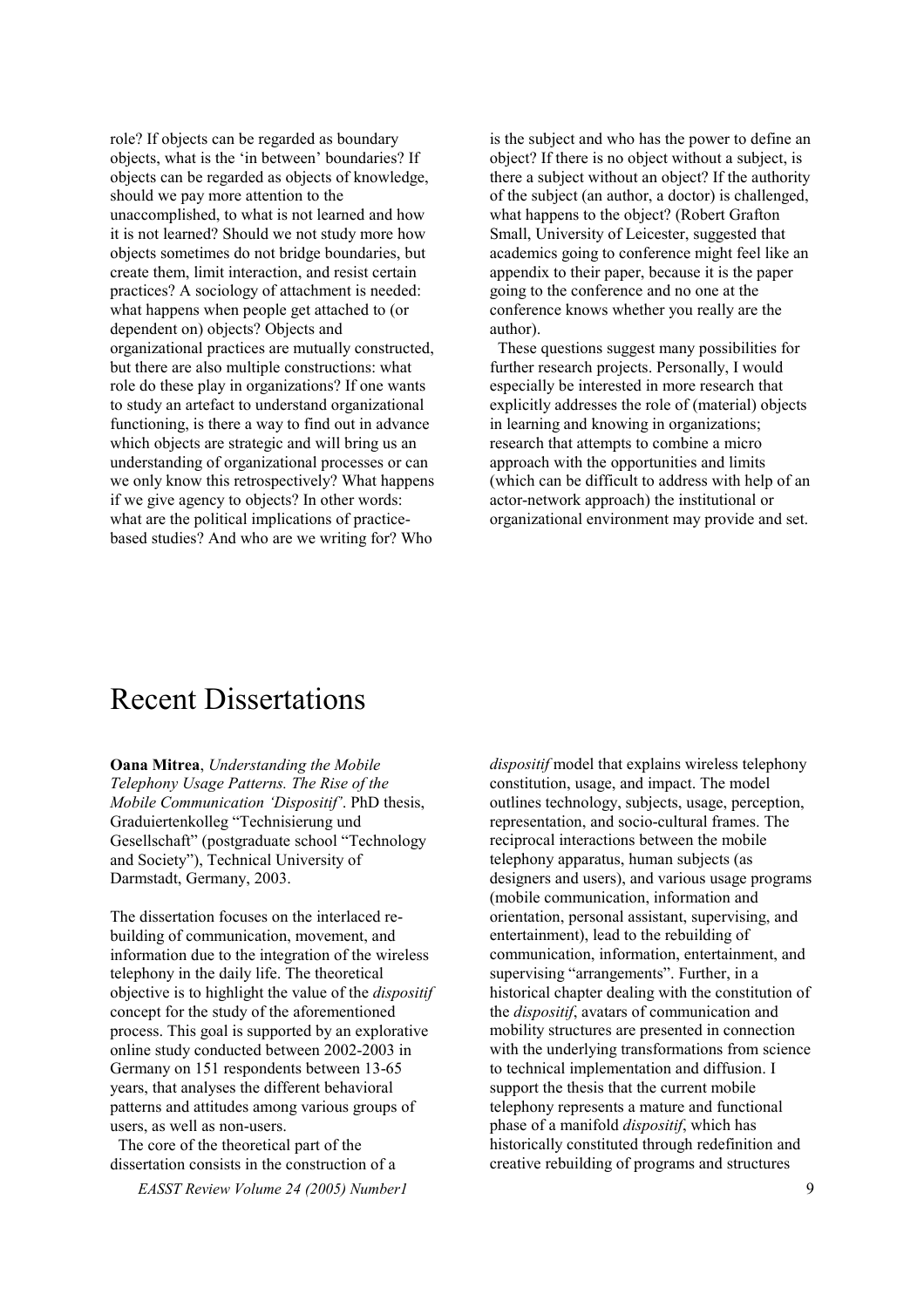belonging to earlier avatars and competing dispositives.

 The empirical part of the dissertation examines the results of the quantitative study conducted to validate and correct the theoretical model and to identify the formative effects of the dispositif. Findings indicate that the usage of wireless telephony creates a specific communication structure featuring particular purposes, content, situations, actions and partners, which is mainly oriented toward spatial and temporal coordination of communicators. The analysis also concentrates on the relation between mobile communication (verbal and written) and other communication forms enabled by face-to-face contacts or technical dispositives. Two positioning analyses of the existing communication forms in the situational and affective field (conducted through Multidimensional Scaling) show that the usage and perception of mobile telephony and SMS are subjects of interaction with the usage and perception of face-to-face communication, fixed telephony, and the e-mail. Thus, concurrent and complementary dispositives continuously influence each other by ingeniously manipulating their programs for competitive purposes. Concerning the constitution of communicative mobility, the effect of technology usage on movement is reinforced mainly at the attitudinal/representational level. Particular localization patterns and chronotypes structured by technology usage are revealed. Other results relate to the images and attitudes towards technology and its users and to several social effects of mobile telephony usage, such as the strengthening of close family relations and the extension of the network of acquaintances. The last part of the thesis comprises of study conclusions, methodological discussion, and suggestions for further research.

Yvette Bartholomée, Society as a Laboratory. Donald T. Campbell and the History of Social Experimentation, PhD Thesis, University of Groningen, Netherlands, 2004.

This thesis focuses on experiments with people, more specifically on the methods that are widely used in the social sciences for such experiments. In the first decades after the Second World War, American social scientists in particular developed a large set of methods which they dubbed 'experimental and quasi-experimental designs'

for 'social experimentation.' Soon this methodological paradigm became the international armamentarium for testing the effectiveness of ameliorative policies. Wellknown early examples of social experiments that affected the lives of many people are large-scale projects such as 'Head Start' that tried to improve the education of disadvantaged preschool children, 'Sesame Street,' testing the effects of the educational television program, or the 'New Jersey Negative Income Tax Experiments' that had to establish whether or not guaranteeing an income to poor working families reduced their willingness to work. This thesis offers new perspectives on experimental and quasi-experimental methods and the claims they incorporate. Looking behind the conventional façade that presents research methods as simply a technical set of rules, I investigated their origins and development. Doing so, I arrived at the conclusion that they do not just discover reality but also reshape reality into their image.

 The methods for social experimentation that became most famous were mainly provided by the American psychologist Donald T. Campbell (1916-1996). Together with a number of associates, Campbell developed a new array of 'true' and 'quasi-experimental' research designs to be followed by social scientists. The first publication on such designs was a 1963 book chapter entitled 'Experimental and Quasi-Experimental Designs for Research on Teaching' that Campbell wrote with the statistician Julian Stanley. Campbell and Stanley used the label of 'true experimental designs' for experiments comparing randomly composed groups of subjects, and that of 'quasi-experimental designs' for the alternatives used when random allocation of people to groups was impracticable. These designs with corresponding concepts such as 'internal' and 'external validity' became highly influential and established Campbell's reputation as an eminent methodologist of the social sciences. I wondered how these methods could become as successful as they did. Trying to find an answer, I studied the people who accepted, applied, and applauded these methods, as well as people who resisted them.

 The first, introductory chapter embeds my question into theoretical viewpoints developed in the field of Science and Technology Studies (STS) that has also focused on scientific experimentation. Since the explanations for the success of quasi-experimental methods in the social sciences propounded in this thesis bear on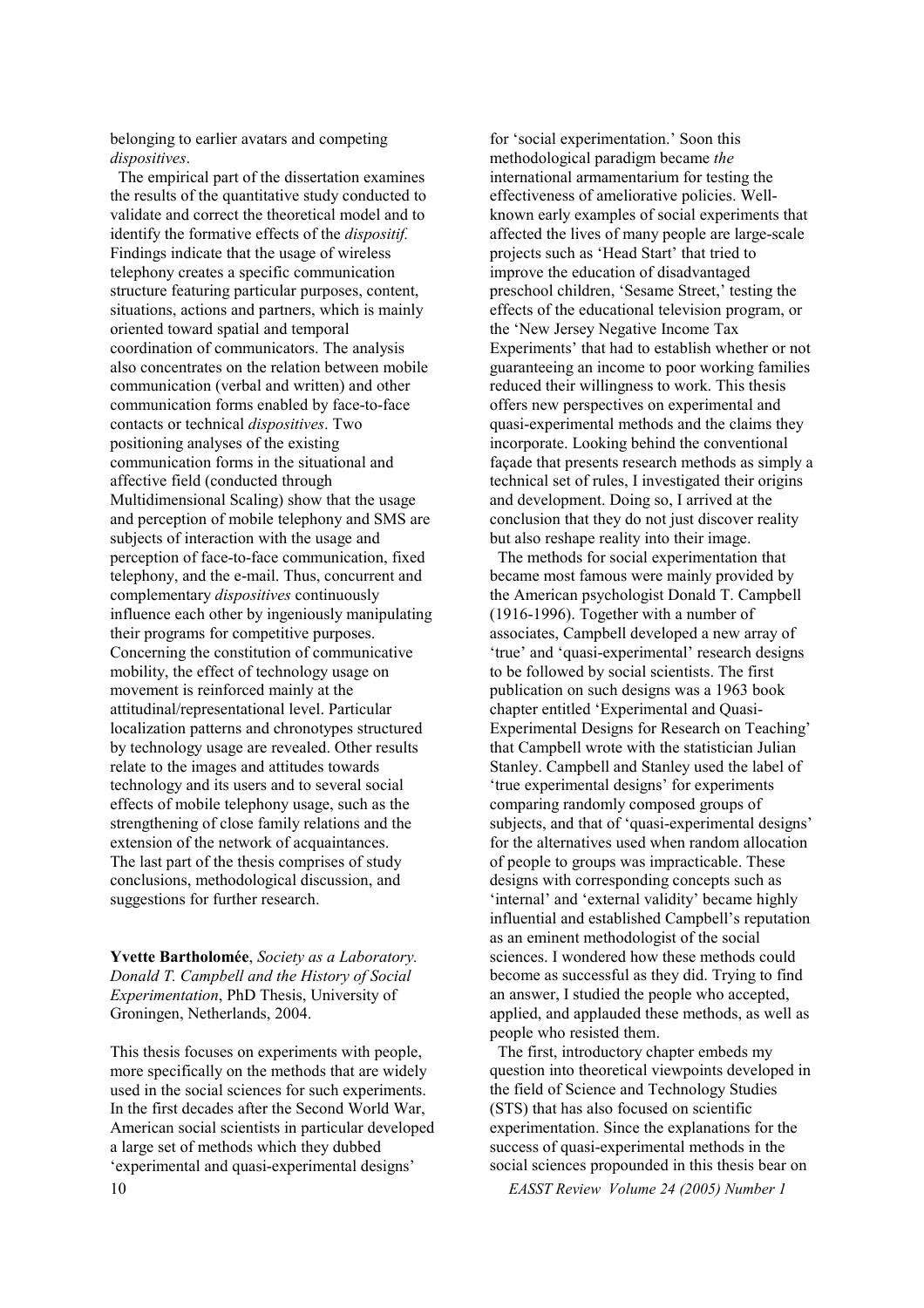and elaborate some of the theoretical notions of STS scholars, I discussed some of their current conceptions of experimentation in the natural and subsequently the social sciences. Together, these studies have toppled experimentation from its privileged position as a self-evident practice that straightforwardly confirms or refutes scientific theories. Yet at the same time, STS studies 'emancipated' experimentation as an interesting scientific practice in itself. By investigating how experimentation reflected and shaped prevailing societal values, these studies showed that science and society are inextricably entwined. Experimentation is not an isolated practice, it is not exempt from societal demands and influences and cannot simply impose its outcomes and answers on society. Of the discussed theories, Bruno Latour's 'translation' concept in particular plays an important role in the following chapters, as well as Theodore Porter's theory about the advance of quantification in science and society alike.

 The following chapters analyze the experimental and quasi-experimental methods developed for social scientific research. Every chapter investigates implicit or explicit claims that the proponents of these methods make. Combined, these chapters aim to explain the overwhelming success of this methodology in the 1960s and 1970s as well as give a critical appraisal of that success. The second chapter starts with a short biographical overview of Campbell's social and particularly academic background, which illustrates the development of psychology from an academic into an applied discipline. Yet, apart from Campbell, the subject of chapter two is the methodological paradigm of quasi-experimentation. It describes the sizable set of strict research rules that Campbell and his associates grouped under the heading of 'experimental and quasi-experimental designs for scientific field experimentation.' The chapter goes into a range of articles and volumes that in the course of four decades distinguished ever more 'threats to validity' – factors that could disturb the outcomes of experiments – and steadily extended the list of methodological remedies to counteract their detrimental force. My quite extensive discussion of these fears of subjectivity and countering firewalls serves to illustrate the strong urge to substitute personal judgments by judgments based on standardized procedures.

 In order to explore how quasi-experimental methods could expand, this chapter also goes

EASST Review Volume 24 (2005) Numberl 11

deeper into the much used rhetoric of 'the laboratory being exchanged for the field.' Campbell and his associates regarded their quasiexperimental research designs as the only way to move psychological research beyond the confined laboratory, right into the 'field' and to preserve scientific rigor in real life. Moreover, they suggested that 'natural' research settings – as opposed to the 'artificial' lab – would produce real, working knowledge. I investigated the key role of this 'lab-to-field' metaphor in the success of quasi-experimentation by analyzing it in analogy to Bruno Latour's (1988) study of Pasteur's famous experiments with anthrax vaccine. In doing so, I reversed the traditional image of social research transferring its sphere of action into real life. Social experimentation, I argued, is not so much a matter of leaving the laboratory as of *extending* it, that is of turning society into a lab. In order to allow experimentation, society has to meet many demands and problems have to be recasted to fit the experimental mould. Whereas the format of true, randomized experiments mostoften demands too much in this respect, quasiexperiments can be seen as the result of negotiations about how much to retain of laboratory methods and how much to adjust them. Quasi-experimental methods thus not only transformed the field into a laboratory, but also underwent a transformation themselves in crossing from lab to field.

 Chapter three investigates the rise of a new research field in the 1960s, that of evaluation research, in which quasi-experimental methods obtained a prominent role. The success of quasiexperimentation in this field is analyzed by using the 'translation' concept of Bruno Latour. Translation presupposes that findings can only be turned into facts if they manage to interest and attract others that seize upon them for their own reasons. Moreover, facts can only move to other audiences and contexts if they undergo transformations that grant them a new or wider relevance. The translations explored in this chapter exemplify how the meaning of existing methodological concepts was changed in order to tailor them to the explicit interests of a new clientele of policymakers.

 For instance, the term quasi-experimentation is generally thought to be coined by Campbell. Yet, this chapter shows that it was used long before as a catchall for all kinds of experimentation that could not live up to 'true' experimentation. Campbell changed its meaning into a clearly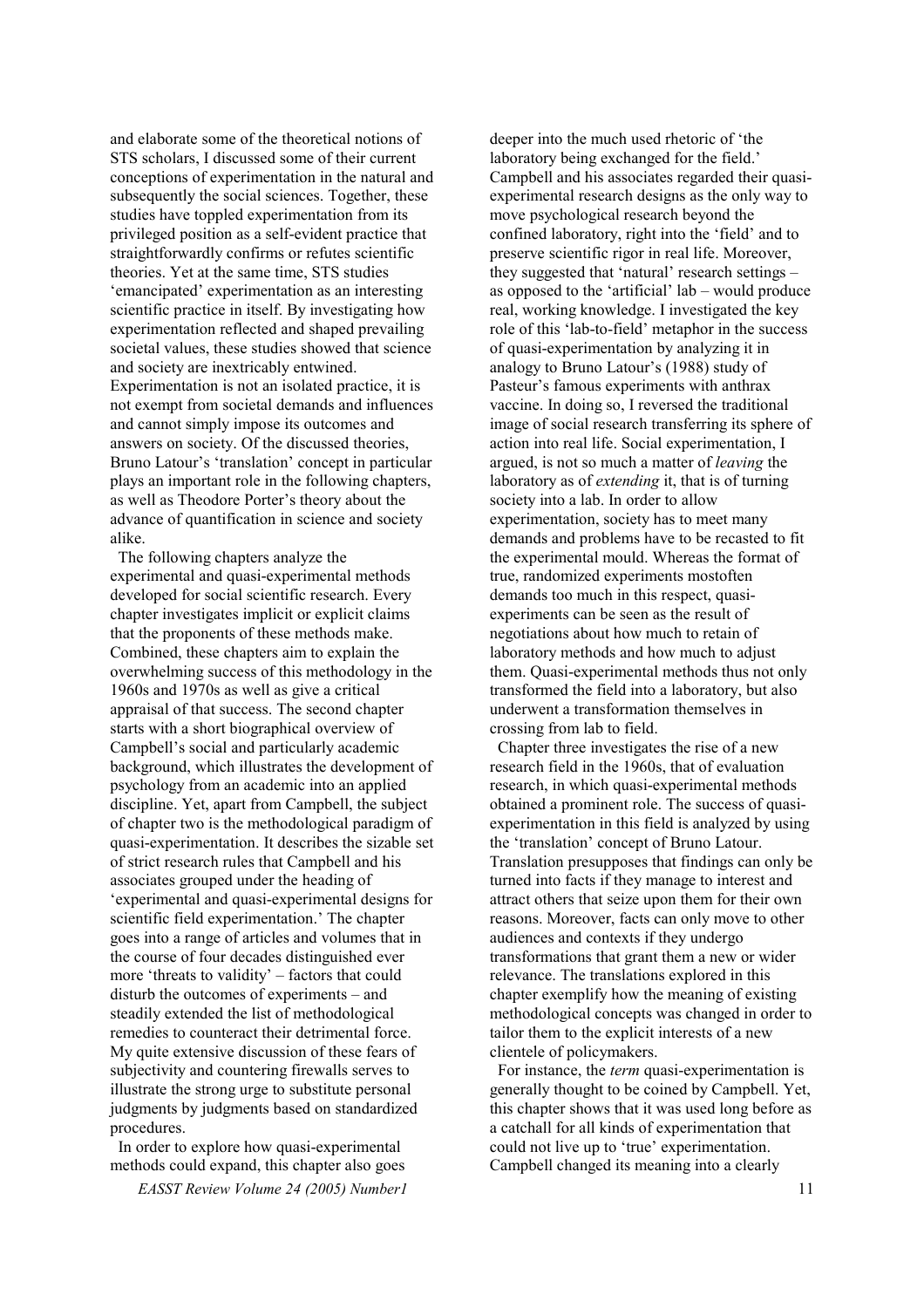defined set of research designs with particular characteristics. Moreover, the brief history of the term quasi-experimentation can be read as a tale of standardization in itself. Campbell chose the name quasi-experimental from many names that circulated for experimental designs departing from the laboratory-based ideal. The chapter also explores older methodological concepts and ideas that Campbell chose to incorporate in his methodology and how he reassembled them into a new methodological framework. He relabeled already existing experimental designs and developed a new set of categories – 'internal' and 'external validity' – in order to classify the designs in a novel way. This transformation granted the experimental designs a new meaning and usefulness.

 The chapter's second part analyzes which new demands incited Campbell to remodel methods in the way that he did. At the time he developed his methods for quasi-experimental research, the American government was expanding rapidly and social scientists offered their services to growing groups of administrative officials. Theodore Porter (1995) in particular explained why administrative officials appealed to the knowledge and skills of social scientists. He analyzed the growing importance of standardization, quantification and 'mechanical objectivity' in societies distrusting administrative officials. 'Mechanical' objectivity gave administrators as well as scientists an aura of trustworthiness based on the promise to exclude personal whims and arbitrariness. In various important practical domains, trust in numbers substituted trust in persons. After all, decisions based on numbers appeared to be fair and impersonal. In this chapter, I argue that social scientists were not just forced to turn to standardized, quantitative forms of knowledgeproduction, but also took great advantage of changed demands. By producing knowledge in the format that policymakers asked for, social scientists capitalized on changes in administrative practices.

 Campbell, too, chose to seize the opportunities that this new type of government offered. He translated the distrust that policymakers experienced into the methodological solutions that he had to offer. Apparently, he succeeded in reaching this new clientele, since his methods are considered to set the tone in the new field of evaluation research that arose in the Kennedy-Johnson era in the 1960s. The newly established field of evaluation research attracted people from

disciplines as diverse as psychology, economics, sociology, education, and political science. Campbell himself, however, did not become involved in any actual evaluations of social programs. He remained the methodologist who stood by the sideline commenting on what was to be done. This position in particular enabled him to write a programmatic statement for evaluation researchers in which he framed his utopian 'Experimenting Society.' In this ideal society, scientific experimentation was strongly linked with American democracy. In Campbell's view policymakers had to be educated in the prerequisites of proper experimental evaluations in order to realize such a democratic 'Experimenting Society.' Consequently, Campbell not only was one of many scientists who standardized social scientific research to meet changing administrative demands, but also forced his standardized research protocols upon decision-makers.

 Campbell's translation attempts, however, were not always successful. The fourth chapter discusses the most clear counter example. It studies Campbell's strong efforts to combine the benefits of cultural anthropology and psychology. Whereas psychology could only become a truly universal discipline by testing its theories across many different cultures, Campbell argued, anthropology could only become 'scientific' by turning into a much more quantitative and standardized discipline. To this aim, Campbell engaged himself in a cross-cultural study of perception comparing the susceptibility to visual illusions among both Americans and Africans, as well as a research project that investigated ethnocentrism that was executed in various countries all over the world. In these cases he also tried to turn societies into labs. Detailed research manuals ensured uniform research conditions, thus regulating the behavior of researchers and participants alike. Again, Campbell had ample attention for possible sources of bias. The methods employed in these projects were set as an example to anthropologists. The lists of 'threats to validity' and their accompanying quasi-experimental research designs were translated into a set of methodological considerations to be used by anthropologists; a strategy that was supposed to grant them a wider relevancy.

 In order to market his methods to anthropologists, Campbell proposed a sort of trade to them. In exchange for the cross-cultural comparisons that interested psychologists,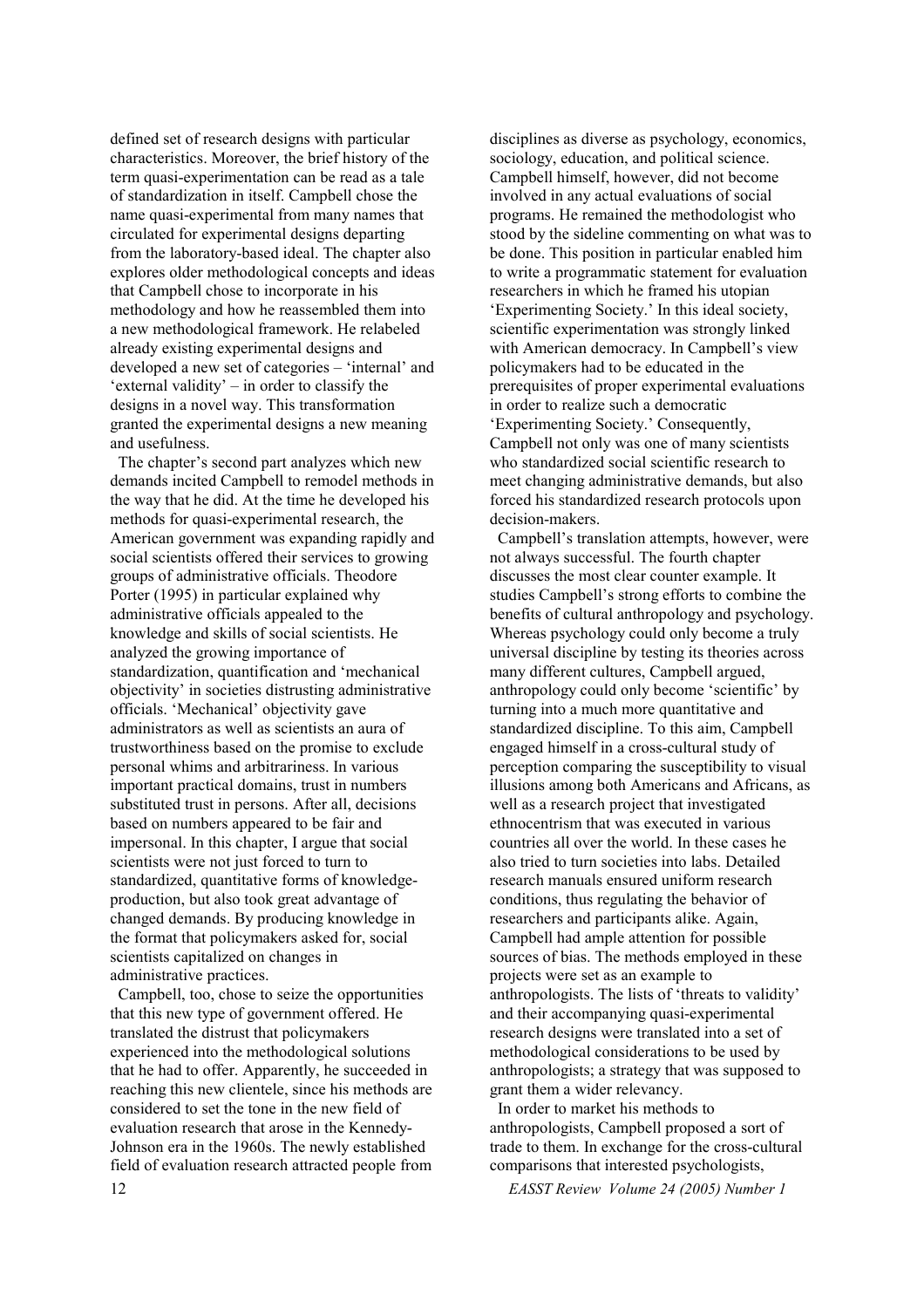anthropologists could be imparted in better research methods. Some anthropologists enthusiastically welcomed the standardized methods that Campbell presented. Others, however, were more reluctant. In the course of time, a more quantitative and standardized methodology remained controversial within cultural anthropology, which largely remained a qualitative discipline. The strategy of translation thus failed to gear cross-cultural research methods to the specific interests of anthropologists. The methodological improvements that Campbell and his co-workers presented to anthropologists as vital for their research were dismissed as completely irrelevant. Most anthropologists argued that they had their own, specific research themes, which they investigated with their own methods. On the other hand, psychology in general did not become a cross-cultural science. Only a small number of psychologists followed Campbell's example. Honoring him as a 'founding father,' they established a separate sub-discipline of psychology which they named 'cross-cultural psychology.' Yet, in spite of their endeavors to retrospectively turn Campbell's cross-cultural adventures into a success story, even nowadays their field is full of controversy, with methods at the root of the ongoing debate. The epilogue to chapter four briefly sketches the endless polemic between 'cross-cultural-psychologists' and socalled 'intercultural psychologists' which is the unintentional legacy of resistance to standardization by anthropologists in the past. The decisions made by Campbell and his allies still set the agenda for the issues heavily debated today.

 Finally, the concluding chapter five expands on the main issues in the previous chapters. It further discusses the argument that methods not only help to lay bare reality but also profoundly reshape it. Even though experimental and quasiexperimental methods claim only to show 'reality as it is,' they impose certain standards on the societal situations they study and thus remake society to their own image. In sum, these social scientific research methods simultaneously are shaped by and shape reality. This complexity, however, does not render research methods invalid and certainly not redundant. Rather, it makes them into much more powerful devices than simple sets of technical procedures and rules.

(ybartholomee@hotmail.com)

EASST Review Volume 24 (2005) Number1 13

Matthias Adam, Theoriebeladenheit und Objektivität. Zur Rolle von Beobachtungen in den Naturwissenschaften (Theory-ladenness and objectivity. On the role of observations in science). Dissertation Bielefeld University 2002. Published in the series Epistemische Studien, No. 2 (edited by Michael Esfeld, Stephan Hartmann, Mike Sandbothe), Frankfurt/M., Ontos-Verlag, 2002, 276 pp.

Ever since the work of Paul Feyerabend, Russell Hanson and Thomas Kuhn in the 1960s, the thesis of the theory-ladenness of scientific observation has attracted much attention both in the philosophy and the sociology of science. The main concern has always been epistemic. It was argued –or feared– that if scientific observations depend on prevalent theories, an objective empirical test of theories and hypotheses by independent observation and experience is impossible. This suggests that theories might appear to be well confirmed by observation, and yet it is not likely that they are largely true or empirically adequate. While some philosophers like Ian Hacking have argued that serious theorydependence is less common than often assumed, sociologists such as David Bloor, Stephen Shapin, Karin Knorr-Cetina or Harry Collins have based their constructivist programs for the sociology of science on strong claims of theoryladenness.

The study takes a fresh look on the epistemic problem of theory-ladenness and addresses two main questions. First, it is investigated to which extent various types of observation can be taken to be theory-dependent. Second, it is asked what the epistemic consequences of different types of theory-dependence would be. For the purposes of the study, a broad notion of observation is adopted which is intended to encompass the whole empirical basis of science. It therefore includes not only sensory perceptions, but also the empirical results of measurement and experimentation. A number of dimensions of observations are then distinguished, in particular the roles of perceptive faculties and of measurement instruments, the semantic constitution of observation results, and the scientific assessment of the trustworthiness of empirical results. The mode of theorydependence in each of these dimensions is assessed on the basis of arguments and findings from the psychology of perception, the philosophy of language and the philosophy of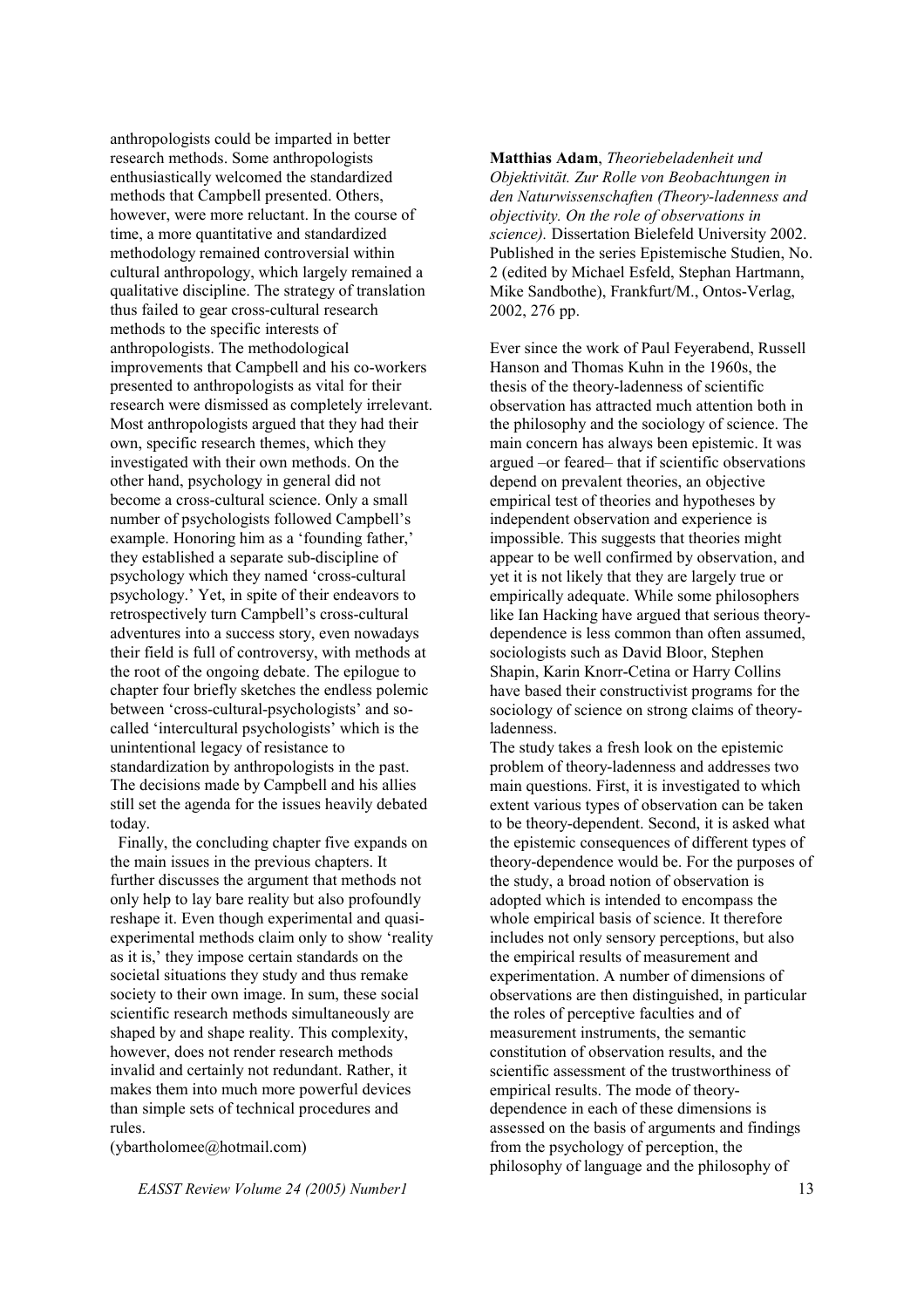science.

 The study defends two main claims. First, it is argued that the theory-dependence of an observation should not be considered an all-ornothing affair. Instead, observations can be theory-dependent in some of their dimensions, while they are theory-independent in other dimensions. In addition, while direct perceptions are often in many of their aspects theoryindependent, measurements that lead to sentential (as opposed to pictorial) data often draw on theories in many respects. Second, it is claimed that theory-ladenness should not be taken to be epistemically detrimental as such. Instead, the epistemic evaluation of theory-ladenness depends very much on the specific kind of theorydependence and the status of the influencing theory. Theories can have a positive epistemic role, for instance, when they contribute to expanding the range of observable phenomena or hint at possible sources of experimental error. It is argued, therefore, that observations can on the whole be taken to be objective not despite of their theory-dependence, but because they are partly theory-dependent, partly theoryindependent.

Hajo Greif, Wer spricht im Parlament der Dinge? Über die Idee einer nicht-menschlichen Handlungsfähigkeit, (Who Speaks in the Parliament of Things? On the Idea of Nonhuman Agency), PhD thesis, Graduiertenkolleg "Technisierung und Gesellschaft" (postgraduate school "Technology and Society"), TU Darmstadt, Germany, 2004. To be published by Mentis, Paderborn, autumn 2005.

This thesis in the philosophy of science undertakes a critical reconstruction of popular theories in the natural and social sciences that propose a revision of conventional notions of agency. Within the field of science and technology studies, Actor-Network Theory (as most prominently advocated by Bruno Latour) claims that non-human agents, from technical apparatus to science's would-be passive objects, are sharing and shaping human life-worlds. In evolutionary biology, Selfish Gene Theory (as introduced by Richard Dawkins) subsumes the explanation of the evolution, structure and behaviour of organisms under the laws of genetic replication, where genes appear as optimising economic agents.

14 EASST Review Volume 24 (2005) Number 1 In Part I, the two theories are compared in order

to identify methodological aims, structural properties and motifs common to them despite all apparent differences: Firstly, both theories, with regard to new evidence in their fields, aim at metaphorical redescriptions of their explananda for the sake of improving on established theories in the sociology of science and in evolutionary biology respectively. Secondly, in redescribing the behaviour of genes, microbes and other things as actions, categories of agency are not simply ascribed more liberally. Instead, the behaviours of agents in general, both human and non-human, are explained in terms of functions—as non-intentionally selected effects. Thirdly, those functions are analysed in a broadly semantic sense. The analyses amount to postulating the existence of meaningful relations in the world that do not presuppose speaker intentions in any way, while themselves forming necessary preconditions for the latter. Finally and consequently, both theories imply that there is no a priori possibility of distinguishing between intentional action and causal efficacy. Instead, the gradual emergence of intentional phenomena from non-intentional processes is proposed.

 In Part II, the above set of propositions distilled from Dawkins' and Latour's theories is matched against an explication adopted from the programme of teleosemantics. This programme in the philosophy of mind and language (as brought forward by Ruth Millikan and Fred Dretske) seeks to explain intentionality in terms of evolutionary history. On the basis of findings in biology and developmental psychology, it is firstly argued that naturally occurring representational functions, established by variation and natural selection, are historically and systematically prior to forms of linguistic behaviour. According to the observation that such functions occur at evolutionary stages where no conscious goal-directed behaviour obtains it is maintained that, secondly, intentionality as meaning is independent of intentionality as purpose. Thirdly, the rules and norms of linguistic representation, too, are held to be subject to (quasi-) evolutionary processes in speakers' life-worlds. Instead of being based on speakers' intentions and explicit conventions, the meaning of a word or sentence is fixed by repeated successful uses in the speakers' environment. In consequence, an evolutionary account of intentionality will not only provide a finely graded scale of intentional phenomena; it will also amount to reversing the standard philosophical order of intentionality, thus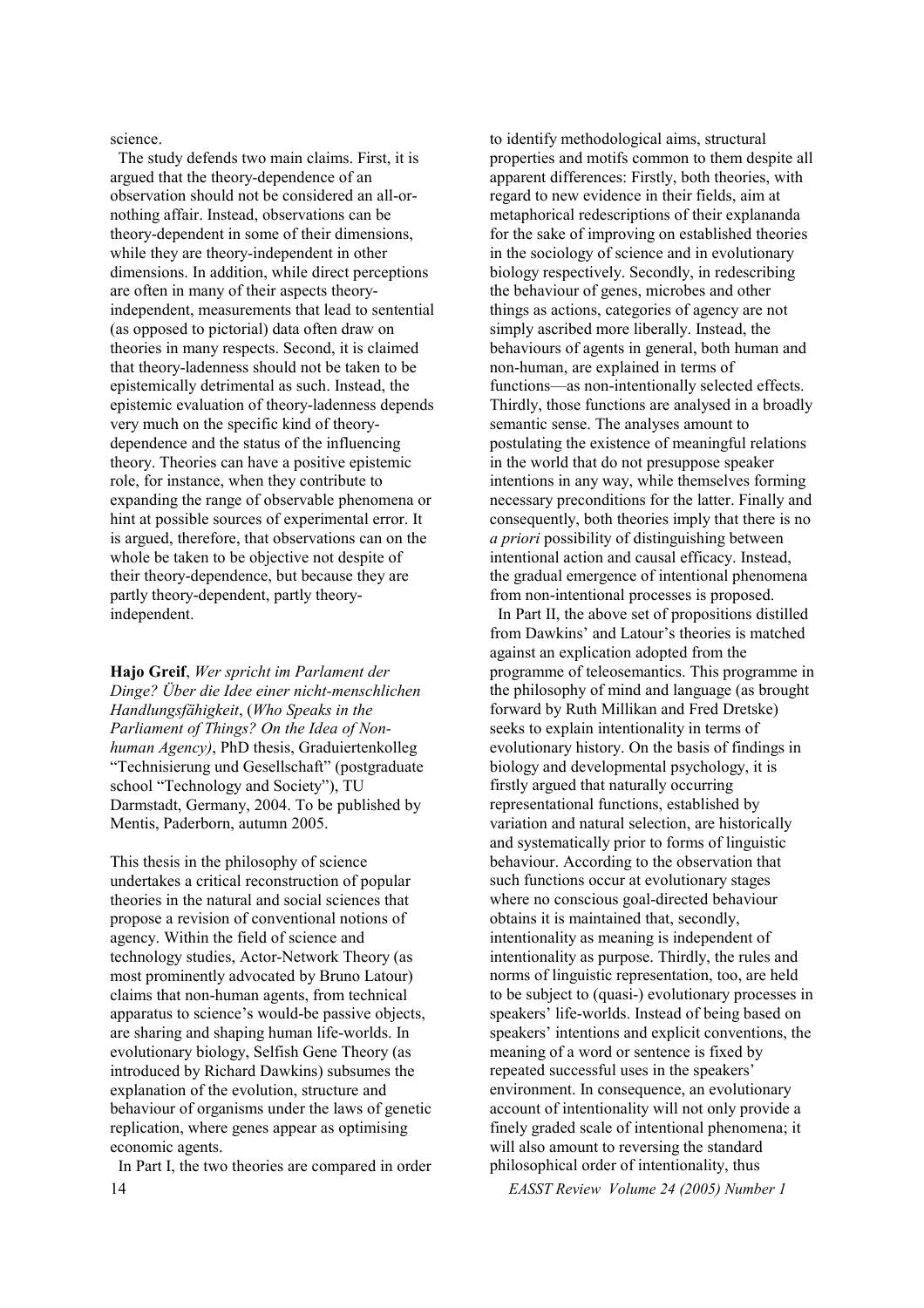depriving the conscious mind of its alleged privilege on meaning.

 Given this naturalistic, anti-rationalist account of intentionality, theories of the Dawkins / Latour kind, while not being able to prove the existence of non-human agency, may be understood as attempts at conceptually adapting to scientific and technological developments which are transforming human life-worlds in unanticipated ways. When the conditions of meaningful speaking thus change, such attempts may prove to be viable cognitive strategies. ( hajo.greif@gmx.net).

Ruth Mourik, Did Water Kill the Cows? The Distribution and Democratisation of Risk, Responsibility and Liability in a Dutch Agricultural Controversy on Waterpollution and Cattle Sickness, PhD Thesis, University of Maastricht, Faculty of Arts and Culture, Department of Technology and Society Studies, 2004.

Modern societies are increasingly faced with new risks as a result of the co-evolution of society and technology. From 1975 to the

present, more than three hundred Dutch dairy farmers have been confronted with cattle that experienced serious health problems. These problems were allegedly related to polluted surface water but science was not able to establish a causal link between the water pollution and the cattle sickness. Such scientific uncertainty typically accompanies new risks and causes difficulty in scientifically, politically, and judicially determining which party must be held responsible and or accountable for the situation. In this thesis the fierce controversy between the dairy farmers, governmental bodies, scientists and insurance companies is studied to establish how the distribution and democratisation of responsibility and liability occurs, when society is faced with these new risks and the accompanying scientific uncertainty. ( Present address: Energy Centre of the Netherlands (ECN), Policy Studies Department, Energy Innovations and Transitions, Badhuisweg 3, P.O. Box 37154, 1031 CM Amsterdam. E-mail: mourik@ecn.nl).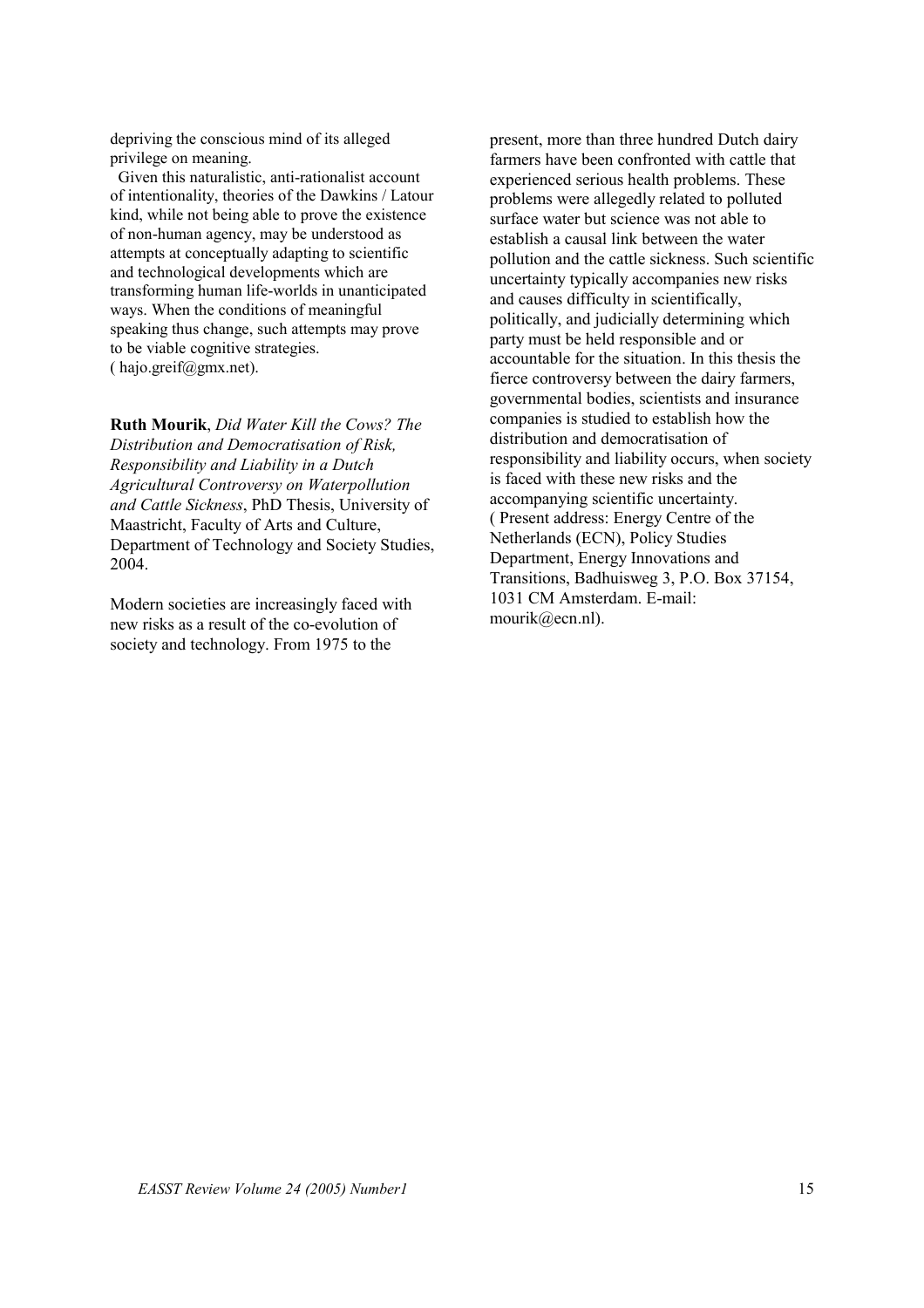### News of the Society

## Dear Members,

In this, my second letter as EASST President, I have first to make an apology to anyone who has wanted to take up or renew their membership since the beginning of the year. Transferring the EASST Secretariat from Amsterdam to Surrey has involved some time consuming research to clarify our legal status and to optimise financial arrangements so that banking will be accessible from the UK but avoid constant conversions between currencies. We hope shortly to be in operation again, with new and more convenient procedures for paying your membership fees. In the meantime, any membership queries or address updates can be sent to admin@easst.net .You can soon expect to be receiving requests for payment of 2005 dues, so that we can keep up the good work on the EASST Review, on the web site, and on conferences and workshops.

 The new EASST web site at www.easst.net is up and running thanks to the good work of Richard Rogers, providing a stylish window on EASST activities and a different way of accessing both the EASST Review and the Eurograd mailing list. In future we hope to add more dynamic features, and also develop content to address the needs of different audiences.

 In this non-conference year we have been able to fund two workshops, as a result of an open call for applications from the previous EASST council in Autumn 2004. The first of these workshops, held in Amsterdam on April 27<sup>th</sup>-29<sup>th</sup> 2005 was organized by Sally Wyatt and Brian Balmer, and focused on the role of mid-range theory in STS. The second sponsored event for this year is the Fifth Triple Helix conference, organized by Fondazione Rosselli and held in Turin from 18th to 21st May 2005. Both events have promised reports for future editions of the EASST Review.

 In preparation for the 2006 EASST conference, the team at Lausanne are already working extremely hard on both the intellectual theme and the physical arrangements. The EASST Council met there in April, enjoyed warm hospitality, were surprised by a sudden unseasonal snowfall and narrowly avoided arrest for fare evasion on the metro. We were very impressed by the

dynamic team and the beauty of the surroundings. More details on the 2006 conference will be in the next EASST Review.

 My thanks to all those who continue to put their efforts into keeping EASST in operation – to the EASST Council, and particularly Ann Rudinow Saetnan for acting as secretary and Ragna Zeiss for heroically taking on the role of treasurer, to Chunglin Kwa for continuing to dedicate so much effort to editing the EASST Review and to Richard Rogers for all his work on the web site.

Best wishes,

Christine Hine EASST President Guildford, 9<sup>th</sup> May 2005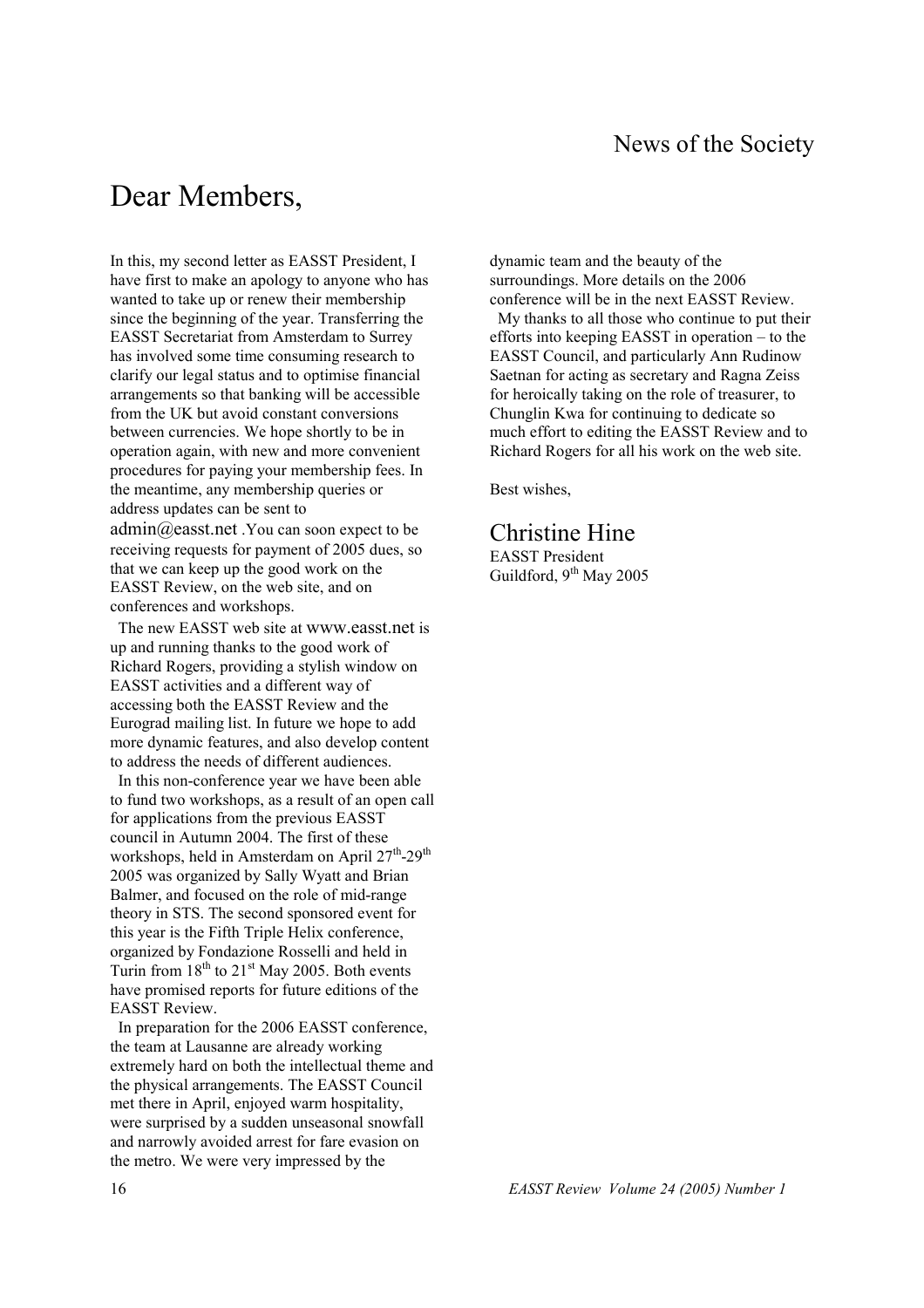## WTMC Summer School - Advance Announcement 15-19 August 2005, Ravenstein, Netherlands

WTMC is very pleased to announce that Professor Thomas J. Misa of the Illinois Institute of Technology (www.iit.edu/~misa) will be the anchor teacher for the 2005 Summer School. Professor Misa is the author of a number of wellknown books and articles. His most recent book is Leonardo to the Internet, Technology and Culture from the Renaissance to the Present (2004, Johns Hopkins University Press). Together with Philip Brey and Andrew Feenberg, he edited Modernity and Technology (2003, MIT Press). His 1998 book, A Nation of Steel, The Making of Modern America, won the Dexter Prize for Best Book in the History of Technology.

 While much of Professor Misa's work focuses on the history of technology, he has also written about the (inter)disciplinary nature of STS, comparative methodologies and technology and the city. Professor Misa's interest in understanding processes of socio-technical change will be a useful perspective for everyone concerned with both historical and contemporary cases.

 In addition to lectures and workshops led by Professor Misa, the Summer School will include contributions from other scholars in the field.

The workshop will be facilitated by WTMC coordinators, Sally Wyatt (Summer School contact person, s.m.e.wyatt@uva.nl) and Els Rommes. Further programme details will be available in April.

 The workshop will be held in the usual place, Studiecentrum Soeterbeeck

(www.kun.nl/soeterbeeck).

WTMC members have the opportunity to register first for the Summer School. We would like to ask you to register early if you are planning to attend. That way, we will know how many places we have for PhD students from elsewhere, and how much more widely we need to extend our advertising.

To reserve your accomodation, please complete the attached registration form and mail it to Marjatta Kemppainen:

u.m.kemppainen@utwente.nl by 15 May. Costs:

-fee EUR 555 (PRIME & EASST members); EUR 645 for everyone else.

-accommodation EUR 45 (incl. breakfast)/night -meals EUR 25 for lunch and dinner/day

## Conferences and Calls for Papers

Invisible Enemies: The Cultural Meaning of Infection and the Politics of Plague, an international conference, will take place at the University of Zürich, September 21-24, 2005. The keynote speakers: Sander Gilmann, Christoph Gradmann, Ilana Lowy, Ruth Mayer/Brigitte Weingart, Wolfgang Preiser, Nancy Tomes, Paul Weindling. Infectious diseases are back. With the commercial launch of penicillin in 1945 pathogenic microorganisms seemed finally under control; with the WHO' s victory in 1979 over smallpox, the great epidemics seemed conquered and the threat of infection practically overcome. Yet only a year later, a new deadly infectious disease came to the

EASST Review Volume 24 (2005) Numberl 17 17

fore: Aids. Since then, infectious diseases have made a global come-back: tuberculosis, the disease of poverty is proliferating in the Third World and the ghettos of Western metropolis; the HI-Virus is spreading along the labyrinthine ways of sexual encounters or like wildfire through some African States; SARS and other possibly deadly new influenza viruses from the South of China travel to new destinations along international air routes. Epidemics, old and new, are eminently global. In-depth and critical analysis of the current situation in its global context is required, which will have to go beyond the purely biochemical or epidemiological levels. For infectious diseases follow not only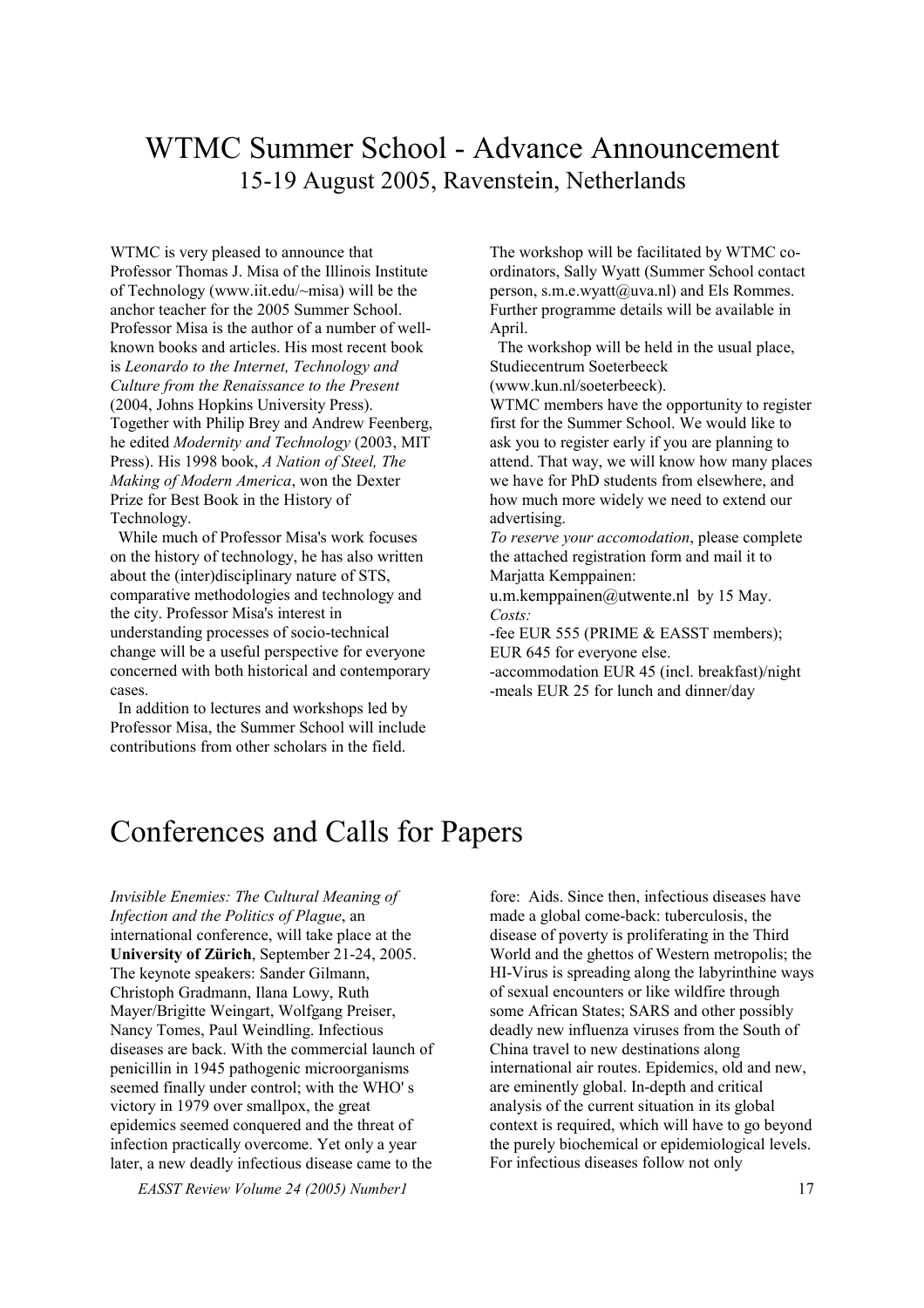epidemiological, but also cultural patterns; they are fought using measures of defense and protection, which have always combined both military and hygienic-medical dispositives. In order to understand their history, we need to pay attention to the political and cultural logic of infectious diseases, their mode of action, and social attitudes towards them. They are associated with a myriad of phantasms and fears. Even their medical description is structured by metaphors rooted not in the laboratory but in political and cultural traditions. Tuberculosis was considered by the 19th century bourgeoisie to be chic, while cholera was feared as an asiatic or oriental disease. Syphilis on the other hand was taken to be a sign of threatening female sexuality. And after World War I, typhus was fought as a characteristic disease of East European Jews, down to the genocide of these \_ bacillus carriers during World War II. In the last twenty years, Aids has been associated first with gays, then with loose sexual morality before it turned into an unfortunate disease plaguing the Third World and SARS might well become an asiatic disease. Many of these representations are rooted in the language of bacteriology, which from its beginnings in the 1870s spoke of pathogenic microorganisms as invisible enemies to be conquered in the body, just as defensive military battles are a matter of life or death for the social organism. Only recently has the idea of an 'equilibrium' or of 'co-existence' between humans and microbes gained ground, not only in immunology but also in popular perceptions. Discourses about infection feature tiny, invisible, contagious and uncontrollable organisms as well as transgressions of boundaries through intimate or fleeting contact. Infection immediately conjures up quick proliferation and dissemination, and the uncanny and potentially deadly transmission of infectious diseases. Infection readily supplies a host of metaphors for describing social processes in the language of epidemics. In our age of increasingly global networking and circulation of people and goods, infection has become the master metaphor. It shapes the emergent political and social discourse of order and its associated technologies of surveillance for controlling borders and immigration; which might be understood as reactions against the potential uncontrolled contacts, migrations and disorder brought by globalization. Such discourses culminate in the - largely Western -- fear of bioterror, e.g. the fear of a generalized attack by islamistic terrorists or

'rogue states' using anthrax, smallpox or the Ebola-virus as weapons; and which justifies a heightened level of epidemic control on the part of States. This international conference at the University of Zurich is devoted to the discussion of cultural perceptions of infectious diseases and their metaphorical spin-offs in past and present political discourse. We aim to bring together epidemiological investigations with cultural and social analyses of public discourses on infectious diseases and their political dimensions. Historical contributions will situate contemporary discussions in the wider historical context, and provide points of comparison between older conceptions and phantasms associated with plagues with contemporary representations and political action. Contributions from the fields of epidemiology, history, sociology, literature, philosophy and cultural studies are welcome. For more information, contact Myriam Spoeri, spoerri@fsw.unizh.ch.

For its 10th EURAS Workshop to be held in Tallinn, Estonia on June 2 - 3, 2005, the European Academy for Standardization (EURAS) solicits papers on all aspects of standards and standardisation, and in particular on those related to standardisation in an enlarged Europe. EURAS workshops are interdisciplinary. Sample topics include, but are not limited to: Standards and technology; Economics of standards; Standardisation policies; Legal and regulatory issues in standardisation; Standards setting and implementation processes; History of standards and the future of standardisation; Impact of standards; and Education on standardisation. We welcome theoretical and empirical work, academic case studies as well as contributions from standardisation practitioners. Full papers (up to 20 double-spaced pages; pdf or MS-Word format) should be submitted, preferably by e-mail, to Jörg Gröndahl (groendahl@econ.uni-hamburg.de), Department of Economics, University of Hamburg, Von-Melle-Park 5, 20146 Hamburg. Authors of accepted papers will expected to serve as discussants upon request. All papers will undergo a double blind peer-review process. Particularly good and relevant papers will be fast-tracked through the review processes of the EURAS-Yearbook or of the Int. Journal of IT Standards and Standardization Research (JITSR). For more detailed information, please consult the EURAS website (www.EURAS.org).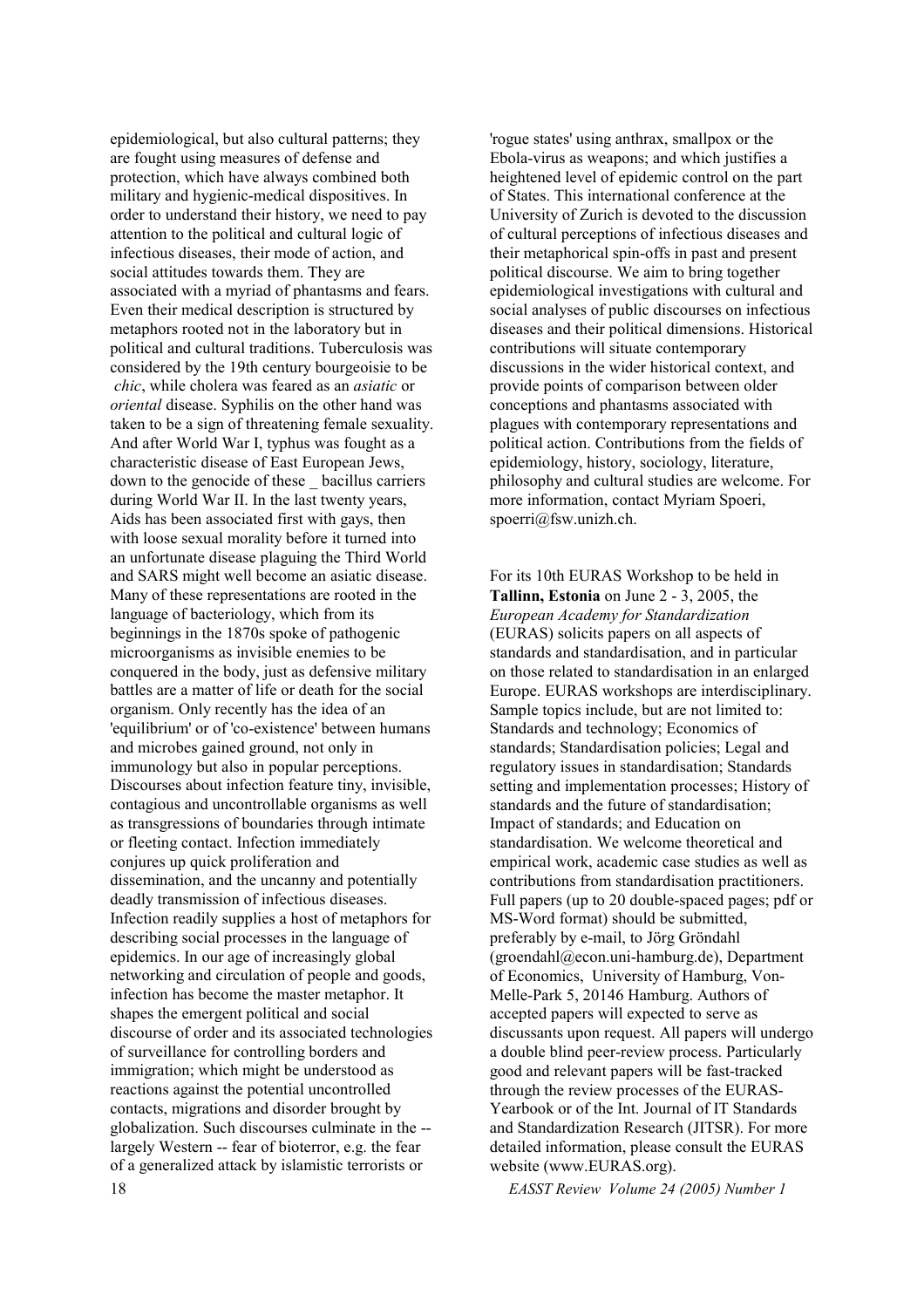Murat Aydemir has issued a call for papers for Indiscretions: At the Interaction of Postcolonial and Queer Theory. Ross Chambers' analysis of the gay sexual "tourism" of Roland Barthes, both abroad and at home, stands as a challenge to those assuming that the epistemological and political projects of queer theory and postcolonialism are self-evidently governed by the same spirit, or garner similar effects (Loiterature, 1999, 250-69). According to Chambers, Barthes' anti-narratives of cruising, whether set in the commercial district of Saint-Germain-des-Prés in Paris or in Morocco, studiously "forget" the (post)colonial context that makes young Maghrebi men available for the writer's melancholic and desirous scrutiny. The dreary and hapless cruising detailed in "Soirées de Paris" furnishes an ongoing story that has no point, that remains pointless; the generous Moroccan sexuality of "Incidents" delivers a series of pointed details without a story. (Both texts are part of the posthumously published 'collection Incidents', 1992.) The establishment of the urban everyday in the former text and of the exotic in the latter, Chambers argues, are both conditional on the foreclosure of the (post)colonial from bearing on the practices and expressions of gay male desire. Thus, Barthes' cruising in Paris and Morocco, Chambers concludes, requires "the double forgetting of the colonial." (258) Chambers' analysis may be limited in that it concerns a specific (and perhaps specifically gay male) practice. But Chambers' reading can also be taken as exemplary in that it foregrounds a set of urgent questions. Does the study of queerness, lesbian, gay, or other, implicitly mandate not getting the (post)colonial point? Conversely, does (post)colonial expertise require one to miss the queer point? And, how can the two be productively and relevantly be recombined? Indiscretions: At the Intersection of Postcolonial and Queer Theory proposes to take to task both theoretical discourses in relation to each other, bearing in mind that that relationship may be intimate, mirroring, conflict-ridden, and/or mutually exclusive. As Chambers asks, "What incidences-interactions, intersections, intrications, mutual interruptions-join them?" (251) Such questions are especially pressing now that the exoticizing erotics that Barthes exemplifies seem largely superseded by the new islamophobia and racism of Europe (and The Netherlands in particular) that legitimize themselves precisely by citing the attitudes towards (homo-)sexuality of Islamic immigrants.

EASST Review Volume 24 (2005) Numberl 19

At the same time, the institutionalization of queer theory and postcolonialism as separate areas of specialization has hampered academics in intervening intellectually and activistically in today's heady concatenation of sexual and cultural issues. The simultaneity of these developments forces a re-evaluation of the pitfalls and possibilities of postcolonial and queer politics in relation to each other. With its social as well as semiotic connotations, the titular notion of "indiscretions" may serve as a productive pointer to access and organize the discussion. Also, it invites contributors to be less than discreet with their employment of the two bodies of theory at issue, intersecting the one with the other. Indiscretions advocates the close analysis of instances and aspects of culture in which a) discretionary power, the social authority to tell the difference, renders discrete cultural and sexual identities, as well as in which this power is haunted or enchanted by a potential for density, for indiscretion, that eludes it; b) cultural and sexual identities and practices become discrete or indiscrete in relation to each other; c) postcolonial and queer theory can grasp, render discreet and legible, aspects of cultural and artistic texts, as well as of instances and aspects in which they fail to do so; c) postcolonial and queer theory can render discrete and/or indiscrete aspects of each other. For more information, refer to

http://www.rodopi.nl/senj.asp?SerieID=THAMY RIS.

The Third "Milano Workshop" on The Physical Sciences in the Third World: A social history of science and development will take place in Bogotá, Colombia, June 11-13, 2005. Through a Grant awarded by the Universidad Nacional de Colombia to Commemorate the World Year of Physics 2005, we are pleased to offer accommodation to participants in case of financial hardship. Thanks to an agreement between the University and the Intercontinental Hotel Tequendama, participants will be accommodated at this 5 stars hotel (http://www.inter-tequendama.com.co/). To apply contact: meeting05 bog@unal.edu.co. Deadline: 15 april, 2005. The organization of the Workshop continues to explore alternatives to offer further support to participants interested in presenting papers. For more information: http://www.fisica.unal.edu.co/milano/index.html or http://www.brera.unimi.it/milan/start.html.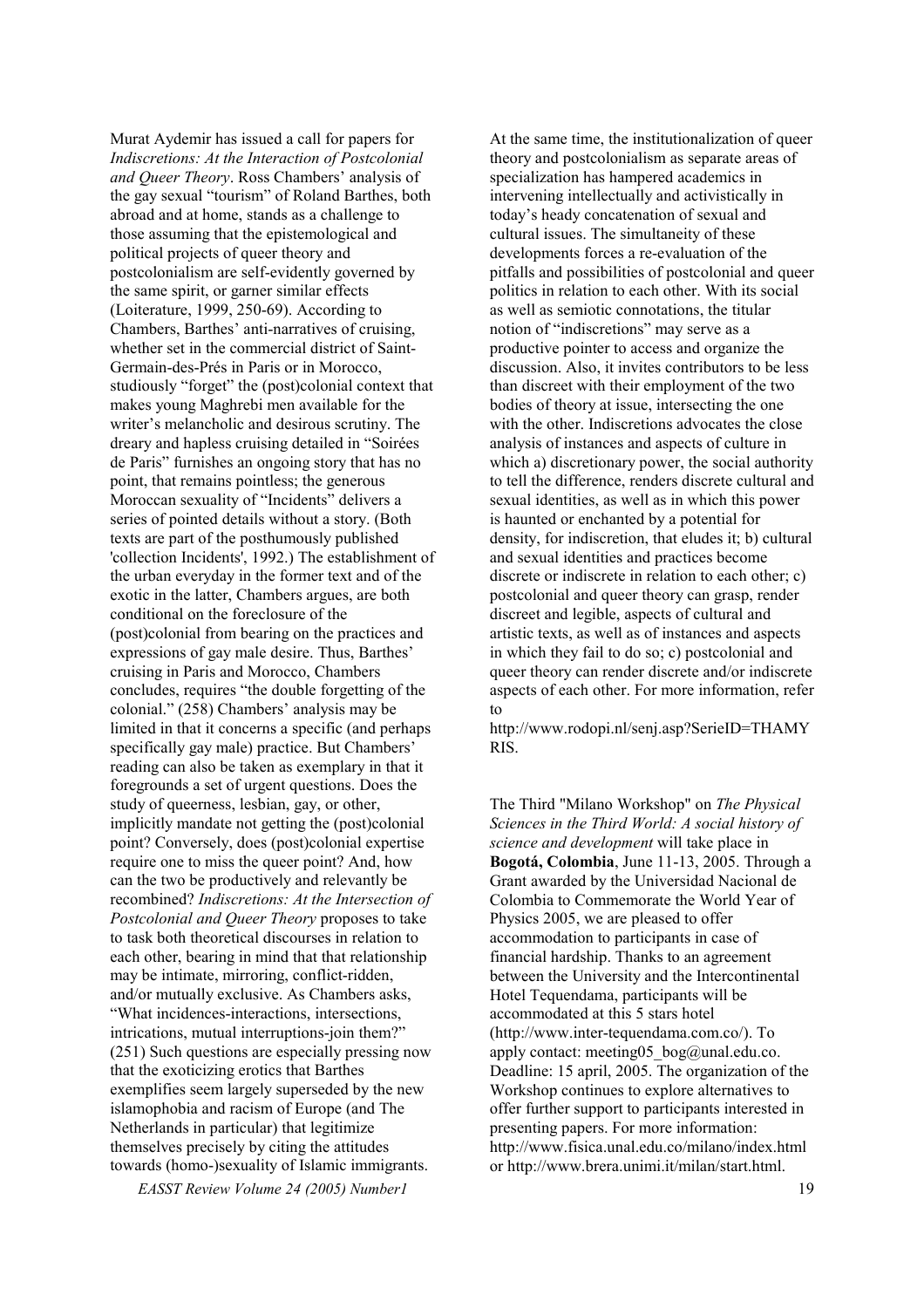Contact Prof. Alexis De Greiff, meeting05\_bog@unal.edu.co or Dr. Leonardo Gariboldi, leonardo.gariboldi@unimi.it.

The Albert Einstein Century International Conference will be held at the Palais de l'Unesco, Paris, France, 18-23 July, 2004. (See http://einstein2005.obspm.fr; contact meeting.einstein2005@obspm.fr.) The main purpose of this international conference is to put in perspective the work of Einstein and the recent developments of the following (potential) scientific and philosophical topics : Cosmology, Theory of Unification, Theory of the Gravitation and Nature of Space - Time, Compact Objects and high energies phenomena in the Universe, Nature of the Quantum World, Brownian Motion, Philosophy, Politics, Biography and other aspects. It will be a question of seeing how the questions raised by Einstein, approximately one century ago, guided the scientific research though sometimes the answers were founded in a way which was not considered by Einstein.

The 7th Conference of the European Sociological Association (ESA), Rethinking Inequalities, will be held on September 9-12, 2005 in Torun, Poland. The Research Network Sociology of Science and Technology (SSTNET) has announced that changes in society and in science and technology have led to an erosion of traditional institutional boundaries between these spheres. Nowotny, Scott and Gibbons use the term Agora to describe an emerging new public space "where science and society, the market and politics co-mingle." The Agora denotes a space in which knowledge is contextualized. What is emphasized here for scientific knowledge is not completely different with technical knowledge. Boundaries of science and technology are transgressed by politics, economics and the civil society. This phenomenon is not completely new. But more than in the past science and technology are evaluated by utilitarian standards and expected to produce novelty and innovation. At the same time, however, the social impact of these innovations is critically assessed. Frequently the evaluation process includes the public communication of the products and results science and technology deliver - their potential risks as well as their benefits. Among these issues are those concerning a redefinition of certainty and uncertainty, the known and the

unknown, as well as questions of societal inequality and equality. If (scientific) knowledge is a building block of contemporary (knowledge) societies how can public access and participation in the process of knowledge generation and diffusion be facilitated? Do new technologies such as the Internet mitigate societal divides or do they create new ones. Generally, the public plays a more decisive role with respect to issues of accountability, responsibility and legitimacy or transparency and democratic control in the process of development of science and technology. Public communication and understanding of science and technology also encompasses visions, values and ethics conveyed in funding programs, in academic journals and by news journalists. SSTNET website: http://sstnet.iscte.pt; ESA conference website: http://www.7thesaconference.umk.pl.

The Digital World Research Centre (DWRC) at the University of Surrey, Guildford, UK, is offering an inter-disciplinary postgraduate programme designed to equip students with the social scientific resources to investigate the role of digital technologies in society, and the technical resources to contribute towards their ongoing development. The programme combines modules from DWRC and other Departments, particularly Sociology and Computing. It will also bring together people from variety of backgrounds. It will provide students with the skills required for a range of jobs involving digital technologies in the IT industry. In particular the course will enable students to: examine these digital technologies and their place in society in a critical and theoretically informed way and utilise a range of research methods to assess the impact of digital technologies; to develop an appreciation of the processes involved in the design of digital technologies; to develop the skills required for analysis and synthesis, communication and presentation, computing, critical reasoning, data analysis, organisation and planning, report and essay writing, problem solving, and interactive group work. This full-time programme is suitable for students with first degrees in social science or computer science. DWRC is a multidisciplinary unit within the School of Human Sciences. It covers sociology, psychology, economics, human factors and human-computer interaction. The University of Surrey campus is located in landscaped grounds just outside Guildford town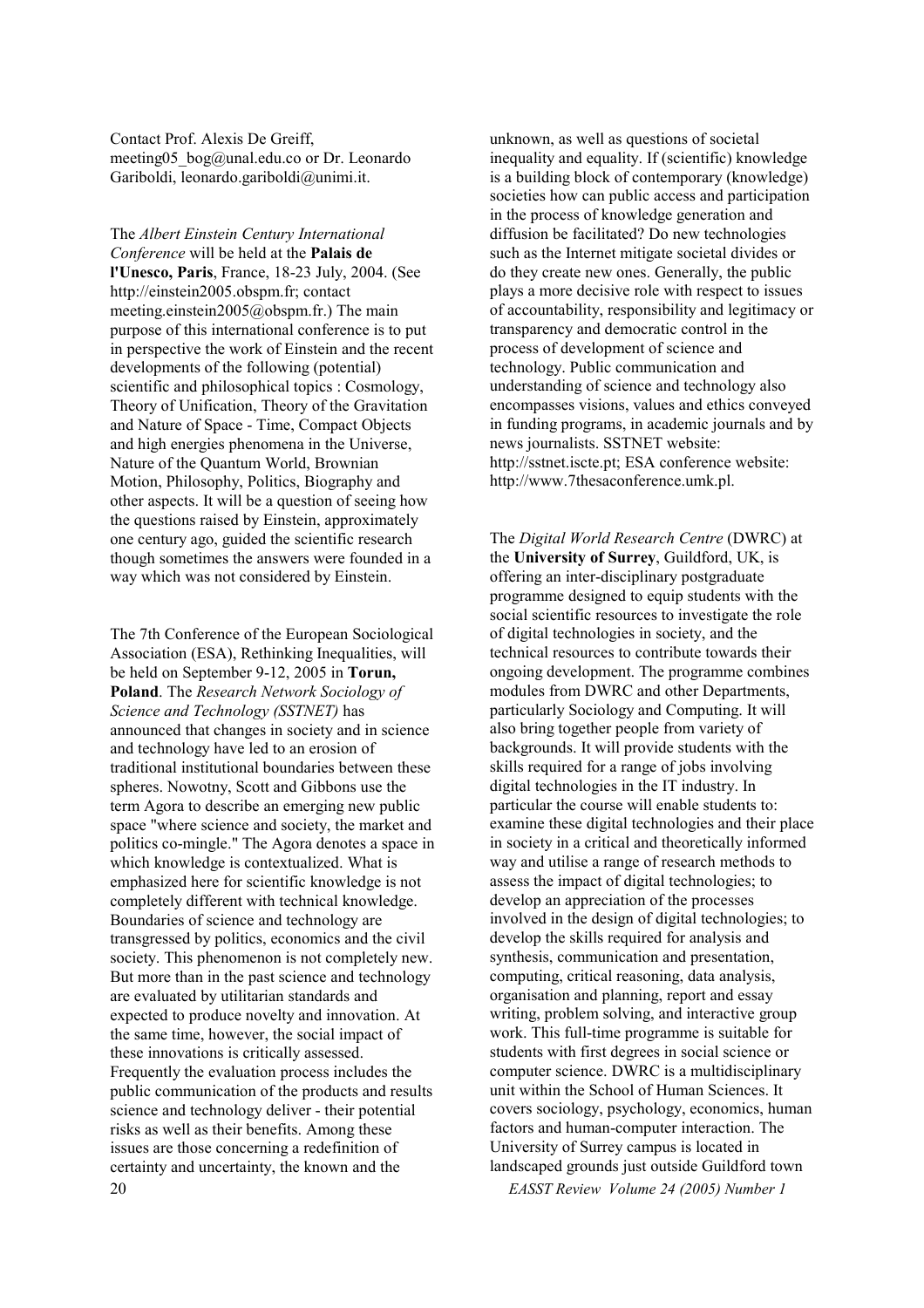centre. Guildford has a lively nightlife and good transport connections to London (50 kms) and London airports. For further information contact: Email: l.hamill@surrey.ac.uk; Web: http://www.surrey.ac.uk/dwrc/MSc/index.htm; Tel: +44 1483 689446; Fax: +44 1483 689550.

The 9th Nordic Youth Research Information Symposium, to be held in Stockholm on 12-14 January 2006, is dedicated to Landscapes of Youth. The landscapes of youth vary over time and space: within more affluent countries and groups we see the rise of new trans-national formations of cultural identities and political activities involving new social movements, not least related to new media technologies. We also see new patterns of values, including those around sexual and gender identities, new practices in education and classroom cultures, as well as post-national ways of (inter)cultural communication, increased mobility, migration and tourism that engender cross-cultural encounters, etc. At the same time, we witness new kinds of cultural, social, economic and political marginalisation, divides and conflicts, both within and between countries. Resources are unevenly distributed across the globe and many young people live in poor circumstances that have changed little over the last century. We need to know more about how such cultural and societal processes affect young people in different parts of the world as regards employment, housing, family situation, education, leisure activities, health, risk, criminality, substance abuse, societal participation, and much more, while also reflecting on the historical and geographical specificities of life contexts and cultures of young people. As youth researchers we are deeply involved in creating the symbolic constructions of youth. We therefore need to confront ourselves with questions concerning the influences of our accounts on young people, and to evaluate our knowledge and its biases, as well as our social origins as researchers. We should reflect on how our research questions are posed. All this certainly has a bearing on the answers given, and on actions and policies taken. NYRIS 9 welcome papers and presentations that can contribute to new insights into all areas of the landscapes of young people. We especially encourages presentations that with a self-critical, trans-disciplinary eye reflect on youth research as a social and cultural process. For more

EASST Review Volume 24 (2005) Numberl 2008 2008 21

information on abstract submission, registration, etc., see www.sh.se/nyris9, or contact fredrik.stiernstedt@sh.se.

The Society for the Social History of Medicine invites submissions for its 2006 Annual Conference, Practices and Representations of Health: Historical Perspectives, to be held at the University of Warwick on 28-30 June 2006, organised jointly by the Centres for the History of Medicine at the Universities of Birmingham and Warwick. Keynote speakers include: Susan E. Lederer (Yale University), Geoffrey Lloyd (Cambridge), Charles E. Rosenberg (Harvard University). The Programme Committee welcome offers of papers on a wide range of topics that link to the theme of the conference, but particularly encourage papers on the following themes: alternative and complementary health movements; airs, waters and places; medicine and emotions; theatre, music and medicine; child health; old age and death; body shape and image; disability; race, postcolonialism and health; health and the workplace; the historiography of the history of medicine. In addition to single-paper proposals, the Programme Committee seeks proposals for panel sessions. All papers should ideally present original work not yet published or in press. We invite you to submit an abstract by email by 1 May 2005, to Molly Rogers (molly.rogers@warwick.ac.uk). If you are unable to submit electronically, please send eight copies of your abstract to Molly Rogers, Centre for the History of Medicine, University of Warwick, Coventry CV4 7AL, United Kingdom. Abstracts should be limited to one page and must include your mailing and email addresses, telephone number, and affiliation. Contact Molly Rogers, Administrator, Centre for the History of Medicine, University of Warwick, Coventry, CV4 7AL, Direct Tel: +44 (0)24 7657 2601.

Ways of Making and Knowing: The Material Culture of Empirical Knowledge is the title of the conference to be held in London 11-15 July 2005. The conference is to be held at several participating institutions in London and is sponsored by the Wellcome Trust Centre for the History of Medicine at UCL, the Wellcome Trust, and the Yale Center for British Art. This conference aims to build on exciting new work in the history of material culture to break down the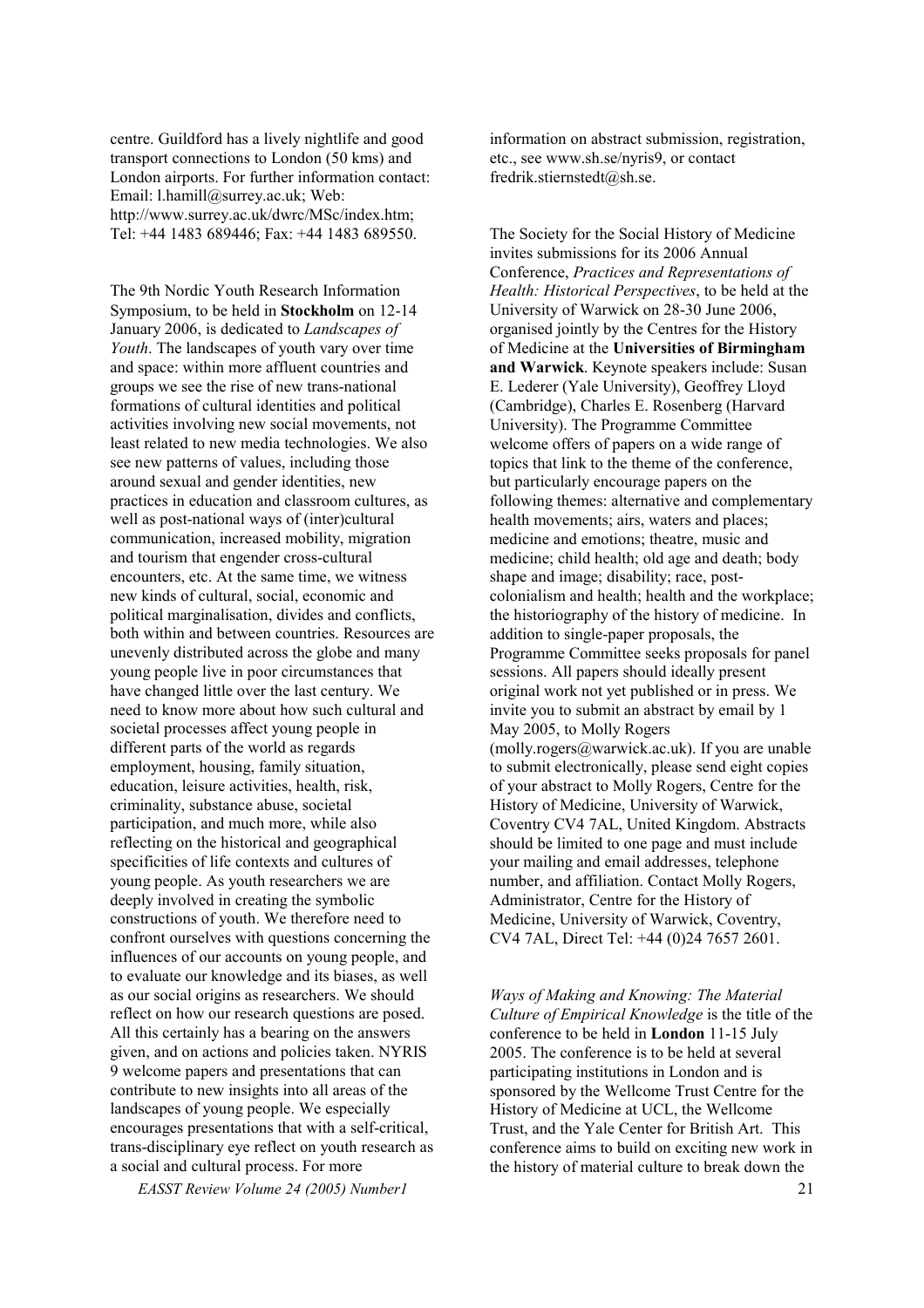common historiographical dichotomies between craft skill and scientific knowledge, and to showcase some of the most suggestive studies demonstrating that natural knowledge flowed from an engagement with natural things. The chronological orientation of the lectures and discussions will range from the Renaissance through the nineteenth century. Historians of science and medic! ine, art historians, and museum scholars from various fields will learn from one another through a programme that mixes lectures with hands-on demonstrations. The conference will be held on several sites where expert curators and representative objects are available, namely Chelsea Physic Garden, the British Museum, the Royal Botanical Gardens at Kew, the Natural History Museum, London, the Victoria and Albert Museum, and Painshill Park. The conference is open to the public. A detailed programme and registration form are available on www.ucl.ac.uk/histmed or from Ms Carol Bowen, The Wellcome Trust Centre for the History of Medicine at UCL, 21! 0 Euston Road, London NW1 2BE, UK (c.bowen@ucl.ac.uk Tel:  $+442076798163$ ). Registration closes on May 15, 2005.

The International Forum for Social Sciences and Health (IFSSH) will hold its annual conference in Istanbul, Turkey, from 21 to 26 August. Topics will include: bioethics; bioterror and weapons of mass destruction: fact or fiction; ecohealth: climate change, health consequences of environmental deterioration and environmental policies; health social science research methodology; human rights, HIV/AIDS and the new epidemics; infectious diseases: challenges for health social science research; issues in rural health and disease; politics of pharmaceuticals; and reproductive health: what is new? For further information please visit http://www.ifssh.net.

A Special Issue of Gender, Work and

Organization on Sexual Spaces is to be edited by Alison Linstead (University of York) and Torkild Thanem (University of Stockholm). There has been considerable and increasing attention given to the issues of both space and time in the social sciences in recent years. Globalization and informatization have on the one hand, contributed to the reduction of the impact of distance and the peculiarities of place as the

speed with which both information and people can travel has produced what Armitage, following Virilio, has called the "dromocracy", or culture of speed. Yet even in this virtually enabled world, studies of complexity have alerted us to the potential impact of local variations and their intensities, which has produced a renewed attention to the importance of the local. Space, as Castells and Bauman in particular have pointed out, has a different meaning dependent on relative advantage and disadvantage. Yet there seem to be few symbolic limits on the ways in which people can reinscribe and reterritorialize their spaces, whether deciding on how to arrange their office furniture, what to do on their holidays or "dogging" in the park. For this special issue we invite contributions which address both theoretical and empirical dimensions of the relations between sex, sexuality and space; the ways in which all kinds of public, private, virtual and inner spaces where sexual relationships, performances and identity work take place and are organized; and how the sexualizing of particular spaces affects organization. This may include: Cross-cultural dimensions of sexuality; Studies of red-light districts; Dance clubs, discos; Holiday resorts; Hotels; Office and workplace dynamics; Factories; Hospitals; Virtual communities; Hi-tech environments; Public spaces - parks, malls, town squares, arenas etc.; Health-related issues; Space-related language and discourse analysis; Sexual spaces in the media and film; Genres of sexual space - e.g. pastoral, romantic, techno, post-apocalyptic. Complete papers should be sent to both editors by March 31st 2006. Please contact the guest editors if you wish to discuss an idea or proposal for a paper. Email Alison on aml500@york.ac.uk or Torkild on tt@fek.su.se.

The Representation of Controversial Objects: New Methods of Displaying the Unruly and the Anomalous in Science and Technology Studies, the Annual Meeting of the Society for Social Studies of Science (4S), will take place in the Pasadena Hilton, Pasadena California October 20-22 2005. The program committee invites contributions that explore unruly objects in science and technology -- including controversial, invisible, secret, or anomalous things. We are especially interested in showcasing new forms of representation and display, and welcome experimentation with theory, method, and conferencing modes. Please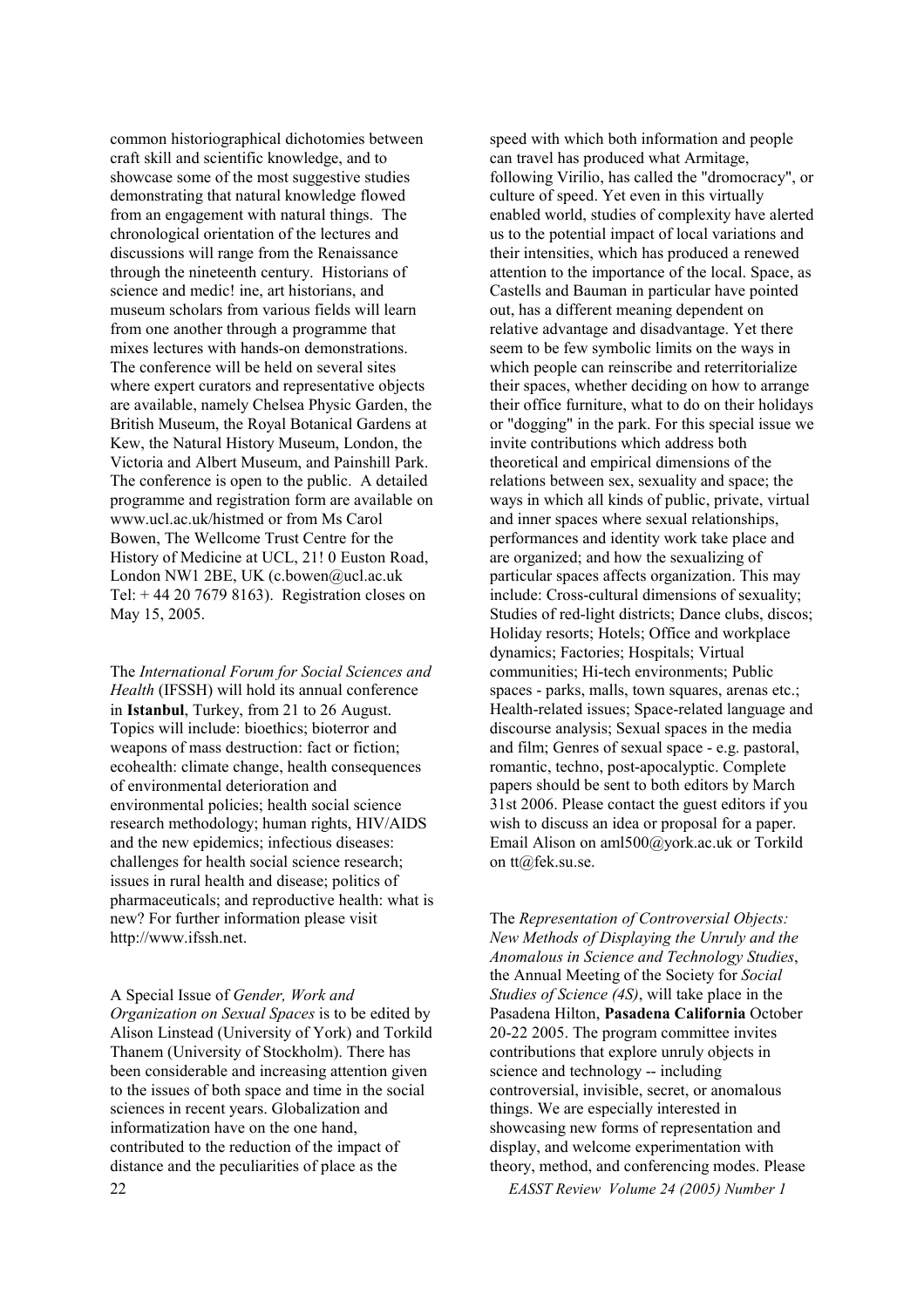submit abstracts through http://www.4sconference.org. Submission deadline May 1, 2005. Program Chair: Marianne de Laet, delaet@hmc.edu.

The British Society for the History of Science and the Royal Irish Academy holds a one-day conference devoted to 'Science and technology in Ireland, 1780-1920: historical and cultural perspectives,' to take place at the National Museum of Ireland, Collins Barracks, Dublin on Thursday, the 23rd of June, 2005. This conference aims to bring together historians of science and historians of Ireland to investigate the role of science and technology in Irish society and culture in the long nineteenth century. We are particularly interested in papers that investigate the contribution made by the sciences to civic culture, but welcome papers that deal with any aspect of science and technology in Ireland from 1780 to 1920. Possible topics include: What roles have science and technology played in Ireland\_ s past? What roles have scientific institutions and men and women of science played in Ireland\_ s past? How has science shaped or been shaped by Irish intellectual and public culture in the past? What connections have there been between Irish and British or continental science? A keynote address, entitled \_ An Experimental Nation? Innovating in Science and Civic Society in Nineteenth-Century Ireland\_ , will be given by Dr. Jim Livesey, University of Sussex. Further information is available at http://www.bshs.org.uk/conf.

The 3-day conference entitled, Who needs scientific instruments? will take place at the Museum Boerhaave in Leiden, The Netherlands on 20-22 October 2005. It concerns scientific instruments, their use and their users from the 19th till 22nd of October 2005. The centre of attention of this conference will be the users of scientific instruments. During the conference the users' role will be explored in three different topics: The Status of Instruments; Location & Organisation and Innovation. These topics have been chosen because they cover a large area in the field of the instrument-based history of science. We hope that studying the interrelations of the three distinct topics will result in a new synthesis in which users and their instruments function as cornerstones in the history of science.

EASST Review Volume 24 (2005) Number1 23

We therefore invite historians of science as well as historians of scientific instruments to give their views and discuss the users and use of scientific instruments. Contact Bart Grob or Hans Hooijmaijers, wetenschap@museumboerhaave.nl.

Technisierung/Āsthetisierung - Technological and Aesthetic (Trans)Formations of Society will be held at Darmstadt Technical University, on October 12-14 2005. For the past nine years, the interdisciplinary graduate college "Technisierung und Gesellschaft" considered the technological (trans)formation of society. As the last cohort of doctoral students concludes its studies, the final conference widens the perspective and brings past researches to bear on the interplay of technological and aesthetic dimensions of formative processes in contemporary societies. By foregrounding process, the conference goes beyond the iconic turn in science and technology studies. Rather than focus on images, it will explore the work that goes into producing self and society in the image of technology. This work involves constructions of time and space, it negotiates forces of globalization and localization, it construes self and nature as subject and object of technological shaping. This work also produces tensions between and among aesthetic and technological ideals. Abstracts from a wide variety of disciplines are welcome. These include philosophy, sociology, history, engineering and the natural sciences, art history, linguistics or media studies. Submit 500-word abstracts by April 22, 2005, as a Word or RichText document to TU Darmstadt, Fachbereich 2, Graduiertenkolleg ?Technisierung und Gesellschaft?, Karolinenplatz 5 (Fach 1404), 64289 Darmstadt, Germany, E-mail: tagunggraduiertenkolleg@ifs.tu-darmstadt.de. There will be panels on: Aesthetic Anticipation; Art, Technosciences, and Social Criticism; Metaphors in Science and Technology; The Aesthetic Dimensions of Warfare and Urban Spaces and Private Quarters. Other topics might include: Perception and Technologies of Visualization; The Justification of the Self as Post-Human Artwork; Designing Life-Cycles of People and Products; Modeling between Artefacts and practical Usage; Vestiges of Nature; Visions and Visionaries from Science Fiction to Science Fact; Figurative and the Literal Aspects of Technical Discourses; and Bordercrossings: Technology and the Arts. For a more detailed call for papers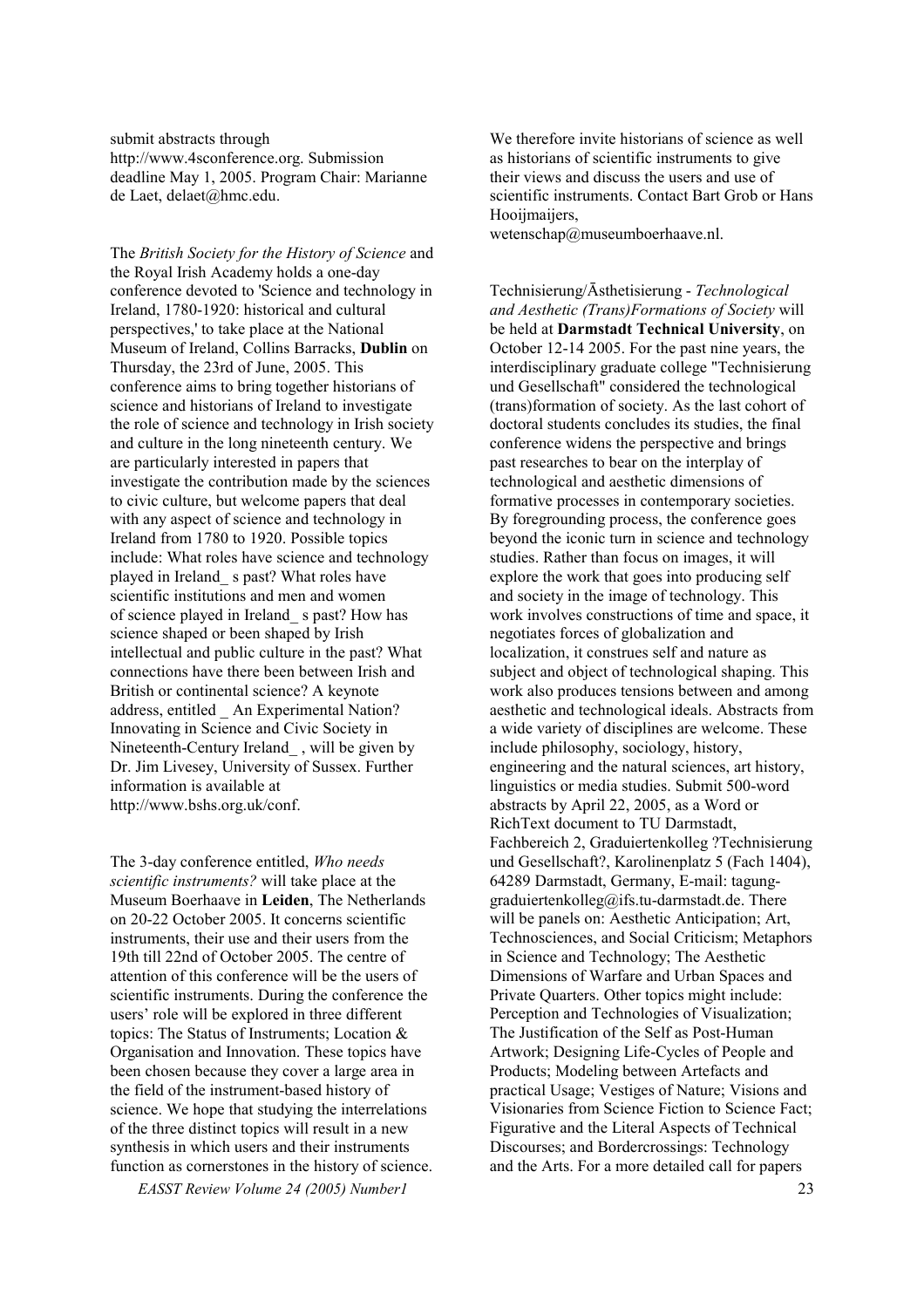and a collection of topical theses go to www.ifs.tudarmstadt.de/fileadmin/gradkoll/Konferenzen/abs chluss/main.html.

Risk and Regulation 2005, the Fourth Annual Research Student Conference, will take place on 15 - 16 September 2005 at the London School of Economics. (See

www.lse.ac.uk/collections/CARR/events/riskAnd RegulationResearchStudentConference.htm.) CARR is an interdisciplinary group of social scientists based at LSE involved in research in organisational, political and legal aspects of risk and regulation. We are organising a Fourth Conference for research students whose intended or current research focuses on a topic related to CARR's agenda. We would welcome both expressions of interest in attending the conference and proposals for papers to be considered for presentation. In addition to students' presentations, the Conference will include keynote speeches and a series of 'Master Classes,' led by members of CARR. The aim of the 'Master Classes' is to explore in detail conceptual and methodological issues in researching risk and regulation. We encourage students in all phases of their PhD research to present their 'work in progress' including conceptual issues and problems, empirical findings, methodological issues or research strategies. This is not intended to be a conference featuring completed research; rather it will be a forum for constructive discussion and debate between research students, and a contribution to the progress of their research. Discretionary bursaries may be available towards travel and accommodation for those presenting. Apply online at:

www.lse.ac.uk/collections/CARR/events/riskAnd RegulationResearchStudentConference.htm or send your title and a 200-word abstract of a paper (to be presented for no more than 20 minutes) to regulation@lse.ac.uk by 24 June 2005.

The British Society for the History of Science's Annual Meeting will take place at the University of Leeds, UK, on 15-17 July 2005. A provisional programme has now been announced, co-located with the 2005 meeting of the International History, Philosophy and Science Teaching Group. This is our largest meeting of recent years, featuring over thirty sessions on aspects of

the history of science, technology and medicine in all periods. The programme is available online at

http://www.bshs.org.uk/conf/2005annual/progra mme.html.

Cultures of eBay: making sense of social and economic aspects of the eBay 'phenomenon,' the first independent UK conference, will take place on August 24th-25th 2005, Colchester,

### University of Essex. See

http://www.essex.ac.uk/chimera/culturesofebay.h tml. The conference aims to look at the cultural, social and economic aspects of eBay. The announcement is a call for early expressions of interest in attending, as well as being a call for papers and posters, in order to gauge the demand for this one-off conference. The idea for this conference originated from an ongoing ESRC project (RES-000-23-0433) at Chimera, a department of the University of Essex, which began in February 2004 and is due to end in January 2006. Results of this research project will be disseminated at the conference. The overall aim of this conference is to bring together academics, and practitioner groups from both business and the voluntary sector, to explore and 'make sense' of the cultural, social and economic aspects and implications of eBay, the Internet auction site. This conference explores a phenomenally successful form of e-commerce, the Internet auction. Specifically, the conference will concentrate on one such Internet auction site, eBay - chosen for its market dominance. With 70% of all online auctions currently taking place through its site (Rowley, 2000), eBay represents 'the world's largest personal online trading community'. Initially set up in 1995 with collectors in mind, eBay enabled easier access to collectibles (vid. Bunnel and Luecke, 2000) where the traditional inefficiencies of person-toperson trading such as geographical fragmentation and imperfect knowledge (ibid.) could be offset through computer-mediated communication (CMC). Dubbed "the perfect store" (Cohen, 2002), its success has been phenomenal both in financial terms and in the number of users it has attracted. Indeed, eBay is fast becoming an e-commerce mainstay and household name with 125 million registered users worldwide (eBay, 2004), and it is now the UK's number one e-commerce site (Nielsen Net Ratings, May 2003 cited eBay, 2004). Online auction sites have revolutionised the way we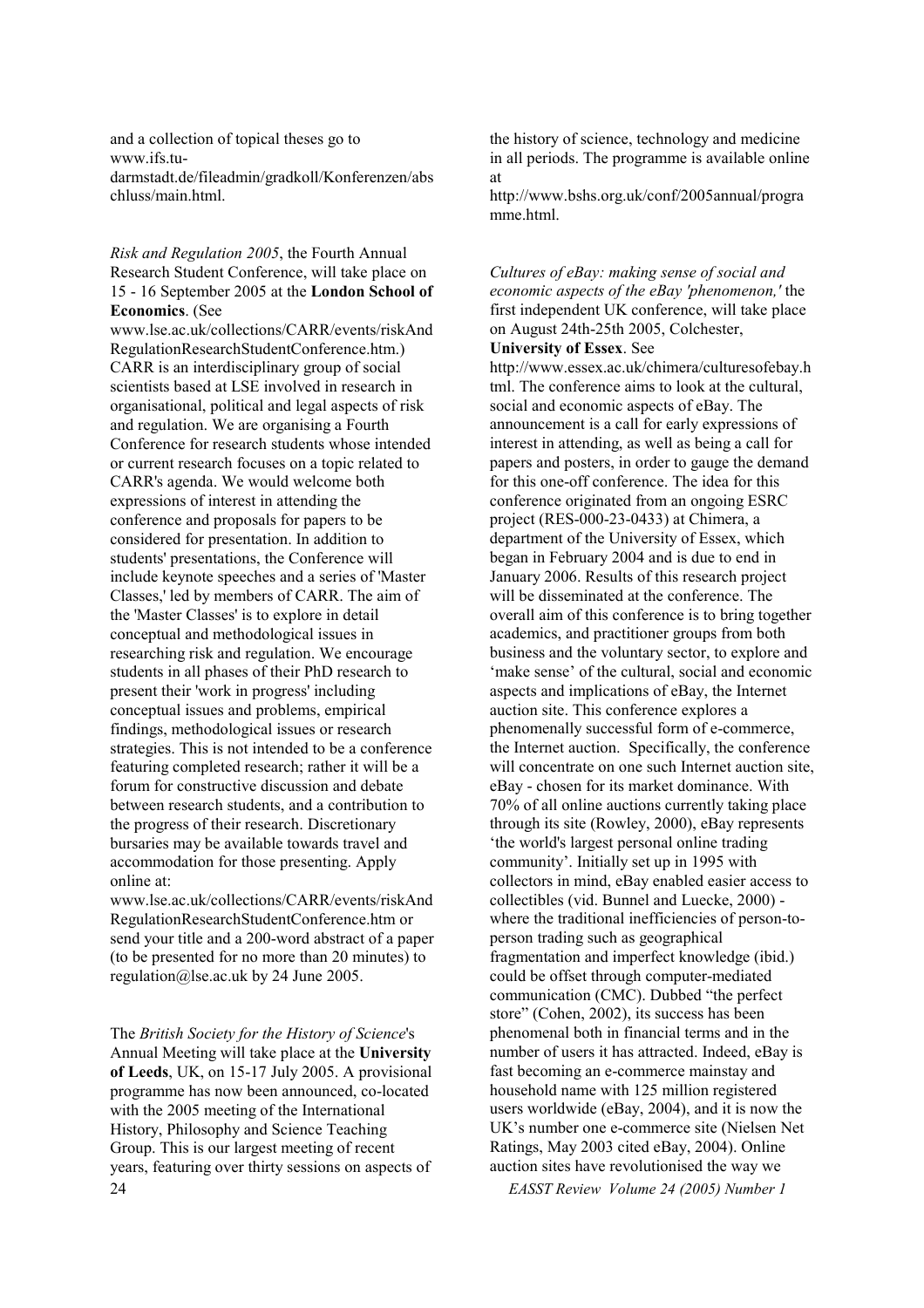browse and shop for second-hand, antique and collectible items. However, they also provide new ways and new spaces to perform and display knowledges and 'knowingness,' particularly in relation to material culture. eBay differs substantially from almost every other 'virtual store' or e-commerce site in carrying a stock of mostly second-hand items, which are described and loaded on to a database by thousands of individual sellers themselves. Accordingly, very contrasting consumer and collecting knowledges are brought to bear on such items than for mainstream new goods e-tailing. eBay is also a highly unusual site in the way that 'communities' are enabled and identities performed through the site's own community spaces (discussions around topic threads and asynchronous chat boards) mediated by material culture in buying, selling and browsing practices. Yet eBay remains largely unexplored by the academic literature beyond its reputation (feedback) system, particularly in terms of the key issues it raises around knowledge, identity, community and collecting practices in an e-society. This conference seeks to redress these gaps in the literature. But eBay also has considerable relevance for government and practitioner groups. The research will raise key issues for government and policy surrounding the potential for eBay to be a source of self-employment, particularly for 'disadvantaged' groups or those requiring flexible work, and increasingly important consumer issues such as the misselling of goods and the growing problem of fraudulent behaviour over the Internet. eBay additionally has significant implications for UK economic competitiveness in terms of the practices, structures and systems architecture of ecommerce, which include web site design and the distribution systems for both goods and money in an Internet era.

The Society for the History of Alchemy and Chemistry is holding a meeting examining the significance and reception of John Dee's work on Saturday 28 May 2005 at the English Department, Birkbeck College, 30 Russell Square, London beginning at 10.45am. For a registration form please see www.ambix.org or contact Dr Anna Simmons on A.E.Simmons@open.ac.uk or at the Department of History of Science, Technology and Medicine, The Open University, Walton Hall, Milton Keynes, MK7 6AA. UK.

EASST Review Volume 24 (2005) Number1 25

University College London's STS Departmental Seminar invites you to a special one-day meeting on 17 June 2005 exploring J.G. Crowther: science journalism, science policy, science & society. J.G. Crowther was not a scientist, but his name is familiar to historians of science in Britain in the twentieth century. His writing about science and its social relations brought his ideas to wide attention, and his contributions to science journalism, publishing and policy were substantial. However, there is relatively little written about the man, his work and his influence. This informal meeting aims to bring together existing scholarship on Crowther, and to identify areas for future research. Anyone interested to offer a paper on any aspect of Crowther's work is invited to contact Jane Gregory, jane.gregory@ucl.ac.uk. If you would like to attend the meeting, please email jane.gregory@ucl.ac.uk and further details will be sent to you in due course. Registration is free.

Enabling the Past: New perspectives in the history of disability is to take place on Friday 17 -Sunday 19 June 2005 at the Centre for the History of Science, Technology and Medicine, University of Manchester, UK. Disability is an innovative field, traversing a wide range of subjects and themes including historical dimensions. This conference aims to explore this diversity, consider new perspectives and offer dynamic directions for further research. For latest details and registration form, see http://www.chstm.man.ac.uk/events/enabling-thepast.htm or contact the conference organisers: Dr Julie Anderson, julie.anderson@manchester.ac.uk; Dr Ana Carden-Coyne, a.cc@manchester.ac.uk.

The First European Communication Conference will take place at KIT, Amsterdam, The Netherlands, November 24-26, 2005 (see www.ecc2005.nl). The First European Communication Conference will be held at the KIT (Royal Tropical Institute), Amsterdam, The Netherlands. The general theme is "Fifty Years of Communication Research in Europe: Past and Future". With this conference, communication researchers everywhere in Europe celebrate the establishment of many university departments of our discipline half a century ago, as well as the 50th anniversary of leading journals of our field, such as "Gazette" and "Publizistik". For the first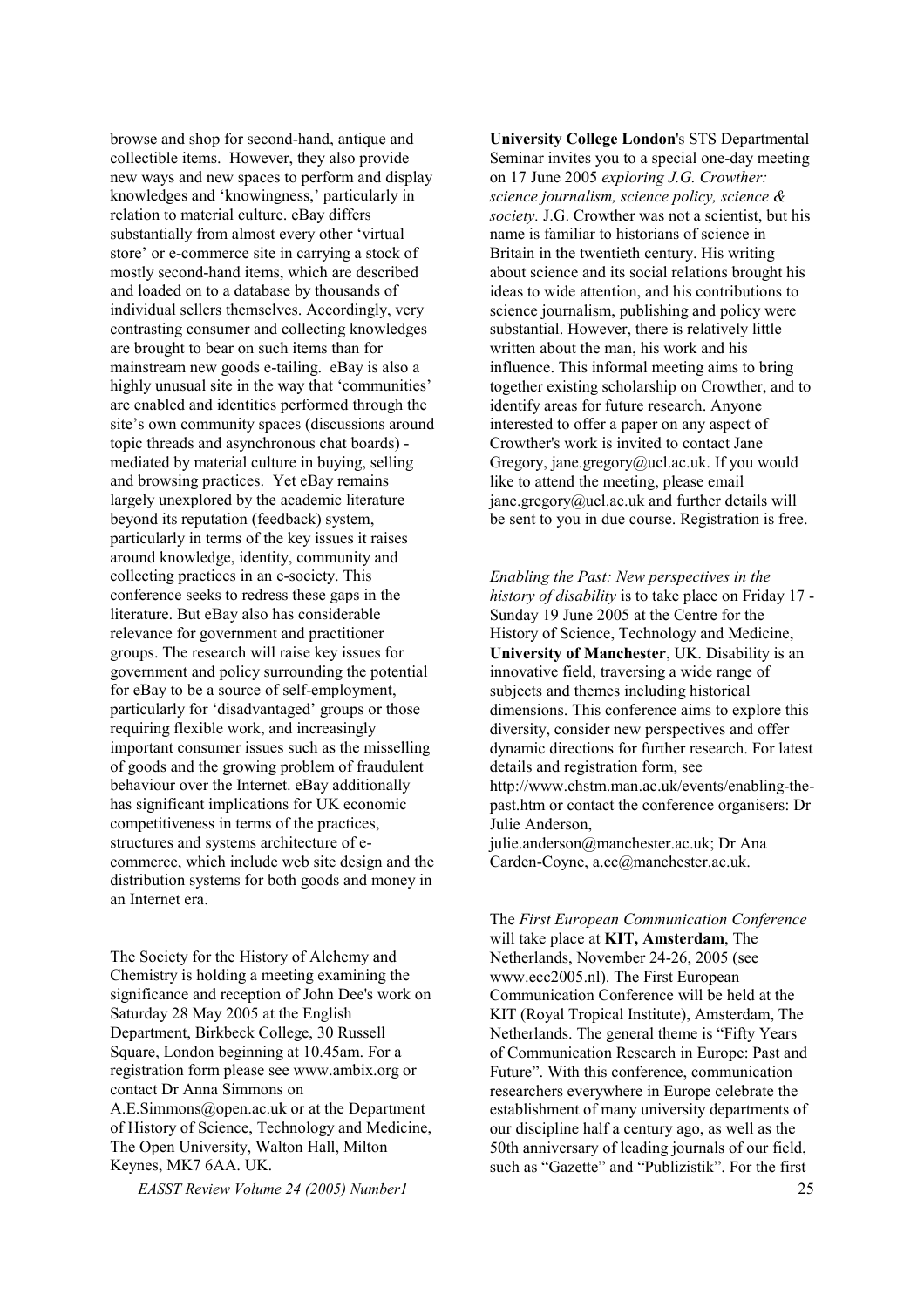time, both European associations of communication and media studies, ECCR and ECA, jointly invite scholars to convene and present their research to an international audience. Researchers on communication from various disciplines and from various approaches (including interpersonal, organizational and mass communication) are invited to submit papers for this conference. Topics of interest include, but are not limited to the following: 1. 50 years of communication studies: Historical development of communication research as a discipline in Europe; Does European communication research exist at all?; European communication research in an international context; The forgotten questions in communication research; Expectations and prospects for the next 50 years of European Communication research. 2. Stateof-the-art research and theory building: Assessments of the theories and methods developed in the field during the past half century as well as analytical work on lessons learned; Critical summaries of research findings in the various (sub)fields of European communication research; Comparative intra-European communication research; Innovative methodologies, pedagogies and theories; Stateof-the-art research findings; Future studies in communication: issues and methods. Young scholars, in particular, are encouraged to propose papers with reflections on the future. The top young scholar paper on the future of European Communication Research will be awarded the "Gazette price for academic excellence." The conference will offer both plenary sessions, parallel meetings in working groups as well as poster sessions. The organizers also solicit ideas and proposals for round tables and panel discussions. Abstracts for papers, sessions, round tables and posters (not more than 800 words) should be sent by May 1st to the Department of Communication Science, University of Amsterdam, c/o Johannes von Engelhardt, Kloveniersburgwal 48, NL-1012 CX Amsterdam, The Netherlands. The first page should include the title, the name of the author(s), affiliation, mailing address, fax number, and email address. Abstracts can be mailed electronically to: papers@ecc2005.nl. The abstracts will be judged in an independent peer-review process. Those submitting an abstract will be notified of their proposal status no later than June 1st. For all further information, please direct your questions to: Mr. Johannes von Engelhardt, Department of Communication Science, University of

Amsterdam, Kloveniersburgwal 48, NL-1012 CX Amsterdam, The Netherlands. See http://www.ecc2005.nl.

The First Meeting for Postgraduate Students in History of Science will be held in València next 18-20 November 2005. The Meeting is supported by the Sociedad Española de Historia de las Ciencias y de las Técnicas and the La Societat Catalana d'Història de la Ciència i de la Tècnica. Our aim is to create a meeting point for young researchers in History of Science, Technology and Medicine. Participants will be able to diffuse their research work, discuss historiographical perspectives and share the problematics encountered along the path of research. The meeting aims to be an informal forum of discussion, in which active participation in the debates is specially encouraged. The meeting is open to postgraduate students in History of Science, Technology and Medicine in Spain or other countries and those who recently finished their PhD. Presentation time will be of around 20 minutes. Papers may introduce original research or methodological issues. Participants should submit an abstract of their paper (ca. 300 words) and a short CV, before 30th June 2005. Registration for the meeting is of 24. We will try to get accommodation for every participant at good rates. Abstracts should be sent to: iihc@iecat.net. More information, http://www.uv.es/jihc/.

The Research Institute for Public Administration devotes its Annual Fall Conference in 2005 to the development of the European Research Area in Speyer, Germany. This year's topic expands the research profile of the institute to the Issue of Science Policy after having dealt with Multilevel Democratic Governance in Europe in 2003 and the development of a European Administration Area in 2002. The overall aim of this conference is to advance the understanding and analysis of the politics and processes of European integration, with the future of the European Research Area and the chances and challenges it offers to the European Research Community center stage. The conference will address a European audience, both academics and practitioners in the area of science policy and science and technology studies. Conference language will be English. There will be three sessions of half-a-day each. The conference will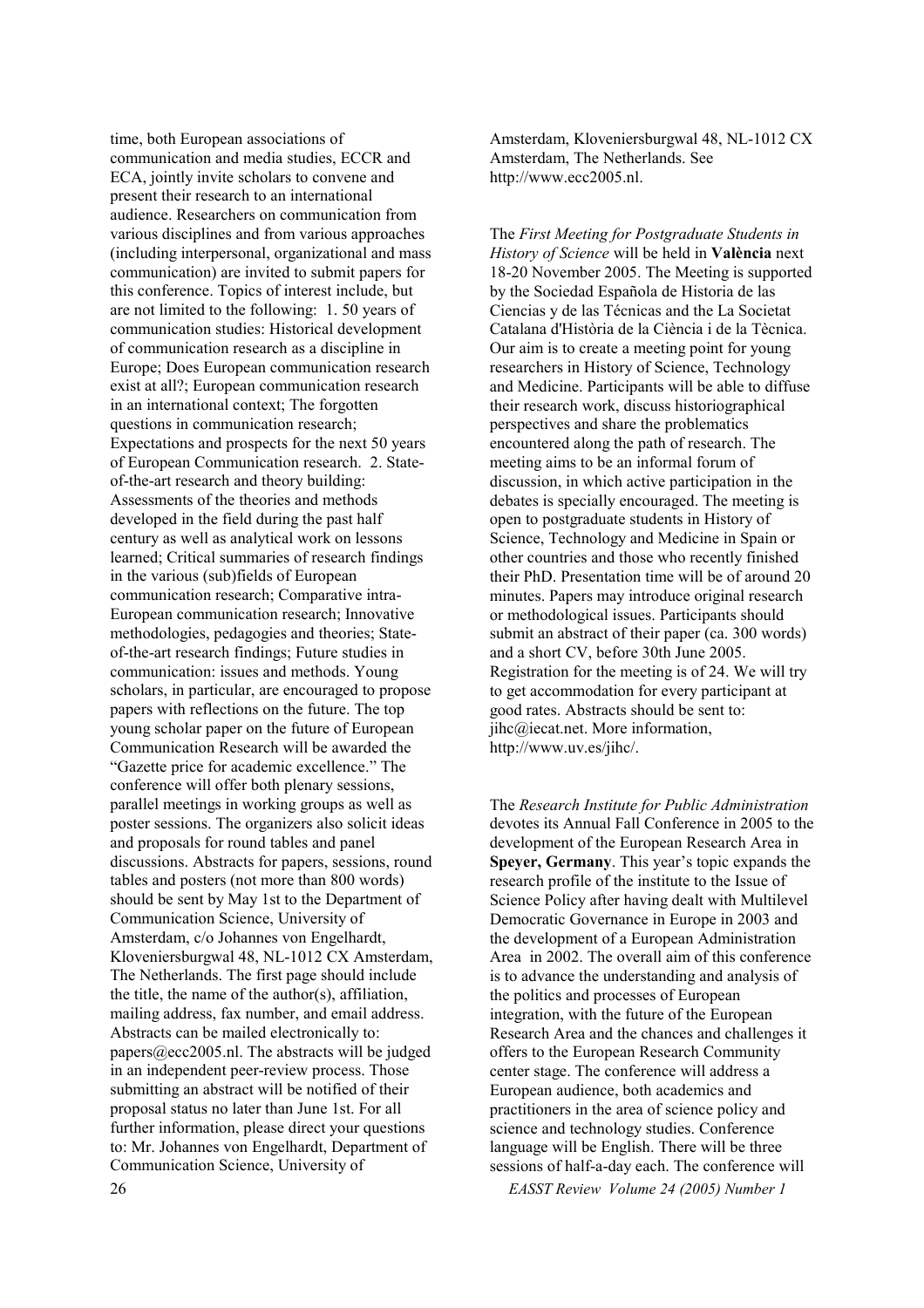start with an opening speech and a reception on the evening of 19th of October 2005. The opening speech will be given by Prof. Dr. Frieder Meyer-Krahmer, Secretary of State, Ministry of Science and Technology, Germany (unconfirmed). See http://www.dhvspeyer.de/jansen/ERA\_conference/index\_e.html.

The 3rd PhD conference in Economics and Social Sciences will be held in Turin, Italy on 8- 10 September 2005. Please see the call for papers at

www.debating.it/torino2005/call\_for\_papers.htm. More information can be found at the conference website

http://www.debating.it/torino2005/index.htm

The International Sociological Association's XVI ISA World Congress of Sociology will be held in Durban, South Africa, on 23-29 July 2006. (See www.ucm.es/info/isa/congress2006/.) ISA's RC 23 on Sociology of Science and Technology has released its preliminary program, and has issued a call for papers. SINGLE SESSIONS include: \* Science and Technology in contemporary Africa and the Third World. Between international communities and development needs. More than anywhere else, science in developing countries faces a conflict between the need to be part of a rapidly progressing, western-type "world science", and the expectation to contribute to national development. This session will discuss how this conflict shapes the work, careers, and societal roles of scientists in developing countries. \* Standardization of science policies? Science policy in highly industrialized countries has adopted an epistemic basis that can be described by catchwords such as "knowledge society", "national innovation systems", "mode 2", "triple helix" and "e- science". The new policies linked to these catchwords are currently traveling through the epistemic communities of science policy and are gaining a strong influence in the science policy of developing countries as well. In this session, the mechanisms by which these Western models travel, the reception of these models in developing countries and their adequacy for the national conditions will be discussed. \*Commercialization of Science: errors and fraud. Theoretical perspectives and case studies. Science in academic institutions depends more and more on external non-state funding. This may lead to greater pressures for 'results', in

EASST Review Volume 24 (2005) Number1 27

both life and natural sciences. Among other consequences, normative standards may become laxed, at times inviting behavior that deviates from generally accepted, "Mertonian" norms. The session invites papers that treat the use of false information, plagiarism or fraudulent research and that discuss strategies to prevent these phenomena. Examples considering the input of (inter)national professional organizations or institutions that regard scientific integrity are welcome. \* Science and Technology under globalization. Globalization has had a differential impact on S&T structures and processes in developed and developing countries. It has been differential even among developed countries by themselves. How have these changes been perceived in a context of differing S&T systems, both on quantitative and qualitative basis? Further, what changes are taking place in order to adapt to current realities? What qualitative changes may be observed in the relationship between north and south S&T communities? Is center-periphery finally being overcome?\* Science for sale?: social, political, and intellectual issues related to property rights in science and technology. As science becomes institutionalized in many locations outside of universities, the issues of intellectual property rights to knowledge and technology become increasingly more important, affecting the ideal of science as a public good. This session will examine the social issues related to intellectual property rights. Topics for consideration include aspects of the social implications of intellectual property rights for the development of science and technology, the impact of intellectual property rights for social and economic development, and governance issues concerning the role that the state and other national and international bodies play in the formation and maintenance of intellectual property rights. \* The social and ethical implications of biotechnology. With the ever increasing integration of science and technology into social processes, it becomes more and more evident that it is necessary to step back and reflect upon their lasting impacts. The current debate on the ethics and morality of cloning, even in its exclusively therapeutic level, poses a dilemma difficult to resolve. While scientific advance promises to deliver cures for a number of widespread diseases, at the same time threatens to change the very nature of the human condition it intends to preserve, arousing religious and moral opposition from diverse fronts. This session intends to address the deeper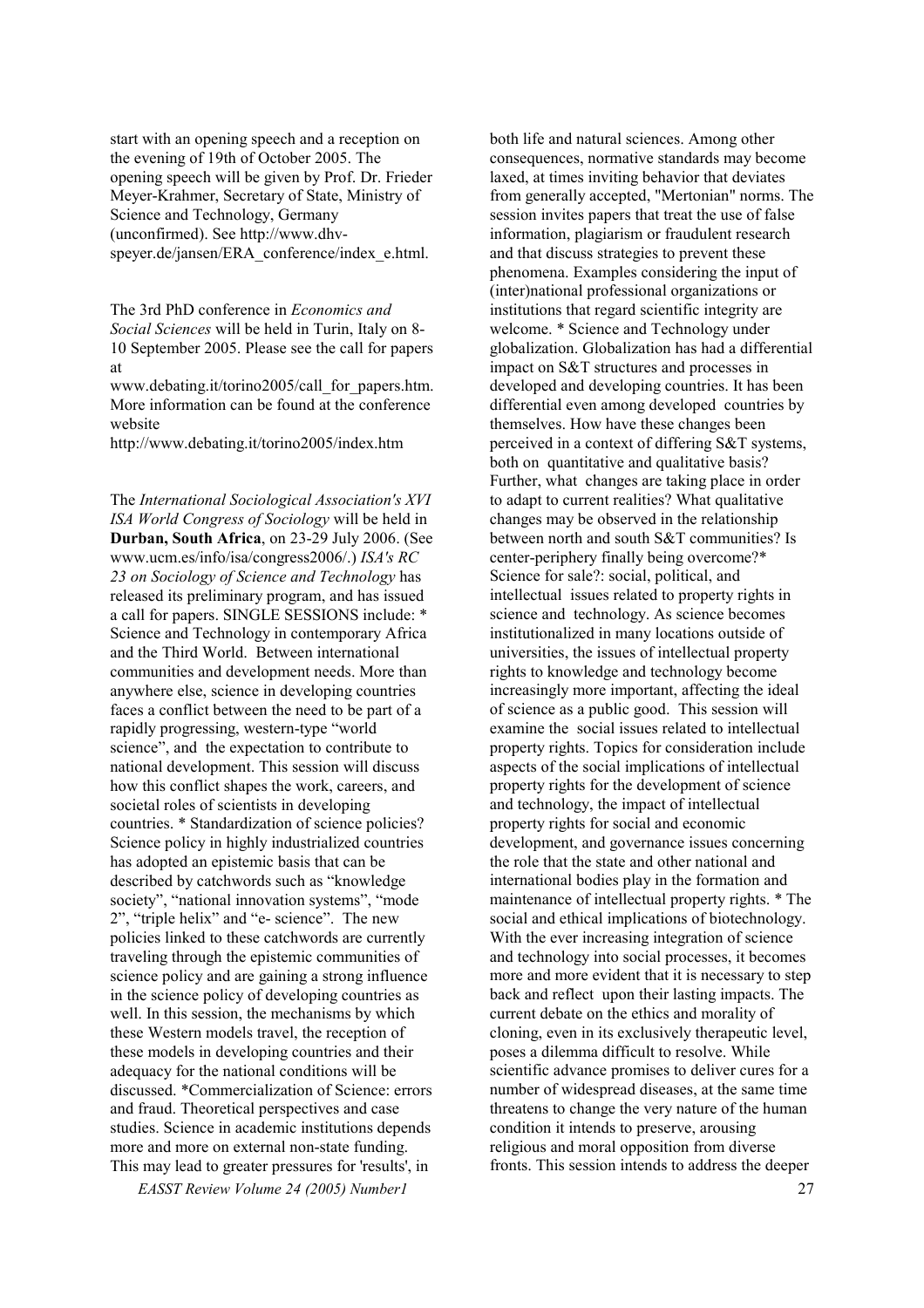implications of the current debate for the advancement of science and technology. \* Information technologies: New global challenges for Science and Technology? What sort of challenges are faced by Science and Technology in this day and age of ever more rapid and secure transfer of information, in increasingly globalized networked economies facing the demands of market orientation? On the social and political end, what can Science and Technology do for increased demands of more efficient democratic representation. The session aims to discuss these issues and the future of E-science and Ebusiness in general. \* Paradigm change in the public image and acceptance of Science and Technology. How is social accountability modifying scientific practice? New funding and evaluation schemes present complex challenges that will be discussed in this important session. \* Women in Science and Technology (With RC32: Women). Has the role of female scientists and technologists changed in this knowledge era? How are female spaces created in high technology fields like information and communication technology, and what are their implications on the feminization of labor? Are there any signs of a better balance in leadership positions in Science and Technology, in a local or global perspective? Why are there so few female scientists awarded the Nobel prize? \* Futures of Science and Technology (With RC07: Futures). This session is meant to provide a forum for discussing the social consequences of current trends in science and technology and to reflect on the mechanisms and dynamics by which science and technology is produced. These are some of the concerns: What ethics and values drive or are implied in the current advancement in science and technology? What are the future implications of genome cloning and biotechnology in general? What alternative scenarios can be discerned in the (more or less contentious) processes that shape the world's communication infrastructure, including but not limited to the Internet? What prospects are offered by the emerging nano technologies? How are sociologists theorizing these trends, and to what alternative scenarios do they point to? \* Scientists' biographies as a mode of probing science in context (With RC38: Biographies). What can be learned from scientists' biographies on the social context that allows for a successful scientific career? \*Re-organization of work in the knowledge profession and the use of Information Technologies (With RC52:

Professional groups). The social use of modern technologies, the formation of virtual scientific communities and the democratic (credential-less, interest-driven) exchange of scientific and technological information. Collectivization and de- nationalization of S&T research through growing international collaborative works. Implications for the publishing activity. \*The role of science and technology in the world's food production: the case of transgenics, risks and potentials (With RC40: Agriculture). The controversy of transgenics in food production is far from being solved. What are the positions on either side? Interest groups hold their positions firmly. What does society have to say to that respect? What progress has been made in recent years? What is the future of transgenics in agriculture?

RC23 Programme Co-ordinator is Jaime Jimenez, IIMAS, UNAM, Mexico; tel: 52-55-5622 3597; fax: 52-55-5616 2670;

 $ijimen@servidor.unam,mx$ 

A call for contributions has been issued for an Ad Hoc session at the International Sociological Association World Congress, Durban, South Africa, July 2006, on: Security, Surveillance and Social Sorting. Please send offers to David Lyon, Sociology, Queen's University, Kingston, Ontario, Canada K7L 3N6  $(lyond@post.queensu.ca)$ . The description follows: Security requirements have been raised to a high level of priority in nation-states around the world, following the attacks of 9/11. The resulting increase in the routine surveillance of citizens, and especially of travelers, raises questions of sociological interestregarding the intensified means of technology-dependent governance common to many countries. How effective are these new surveillance measures in procuring security? By what means are risks assessed and threats prioritized? What are the effects on civil liberties of techniques that rely on discriminatory categories? The quality of social existence in a globalizing world is affected directly by the automated identification and social sorting systems that are proliferating, especially at borders, but also within the routines of everyday life. This Ad Hoc session will examine these processes with a view to fostering further international comparative understanding of contemporary surveillance. Two sessions: 1. Profiling processes at borders and airports; and 2. Security and surveillance in everyday life.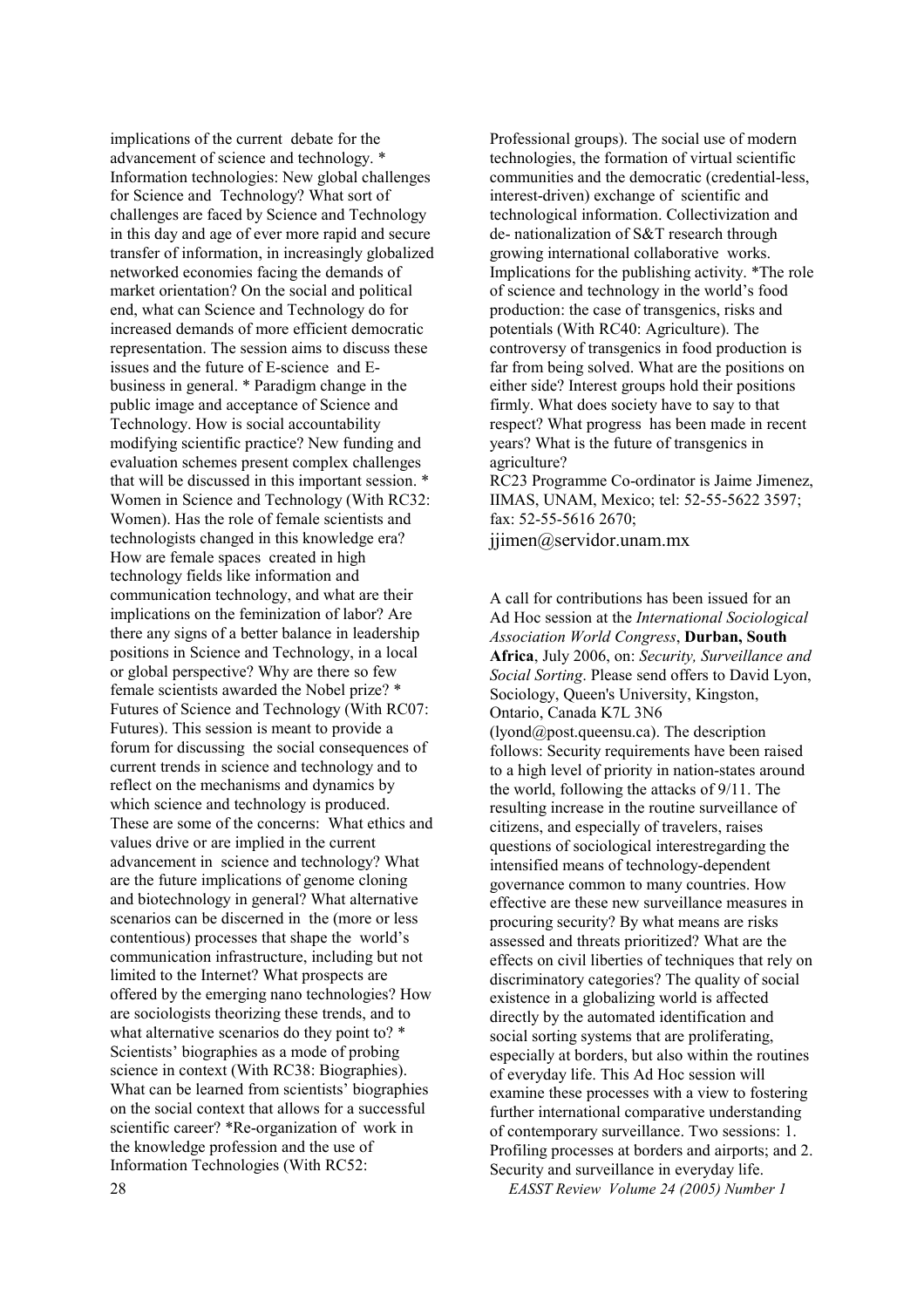The UK-based national research programme on Innovative Health Technologies (IHT) has joined up with the annual international conference of the HTAi, to open new debate between social science analysis of new health technologies and the perspective of health technology assessment. A two-day parallel workshop is planned which covers current developments in IHTs on the first day, then a joint session with HTA delegates on the second. It is held in Rome, Italy on 20-21

June 2005. Further details of the event are available at

http://www.york.ac.uk/res/iht/events/HTAiRome 2005.htm. Parties should register interest with Stephanie Hazel-Gant at sjg11@york.ac.uk.

The International Open Source Conference 2005 is in Genova, Italy from 11-15 July, http://oss2005.case.unibz.it.

## Opportunities available

The University of Oxford's Modern History Faculty seeks an outstanding historian of science of international standing to fill this important chair, tenable from 1 October 2006. Applications are welcome from scholars working in any area or period of the History of Science, excluding the ancient world and the history of medicine. The professor will have a broad vision of the scope of the history of science, and will be an integral member of the History Faculty, sharing responsibility for the development and delivery of the Faculty's strategies for teaching and research. He or she will have a particular responsibility for graduate studies in the history of science. A non-stipendiary fellowship at Linacre College is attached to the professorship. Further particulars, including details of how to apply, are available from: http://www.admin.ox.ac.uk/fp/ or from the Registrar, University Offices, Wellington Square, Oxford OX1 2JD, UK (Tel: 44 1865 270200). The closing date for applications is Monday, 20 June 2005.

The Women's Library, London Metropolitan University, is pleased to announce the Vera Douie Fellowship, a visiting fellowship for original research in The Women's Library Collections. The fellow will also arrange a public programme resulting from the research. The fellowship is for £4,500 for a minimum of two months and does not include travel or accommodation costs. The fellow will have use of a carrel at The Women's Library. Applications are particularly encouraged for work: On newly

EASST Review Volume 24 (2005) Number1 29

available collections such as the National Federation of Women's Institutes, the Josephine Butler Society pamphlet collection which is currently being catalogued, The Girls' Friendly Society, our periodicals and zines collection. Research related to our exhibition programme. During this period we will also be working towards a major exhibition looking at debates around prostitution from Josephine Butler onwards so applications related to this area are also encouraged. We are also interested in applications using collections related to women in education and girls education. Research on our visual materials collection and explorations which will enhance their use for teaching. However, applications relating to other aspects of the collections will be given equal consideration. The private donor of the fellowships has requested that applications from women over 35 should be given priority. The fellowship, which will be available each year for the following three years, will commence in September 2005. It is open to anyone currently not employed full time by a HE Institution and it is not necessary to have a post graduate degree. The fellowship is in conjunction with the Gender Interest Group at London Metropolitan University. How to Apply: 1. Write a proposal of 500 words giving details of the research you want to undertake and what kind of public programme might result and who it is aimed at (public event, display, seminar, workshop etc); 2. Enclose your CV; and 3. Give the names of two referees. Please send your applications to Antonia Byatt, Director, The Women's Library, London Metropolitan University, Old Castle Street, London, E1 7NT, or email to: c.norman@londonmet.ac.uk. The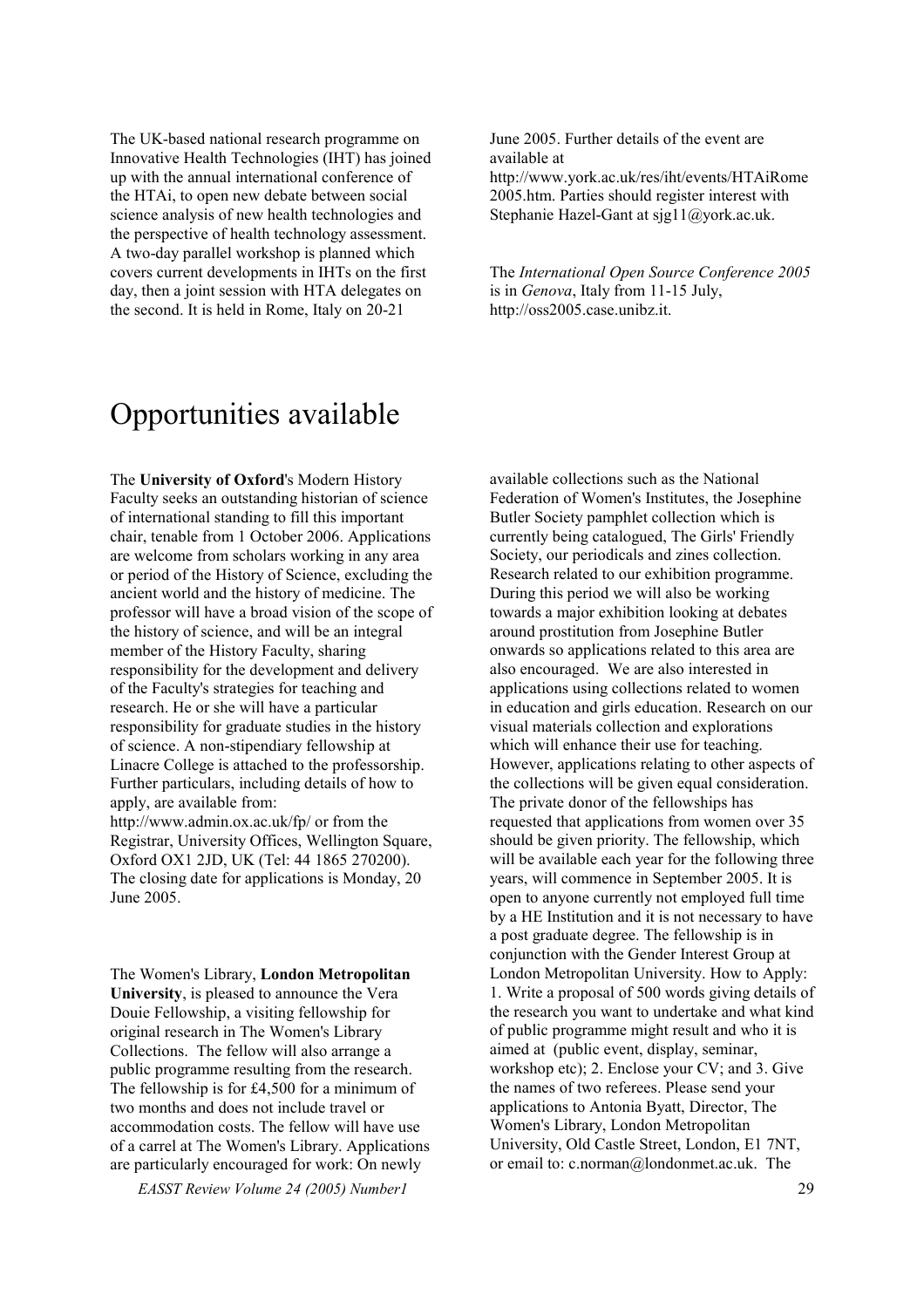closing date is Friday 27 May 2005. Interviews will be held on Friday 24 June 2005. Vera Douie became the librarian of the London National Society for Women's Service at the Women's Service Library at Marsham St, London between 1926 and her retirement in 1967. In this role she was the moving force behind the collection that was the forerunner to the present Women's Library. She was active in the women's movement throughout her life and was particularly involved in the Association for Moral and Social Hygiene. During the Second World War she was a fervent campaigner for equal rights and published 'The Lesser Half' on behalf of the Women's Publicity Planning Association in 1943, examining the 'laws, regulations and practices introduced during the present war, which embody discrimination against women'. After the war, she also published 'Daughters of Britain: an account of the work of British women during the Second World War' (1950). When she retired in 1967, she was awarded the OBE for her life's work. She died in 1979.

Fellowships and traineeships are available at the IPTS - Seville, one of the institutes of the European Commission's Joint Research Centre in Spain. Among them, three post-doc positions are available in the "Support to the European Research Area" unit of IPTS, under the following actions: ERAWATCH (Strategic Intelligence Service to Support Research Policy Making); European Foresight; and IRI (Industrial Research and Innovation Analysis). For details and contacts, please see:

http://www.jrc.es/home/pages/job\_opportunities. htm.

30 EASST Review Volume 24 (2005) Number 1 The Department of Philosophy, Logic and Scientific Method at the London School of Economics offers a 3-year AHRB-funded Studentship for the project "Contingency and Dissent in Science" starting in the academic year 2005/06. Today society is scrambling to figure out how to manage the uses and abuses of science to minimize harm and maximize public benefit. But we face dramatically opposed attitudes to science. On one hand, it is presumed that the correctness of what science teaches does not come into question. On the other, there is widespread dissent even within the scientific community about results, methods and consequences. This project on contingency and

dissent in science aims to develop tools for the scrutiny of the correctness of methods and results in the natural and human sciences based on detailed case studies. It is expected that the PhD research of the student and the research for the project dovetail. The student will work on some aspects of contingency and/or dissent in one of the scientific areas under study in the project (e.g. climate change, RCTs, dissent over high temperature superconductors). The project is directed by Nancy Cartwright and Stephan Hartmann, with Naomi Oreskes from the University of California at San Diego, and is housed by the Centre for Philosophy of Natural and Social Science. Interested students are invited to send a letter of interest, a Curriculum Vitae, a project outline of 500 words and two letters of recommendation by around the 1st of May 2005 to Prof. Nancy Cartwright, Centre for Philosophy of Natural and Social Science, London School of Economics, Houghton Street, London WC2A 2AE, U.K. or by email (word or pdf file) to n.l.Cartwright@lse.ac.uk or S.Hartmann@lse.ac.uk. For more information about the project, visit http://www.lse.ac.uk/collections/CPNSS/projects/ ContingencyDissentInScience/Default.htm.

The Centre for the History of Medicine and Disease (CHMD) seeks applications for a 5-year Wolfson Research Fellowship in Public Health Ethics (tenable from October 2005. Candidates must hold a PhD or equivalent doctorate degree in Ethics or Public Health or Social Science or Medicine and have a significant publication record relevant to the field of ethics in public health. The successful applicant will carry out research in public health ethics, in co-ordination with staff of the CHMD and the Centre for Public Policy and Health. He/she will also contribute to postgraduate teaching in Ethics and Public Health. The Wolfson Research Institute is based in a purpose-built £12m building, including 23 laboratories and 60 offices, on Durham University's Queen's Campus, at Stockton-on– Tees but also involving a considerable amount of research at its Durham campus. The Institute forms the research division of the University's Health Strategy Board and as such provides the inter-disciplinary framework within which all health and medically-related research from the three Faculties of the University is brought together and interfaces with the NHS and other partners in the region. This research is organised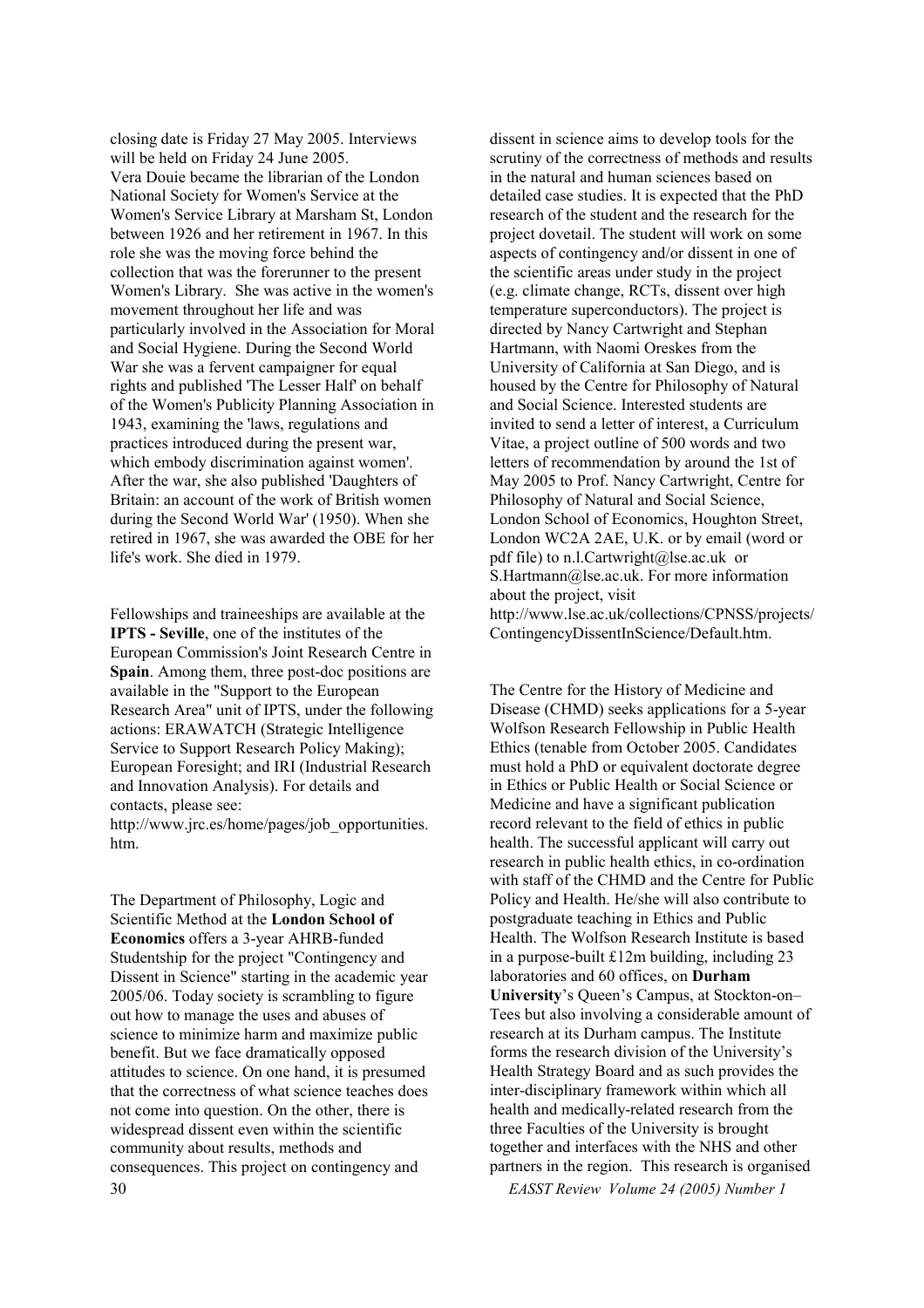around four broad themes - clinical and health services; the Life Cycle and the life sciences; medical humanities; and public policy, health and well-being - and involves around 200 research staff and students, working at both the Durham and Stockton campuses of the University. The Institute's prime aim is to play a key role in meeting two of the University of Durham's strategic goals: international excellence in agenda-setting research; engagement with policy communities and groups beyond the University, particularly in the north east of England, in influencing policy formation and implementation. Thus the emphasis is upon the impact of research, on making a difference, both within and outside the academy. The Centre Established in 2001 as an interdisciplinary University Research Centre, the Centre for the History of Medicine and Disease (Director: Professor Andreas-Holger Maehle, Dr.med.habil., PhD) provides a focus for research and postgraduate education in the history of medicine, health and disease, and medical ethics. It unites staff and postgraduates from the Department of Philosophy (graded 5 in RAE 2001) and the School for Health, and has associated members in several other University departments. Current major areas of research are the history of medical professional ethics and the history of sex education in the twentieth century. The Centre has recently launched a new taught Master's programme in History and Philosophy of Science and Medicine (starting October 2005). The CHMD regularly organises workshops and research seminars, and hosts conferences. For further details see http://www.dur.ac.uk/chmd. The successful applicant will be appointed as a fixed-term (5 years) Research Fellow (Grade II) in the Centre for the History of Medicine and Disease (CHMD), Wolfson Research Institute. He/she will be a member of the Board of Studies of the School for Health. Informal enquiries may be made to the Director of the Centre for the History of Medicine and Disease, Professor A H Maehle. Tel. 0191-334-0701 or –6557. E-mail: a.h.maehle@durham.ac.uk. The closing date for applications is 9 May 2005. Please quote reference number: 0752. In the interests of efficiency, we request that you apply for this vacancy using the on-line application form (https://jobs.dur.ac.uk). If you prefer, we can post an application pack to you, if you telephone our answering service on 44 191 3346499.

EASST Review Volume 24 (2005) Number1 31 the University of Durham's Department of Philosophy, the Centre for the History of Medicine and Disease (CHMD), and the School for Health. They are placed within the framework of the Durham/Newcastle Centre for the History of Medicine, a partnership between the universities of Durham and Newcastle. The studentships are funded from a Wellcome Trust Enhancement Award which had been awarded to the Durham/Newcastle Centre for the History of Medicine. They will be available as of October 2005. The Masters studentships cover fees at home/EU level plus £9,000 maintenance. Students will register for the new MA in HPSM offered by the Department of Philosophy and the School for Health as of October 2005. This oneyear (two years part-time) programme combines historical and philosophical approaches to medicine and science. In particular, it provides students with a deeper understanding of historical, cultural and philosophical issues in science and medicine from Antiquity up to the present day. One of its primary aims is to show students how the humanities are relevant to a deeper understanding of past and present medical and scientific issues. The breadth of the course's methods ranges from socio-cultural models to analytical approaches. The programme provides the necessary research training that will either link into further PhD study or act as a stand alone MA; and candidates who have successfully completed the programme will be eligible to take part in the annual Wellcome Trust PhD studentship competition. Further information on the HPSM Masters Programme and the teaching staff can be found on the website at http://www.dur.ac.uk/hpsm.ma/index.html. Applications for the two studentships are invited from highly motivated graduates from various backgrounds including arts and humanities subjects, science, and medicine with a high mark on their first degree (or equivalent) who will commit themselves to a dissertation on a subject within the History of Medicine. Overseas applicants are also strongly encouraged to apply. Applications for the studentships should be made to Prof. Holger Maehle, Centre for the History of Medicine and Disease, University of Durham, Queen's Campus, Wolfson Research Institute,

The Centre for the History of Medicine and Disease (CHMD) invites applications for 2 oneyear Masters studentships in the History of Medicine. The studentships are part of the new Taught Masters Programme in History and Philosophy of Science and Medicine (HPSM) of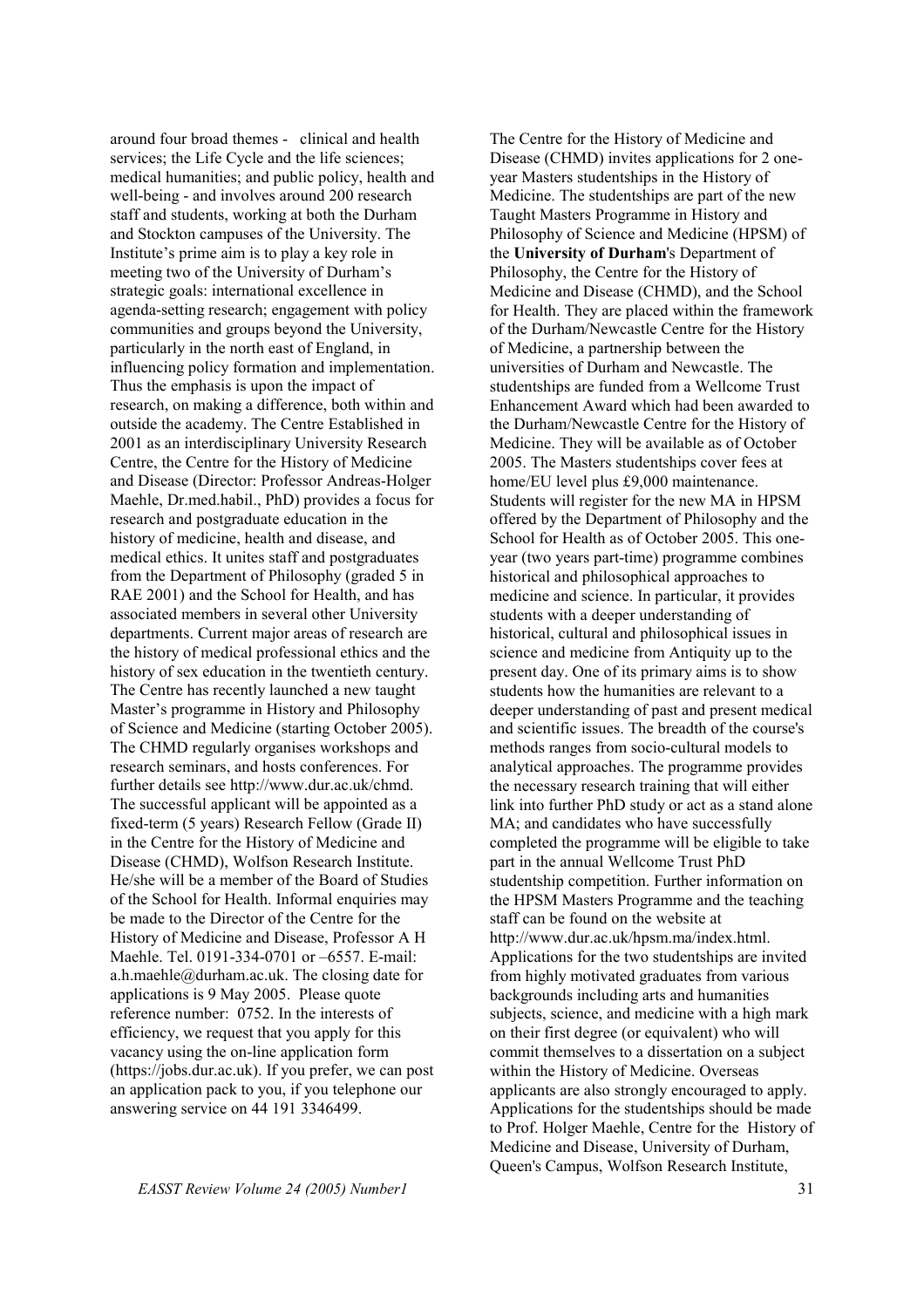University Boulevard, Stockton-on-Tees TS17 6BH, United Kingdom. Applications must include (a) a statement of up to 400 words outlining your reasons for wanting to pursue postgraduate study in HPSM and highlighting your specific research interests in the History of Medicine, (b) a full CV, (c) the names of two referees. The closing date for applications is 6 May 2005. Simultanously, applicants should also apply to the HPSM programme. Application forms and general information are available through the Postgraduate Secretary, Department of Philosophy, University of Durham, 50 Old Elvet, Durham DH1 3HN, United Kingdom, Email: philosophy.pgsec@durham.ac.uk. For general information regarding postgraduate study at Durham please see the University website at http://www.dur.ac.uk/postgraduate/ For information about the HPSM Masters Programme please see the website at http://www.dur.ac.uk/hpsm.ma/index.html. For information about the History of Medicine activities at Durham please see the webpage of the CHMD at http://www.dur.ac.uk/chmd/index.htm. For specific inquiries about the HPSM Masters Programme contact either Dr Matthew D. Eddy, University of Durham, Department of Philosophy, 50 Old Elvet, Durham DH1 3HN, United Kingdom, e-mail: m.d.eddy@durham.ac.uk or Dr Lutz D.H. Sauerteig, Centre for the History of Medicine and Disease, University of Durham, Queen's Campus, Wolfson Research Institute, University Boulevard, Stockton-on-Tees TS17 6BH, United Kingdom, e-mail: l.d.sauerteig@durham.ac.uk.

The Department of Sociology's Science & Technology Studies Unit (SATSU) at the University of York offers an ESRC Collaborative PhD CASE Studentship. Applications are invited from social science students with an interest in health and the social aspects of genetics for an ESRC CASE doctoral studentship, involving collaboration between SATSU and NHS Partners of the Hull York Medical School in the North and East Yorkshire and Northern Lincolnshire Strategic Health Authority. The award covers all tuition fees and a cost of living allowance for three years. The thesis will explore the ways in which health policy at the regional level can anticipate the implications of the 'new' genetics on the structuring of health delivery. Applicants will

need to have Master's training background in Social Sciences and a UK or EU student status in order to receive funding. Mature students are welcome to apply. Closing date for applications is 31st May 2005. The project start date is 1st October 2005, to be completed within four years. The value of the maintenance award is £12,000 p.a. For further information and full details, contact Professor Andrew Webster, SATSU, Department of Sociology, University of York, Heslington, York, YO10 5DD, UK. (e-mail: ajw25@york.ac.uk; web-site: http://www.york.ac.uk/org/satsu/). Telephone: 44 1904 433064

Two PhD studentships are available in the Policy, Ethics and Life Sciences Research Centre (PEALS) from 1st October 2005 for three years. PEALS is a collaboration between the Wolfson Research Institute at the University of Durham, the Institute of Policy and Practice at the University of Newcastle and the 'International Centre for Life' (www.peals.ncl.ac.uk). PEALS has an internationally renowned agenda of research at the interface of the social sciences and the life sciences. The studentships will be awarded to support work in two particular areas of that agenda. The first area, supervised by Robin Williams, Senior Lecturer in Sociology in Durham, will be related to current work funded by the Wellcome Trust concerning the developing uses of the life sciences in support of crime control and public security. These include: the police use of 'forensic intelligence' in criminal investigations; the development of forensic DNA databases in the UK and elsewhere; the establishment and use of other biometric databases (including fingerprint, iris and facial databases) for the control of movement and service entitlement; the ethical, legal and social consequences of recent innovations in forensic genetics (e.g. the analysis of 'bio-genetic ancestry', phenotypical profiling and 'familial searching'). The second studentship, supervised by Erica Haimes, Professor of Sociology in Newcastle, will be in the broad area of social and ethical aspects of reproductive and genetic technologies. This could be on one of several topics including: choices in reproduction and the use of reproductive technologies and assisted conception; issues around genetic and other forms of kinship identity and identification; issues in fertility and infertility, including male sub-fertility; embryonic stem cell research;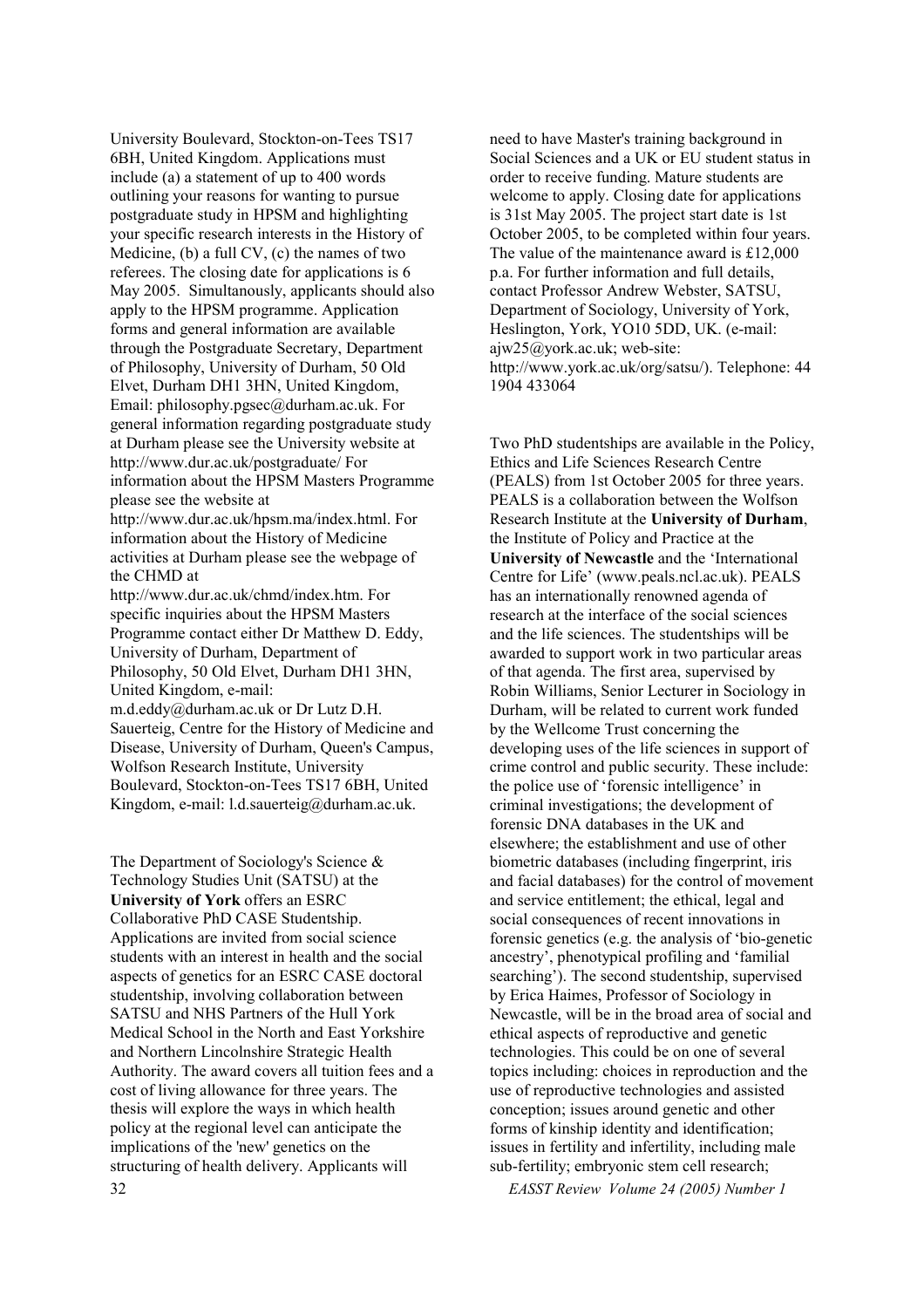questions around the prolongation of life in foetuses and the new born; preimplantation genetic diagnosis; reproduction, screening, birth and disability. However, we would also be interested in receiving applications looking at the social, ethical and legal aspects of genetics and ageing, and of nanobiotechnology. Both students will be registered for a higher degree (initially an MPhil with the expectation of progression onto a PhD, subject to satisfactory progress), one in Durham and one in Newcastle. Each will be supervised jointly by Robin Williams and Erica Haimes. Both will have access to the extensive PEALS research networks across both universities and throughout the region. Both students will receive financial support to cover maintenance (£12,000 pa each), research expenses (£1,000 pa each) and fees. Applicants should have a good honours degree (2.1 or above) in Sociology or a related discipline, and have a Masters degree in social science research, including research methodology (or possess relevant research experience). Applications (4 hard copies) should be submitted to either Erica Haimes (c/o PEALS Research Institute, Bioscience Centre, Times Square, Newcastle NE1 4EP) or Robin Williams (Department of Sociology, University of Durham, 32 Old Elvet, Durham City DH1 3HN), depending on which studentship you would like to be considered for. Candidates should include with their applications a cv and a 500 word paper outlining their initial research ideas within one of the two areas outlined above. Deadline for applications is May 20th. We hope to hold interviews in early June. Informal inquiries can be made to Robin.Williams@durham.ac.uk or Erica.Haimes@ncl.ac.uk

The Max Planck Institute for the History of Science, Berlin (Department II; Director: Prof. Lorraine Daston) seeks an outstanding junior scholar for a three-year position (beginning no later than 1 September 2005) as Research Fellow in conjunction with the research project, History of Scientific Observation\_, encompassing both the natural and human sciences (details concerning the project and the Institute may be found at www.mpiwg-

berlin.mpg.de/projects/department2.). Candidates should hold a doctorate in the history of science or related field at the time the position begins and show evidence of scholarly promise in the form of publications or other achievements. The

EASST Review Volume 24 (2005) Number1 33

colloquium language is English; it is expected that candidates will be able to present their own work and discuss that of others fluently in that language. Applications may however be submitted in German, English, or French. The position is primarily devoted to research, with no teaching duties. It is ranked at the BAT IIA level in the German system, which roughly corresponds to that of Lecturer in Britain, Assistant Professor in North America, and Maître de conférences in France. Salary is set by both the position\_'s rank and individual factors; please address specific questions to Ms. Claudia Paass (paass@mpiwg-berlin.mpg.de). Candidates are requested to submit a curriculum vitae (including list of publications), a research proposal on a topic related to the project (750 words maximum), and names and addresses (preferably including email) of three referees who may be contacted if the candidate is among the finalists for the position to Max-Planck-Institut fueWissenschaftsgeschichte, Abt. Personal/WiMi Obs, Wilhelmstrasse 44, 10117 Berlin, Germany by May 13, 2005. More information, see http://www.mpiwg-berlin.mpg.de/jobs\_en.html. For questions concerning the research project and Department II, please contact Prof. Lorraine Daston (ldaston@mpiwg-berlin.mpg.de) or Dr. Fernando Vidal (vidal@mpiwg-berlin.mpg.de); for administrative questions concerning the position and the Institute, please contact Mr. Jochen Schneider (jsr@mpiwg-berlin.mpg.de). Scholars of all nationalities are welcome to apply; applications from women are especially welcomed. The Max Planck Society is committed to employing more handicapped individuals and especially encourages them to apply.

The Max Planck Institute for the Study of Societies in Cologne, Germany, is starting a PH.D. program and six doctoral fellowships in economic sociology and political economy are available. Fellowships will start in October 2005, and will be awarded for a maximum of three years. The program is open to students from a variety of social science disciplines, in particular but not exclusively sociology and political science. Working languages at the MPIfG are German and English. Doctoral fellows will participate in a graduate school program including courses and summer school sessions (which will eventually be turned into an International Max Planck Research School) and generally in the Institute's intellectual life. Details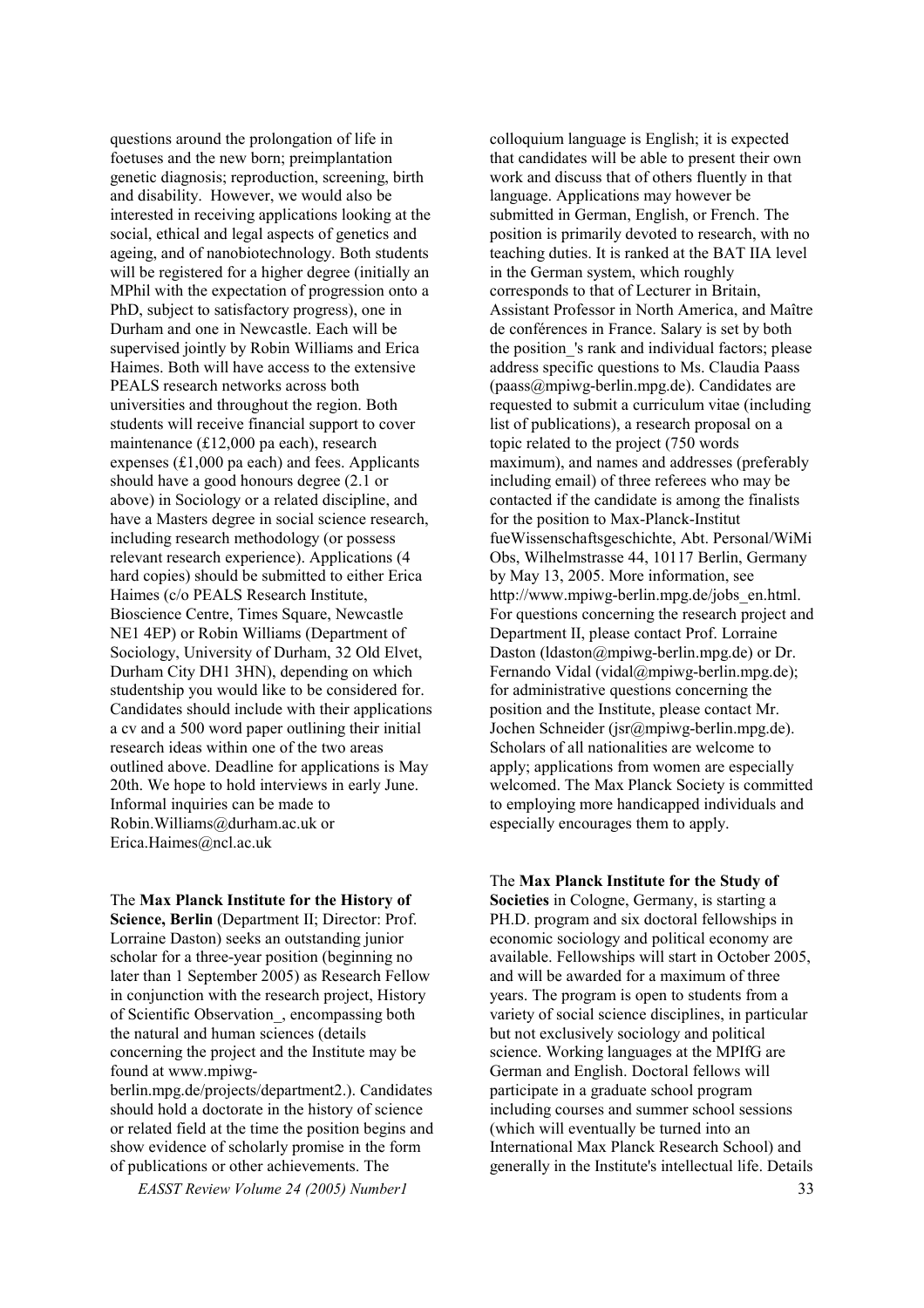of the curriculum will be specified according to dissertation topics and previous training. As the MPIfG is not a degree-awarding institution, degrees will have to be received from a Fellow's home institution. For more information refer to the MPIfG's research program and the MPIfG Doctoral Program on the Social and Political Constitution of the Economy. Applications and further inquiries may be directed to the MPIfG's Head of Administration, Jürgen Lautwein (lautwein@mpifg.de). Applications may be sent by email. They should include a C.V., a list of publications if applicable, two letters of recommendation, and a six-to-eight page proposal for a doctoral dissertation project. The deadline for submission is May 20, 2005. http://www.mpi-fg-

koeln.mpg.de/ak/ausschreib\_en.html.

Interdisciplinary PhD Studentship in the History of Ornithology are available for an evaluation of an unpublished 17th century French encyclopaedia of ornithology. The aim of this PhD is to evaluate the scientific, historical and cultural significance of an unpublished 17thcentury French ornithological encyclopaedia (992 pages): Traité des Oyseaux by J.-B. Faultrier (1660) recently discovered by Tim Birkhead. The manuscript was dedicated to Louis XIV's superintendent of finances and eminent patron of the arts, Nicolas Fouquet, in 1660, the year before he was arrested and imprisoned in the fortress of Pignerol. The encyclopaedia was, then, written during a period of political tension, when sponsorship of the arts and sciences was a contested activity. The PhD is a novel, interdisciplinary project between the Departments of Animal and Plant Sciences and French, and will be supervised by Professor Tim Birkhead FRS (http://www.shef.ac.uk/aps/stafftimbirkhead.html ), who is an internationally known ornithologist with a special interest in the history of ornithology and Dr. Emily Butterworth (http://www.shef.ac.uk/french/staff/butterworth.h tm) who is a specialist in early modern French. This manuscript is unknown to the ornithological community and represents a significant contribution to the history of ornithological knowledge. It is extremely unusual to find such a large and potentially significant manuscript in a field as well known as the history of ornithology. The ultimate goal is to publish the manuscript in full in both French and English. Birds have proved ideal subjects for the study of several

major aspects of animal biology and as a result there is a longer and richer history of scientific ornithology than almost any other discipline. The keeping of birds in captivity has played a central, if subtle role in the development of ornithological science because aviculture allowed the close and detailed observation of birds long before binoculars were available and detailed field observation a possibility. Indeed, the observations of captive birds such as pigeons, poultry, falcons and cage-birds constituted the very beginning of ornithological science. Faultrier's manuscript represents a landmark in the history of ornithology. The studentship is funded by the University of Sheffield (12,000 in 2005-06, increasing incrementally), and is available to start in October 2005. The studentship is open to UK citizens and members of the EU, and is tenable for three years, subject to satisfactory progress. Candidates should have a good first degree in French or fluency, an interest in the French language, history, history of science and ornithology. All enquiries should be addressed to Mrs Sue Carter, Dept of Animal and Plant Sciences, University of Sheffield, Sheffield S10 2TN. S.Carter@sheffield.ac.uk

Cornell University's Department of Science & Technology Studies invites applications for a one-year visiting assistant professorship during the academic year 2005-06. The Department seeks applicants with research and teaching expertise in areas related to biology and society to teach two courses per semester during the academic year. We are particularly interested in applicants who can teach courses on the environment or public health and medicine. A Ph.D. in a relevant field -- history of science, sociology, philosophy, science & technology studies, or history of medicine -- is required. Candidates should send a letter of application, curriculum vitae, evidence of teaching ability, a writing sample, and the names of two references to Biology & Society Search Committee, Department of Science & Technology Studies, 306 Rockefeller Hall, Cornell University, Ithaca, NY 14853. Application materials may be submitted electronically to Biology & Society Search Committee, c/o Debbie Van Galder, dmv1@cornell.edu. To ensure review of your application, please submit all materials as soon as possible; preferably before May 15, 2005.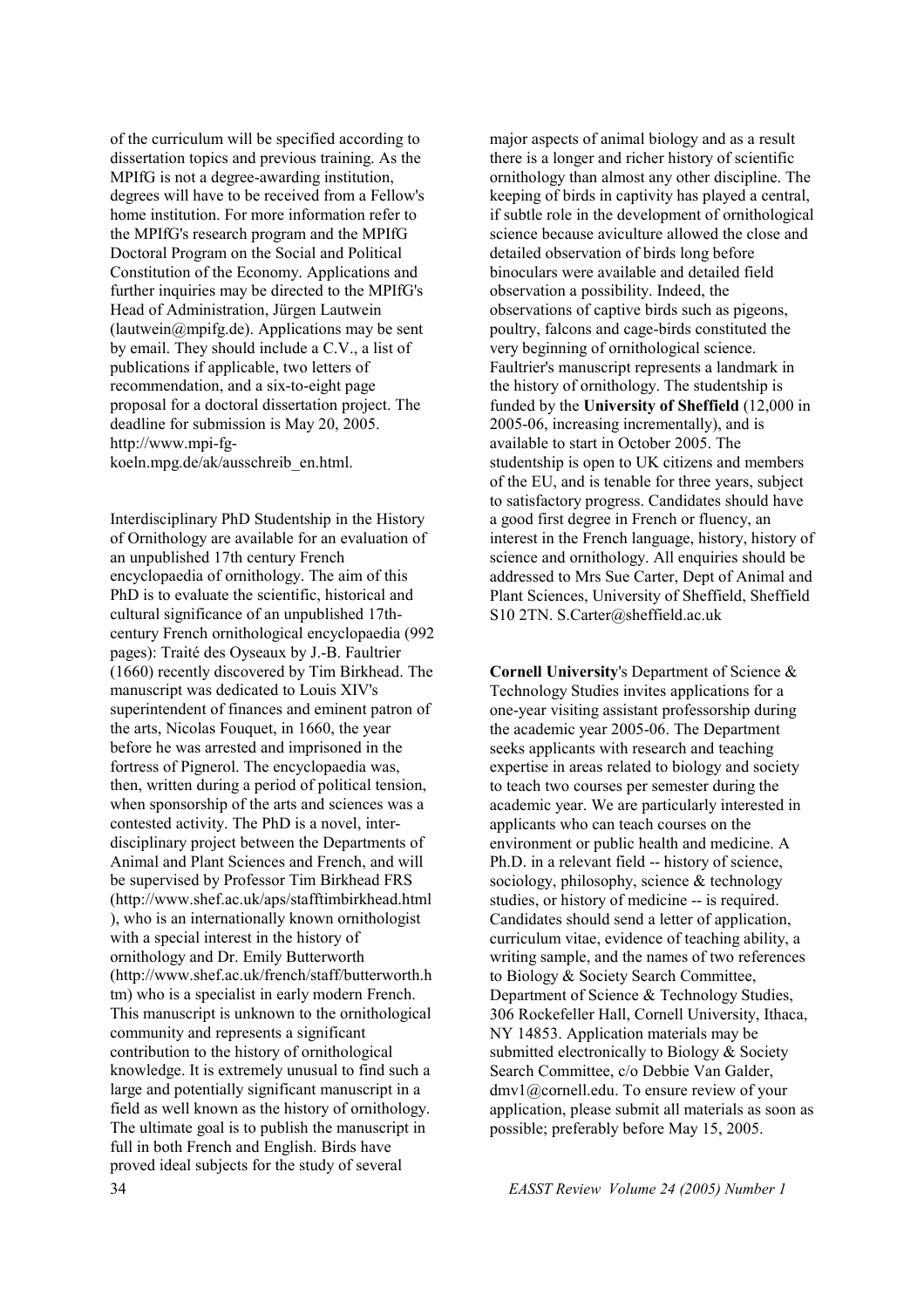The Society for the Social History of Medicine (SSHM) invites submissions to its 2005 Roy Porter Student Essay Prize Competition. This prize will be awarded to the best original, unpublished essay in the social history of medicine submitted to the competition as judged by the SSHM's assessment panel. It is named in honour of the late Professor Roy Porter, a great teacher and a generous scholar. The competition is open to undergraduate and post-graduate students in full or part-time education. The winner will be awarded 500.00, and his or her entry may also be published in the journal Social History of Medicine. Further details and entry forms can be down-loaded from the SSHM's website http://www.sshm.org. Alternatively, please contact David Cantor, Division of Cancer Prevention, National Cancer Institute, Executive Plaza North, Suite 2025, 6130 Executive Boulevard, Bethesda MD 20892-7309, U.S.A., Email: competition@sshm.org. The deadline for entries is: 31 December 2005.

The Faculty of Technology in collaboration with the Faculty of Education and Language Studies at the Open University invite applications for a 3 year full time PhD studentship on 'The Discourse

### Summer Schools

The Second Ittingen Summer School, Shaping the Future – Science as Intervention, will be held on August 13, 2005 – August 21, 2005. The Collegium Helveticum of the Swiss Institute of Technology (ETH) and the University of Zurich, the Cohn Institute for the History and Philosophy of Science and Ideas of Tel Aviv University, and the Center for Junior Research Fellows of the University of Konstanz, in cooperation with the Lion Foundation, invite applications to the Second Ittingen Summer School, which is devoted to the topic "Shaping the Future – Science as Intervention." The Summer School is a one-week intensive workshop, which will take place in a beautiful old monastery in Switzerland from August 13, 2005 to August 21, 2005. It requires active participation, including preparatory reading, small group discussions, and the presentation of short papers. The participants will stay in the hotel of the Kartause Ittingen and receive free accommodation and full board.

EASST Review Volume 24 (2005) Numberl 35

of Genomics' starting in October 2005. The project will benefit from connections with the ESRC Centre for the Study of Social and Economic Aspects of Innovation in Genomics (INNOGEN), co-directed by the Open University and the University of Edinburgh. The studentship covers fees and provides a maintenance grant, which will be £12,000 in the 2005-2006 academic year. The student will undertake qualitative research on the language and social construction of innovations in genomics, and the politics of such constructions. He/she will explore these issues through comparisons of genomics controversies such as those over GM crops, medical practices including genetic screening and testing, and stem cell research. Informal enquiries can be made to Peter Robbins (p.t.robbins@open.ac.uk) or Guy Cook  $(g.cook@open.ac.uk)$ , who will be cosupervising the project. You can download further particulars at http://technology.open.ac.uk/deanery/recruit.htm. The Research Degrees Prospectus and an application form can be found at http://www.open.ac.uk/researchschool/prospectus/index.shtml. Closing date for receipt of applications is 20 May 2005.

Travel costs of European and Israeli participants will be covered in full; participants from other parts of the world will receive a substantial contribution to their travel costs. All material necessary for the preparation of the Summer School, as well as the cultural programme during the School, is free. The main goal of the Second Ittingen Summer School is to explore the tension between the inherent performativity and implied promises of science. The history of science is, and has always been, closely related to the idea that the future of humankind can be – and has to be – actively shaped. Till the seventies science was considered the most important, if not the only social agency that can bring about an improvement of humanity. At the same time this almost unlimited confidence in science was accompanied by anxieties caused by a lack of confidence in the ability of science to control the consequences of its achievements. Thus the topic of "Shaping the future: Science as Intervention"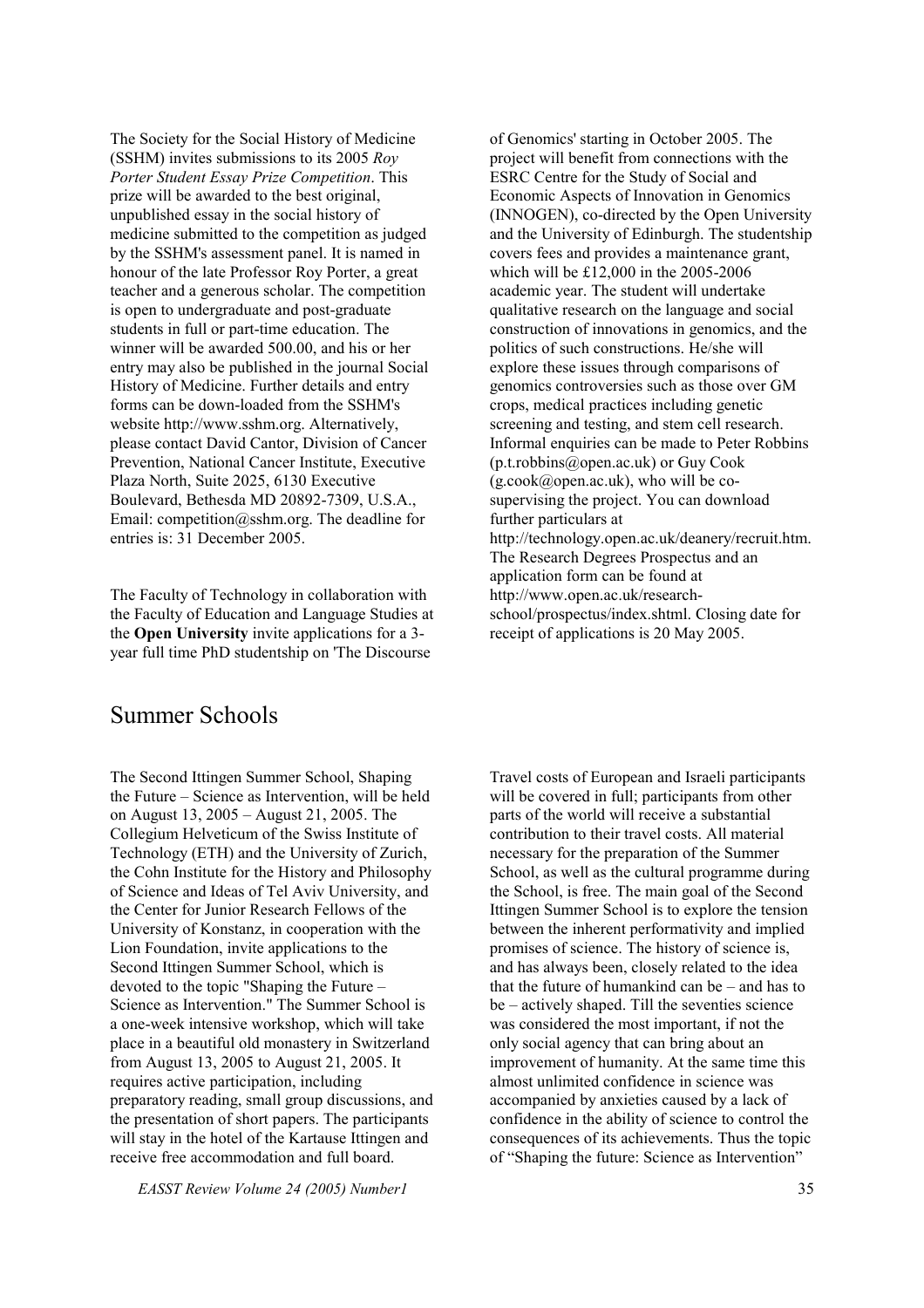has at least two different but interconnected dimensions, which will be addressed in the summer school: The first is cognitive, and has been dealt with in the literature as the performative dimension of science. All scientific theories and practices imply a representation of the piece of the world they intend to explain. We will explore the extent to which this representation is "performative" in the sense that it has already shaped the world in a way that allows for an explanation to be offered in terms of the formulation of the problem. Secondly, an conception of science as intervention means that an ethical and political dimension is inherent to it: this is the dimension of "promises". Scientific theories contain an implicit image of the future, usually a "better future" as they promise more health, happiness, security or comfort for humans. We will inquire into the manifold ways in which these promises impact on political decision making as well as on social, economic and ethical discourses. The opening lecture will be held by Martin Kusch, University of Cambridge, Department of History and Philosophy of Science, who will provide a general introduction to the theme of the Summer School. The Second Ittingen Summer School welcomes applications from doctoral and postdoctoral students (who completed their PhD no earlier than 2000), from all academic disciplines in the natural, social and human sciences. Application forms can be downloaded from the website of the Summer School, where further information is provided: www.summerschoolittingen.ch. Applications have to reach the organizers by May 10, 2005. Applicants will be notified in the beginning of June. If you have additional questions, please write to: application@summerschool-ittingen.ch, or contact Daniel Strassberg, Lion Foundation, Weinbergstr.145, 8006 Zürich, Switzerland. Phone +411-364 51 30; Fax +411-361 19 05.

The European Summer School on Industrial Dynamics (ESSID) will be held in Cargese (Corsica), 10-17 September 2005. (See http://www.uni-bocconi.it/essid2005.) Lectures by leading scholars provide update overviews on research at the frontier of industrial dynamics, economics of innovations, economics of science and the geography of innovation. Students present their PhD drafts and papers at smallgroup students' workshops, where they get comments from both the faculty and fellow students. Workshops on research tools provide highlight on data sources, methods of analysis, and simulation techniques.

A one-week intensive graduate school on 'Measuring Science' will be held at the Centre for Science and Technology Studies (CWTS), Leiden University, the Netherlands on 17-20 October 2005. The course, Measuring Science: Assessment of Research Performance and Discovery of Patterns of Scientific and Technological Development, addresses a quantitative methodology to discover the structure of the scientific 'landscape' in order to gain concrete and detailed insight into the development of fields of science, the transfer of knowledge between research fields, the interaction between science and technology. This methodology is appropriate to visualize the position of research activities in the international 'landscape' in relation to interdisciplinary developments, and particularly in relation to socio-economic problems. The course director is Professor Anthony van Raan. Registration/information: Christine Ibler-Alkemade (secr. Prof. Van Raan), tel. +31 71 5273909, fax +31 71 527391, CWTS, Wassenaarseweg 52, P.O. Box 9555, 2300 RB Leiden, the Netherlands, e-mail: alkemade@cwts.leidenuniv.nl.

"Explanations of Consumption and Consumer Culture," the course/workshop, will be held in Turku, Finland, and the organizing university is Turku School of Economics and Business Administration. We would like to present you a compact 4-day workshop on various aspects of consumption research. The course will be held in May-June 2005, and the coursework will consist of lectures (8 in total), student presentations and discussions. There will be two international (Alan Warde, UK and Tally Katz-Gerro, Israel) plus two Finnish lecturers (Terhi-Anna Wilska and Juha Panula). The lectures will also serve as discussants in the student workshops side to side with local faculty members from economic sociology. For more information on the course: www.tukkk.fi/excococu.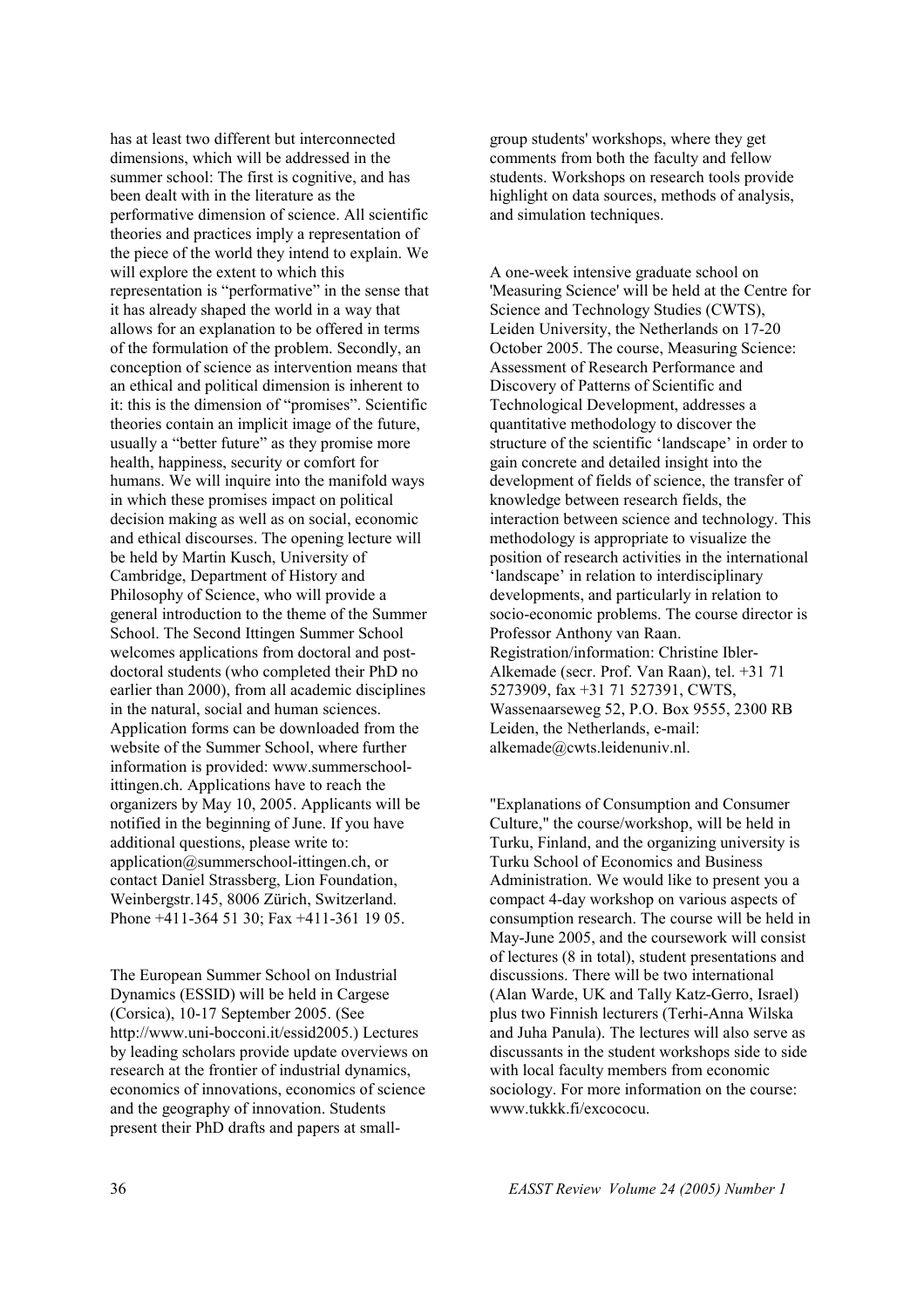### News about education

Details of a new MA in Science Communication at the University of Leeds in 2005-6 are now available at:

http://www.hps.leeds.ac.uk/PostgraduateInfo/scie ncecommunication.htm. The programme has recently been accredited by the Association of British Science Writers for its Student Journalism bursaries (deadline 28th Feb)- see http://www.absw.org.uk/bursaries.htm. For information about admissions and also bursaries supplied by the School of Philosophy and University of Leeds please visit http://www.hps.leeds.ac.uk/PostgraduateInfo/pg\_ admission.htm. For information about the programme itself please contact the Director of the MA in Science Communication: Dr. Jon Topham, Lecturer in History of Science email j.r.topham@leeds.ac.uk.

New Medical Technologies and Society is a new postgraduate course at the Science and Technology Studies Unit (SATSU) in the Department of Sociology, University of York, UK, whose members undertake international research in this growing field of sociological enquiry. It will provide a rigorous foundation in social science research exploring social, cultural and organizational implications of new developments in medical and health technologies. This MSc is designed for students with an interest in the sociology of innovation in medicine and healthcare. Medical technologies are increasingly at the centre of new changes in both the social and physical body. The course covers a wide range of sociological and anthropological literature on medical innovation with a special focus on the body, reproduction, health, aging and dying. Crucially, it explores the implications of social science research for healthcare organisation, policy and regulation. The course will appeal to sociology graduates wishing to specialise in an expanding field of enquiry, and also healthcare practitioners interested in the social science of medicine. Its primary aims are to explore key social and cultural dimensions of medical technology informed by perspectives in the Sociology of Health and Illness, Anthropology, the History of Medicine, and Science and Technology Studies and to provide a rigorous foundation in social

science research drawing on a range of approaches which are broadly transferable. For more information contact the departmental office, Mrs Lynn Kilgallon (lk6@york.ac.uk)  $+44(0)1904$  433044. The course coordinator is Dr Nik Brown (ngfb $1$ @york.ac.uk) +44(0)1904 434741. See

http://www.york.ac.uk/depts/soci/c\_mamt.html.

The University of Durham's Department of Philosophy, Centre for the History of Medicine and Disease (CHMD), and School for Health are pleased to announce their new Taught Masters Programme (MA) in the History and Philosophy of Science and Medicine (HPSM) teach an M.A. in the history and philosophy of science and medicine. This one-year (two years part-time) programme will provide students with a deeper understanding of historical, cultural and philosophical issues in science and medicine from Antiquity up to the present day. Using socio-cultural models to analytical approaches its primary aim is to show how the intellectual vibrancy of the humanities is relevant to a deeper understanding of past and present medical and scientific issues. The wide spectrum of academic staff from the Department of Philosophy and the School for Health allows students to focus their papers on a wide variety of topics, some of which include bioethics and the history and medicine, the history and philosophy of science, and environmental philosophy. Upon completion, the HPSM MA will give students the skills necessary for inter- and trans-disciplinary work that can be applied to future doctoral studies as well as to a broad range of other applications within the media, the public sector, NGOs, etc. The Wellcome Trust, London has been recognised this programme for its masters awards funding scheme. Graduate students from various backgrounds including arts and humanities subjects, science, and medicine with a high mark on their first degree (or equivalent) are encouraged to apply for the HPSM Programme. For the University s application procedure visit the University web page at: http://www.dur.ac.uk/postgraduate/apply/. Space is limited. Course Directors: Dr Matthew D Eddy, Department of Philosophy, m.d.eddy@durham.ac.uk; Dr Lutz D H Sauerteig, School for Health, CHMD, l.d.sauerteig@durham.ac.uk.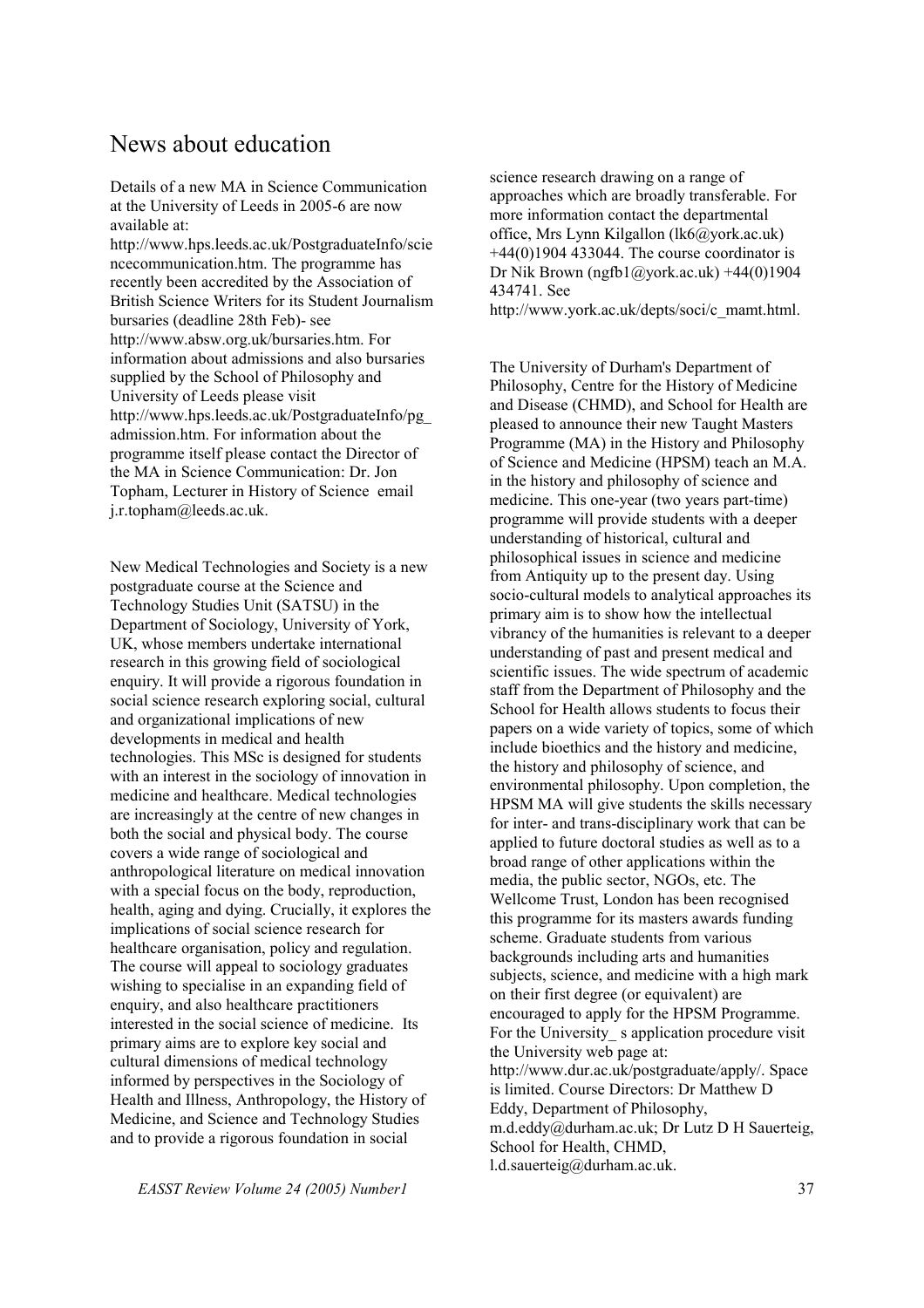### News from the field

Groups of scientists from Bulgaria and Germany and political figures with the mayor of the city of Vidin, Dr. Ivan Tsenov, have been discussing the possibility to establish the Vidin School as a main body of a future Vidin at Danube University. Initially the School will begin with one Faculty of Social Science with one Department of Social Studies. We plan the Vidin University to offer a unique university education that is dedicated to: Liberal arts and sciences and their ability to provide students with skills and knowledge relevant to contemporary issues and concerns; A problem-centered, interdisciplinary approach to teaching and research; A multitude of programs that combine the liberal arts with applied professional and occupational programs that further the vocations of our students; and a community of students, faculty and staff that promotes energy and enthusiasm and positive relations with local community that supports us. The international cooperation should be one of the most important features of the Vidin University. Our effort is to create a multi-cultural and multi-disciplinary research and teaching environment that would attract a number of visiting scholars and lecturers as well as students from many parts of Europe. Specific research areas:i) Small town development; rural gender issues; agricultural reconstruction; heritage and tourism; youth and ageing in rural areas; rural economic restructuring; rural households in transition; health and poverty with nursing and social cares; rural labor market participation. ii) The impact of the great river to its surroundings: environmental and social problems. iii) Cultural studies and semiotics; folk studies in their historical and social aspects; ethnic minorities aspects; iv) History and philosophy of science and education: studies on the history of science and education in the Danube region, in the Balkans and especially of the Third Bulgarian Kingdom (1878-1946); cultural and educational relationships between Bulgaria and Germany and Austro-Hungarian empire; public understanding of science and what is the public attitude towards scientific activity, scientists and technology; what is pseudo-science - its role in the modern society. These research topics do not seem to be strongly elaborated in the present Bulgarian research and educational areas. Both the scientific results expected and the University will be of

importance in recovering the human capability of the whole region of Vidin and its vicinity. We would like to hear from people interested in contributing in the following ways: i) as staff members; ii) as participants in joint research/teaching; iii) as sponsors. Any opinions and ideas are welcome. Contact Professor B.V. Toshev, Head of the Department of Physical Chemistry, Head of the Department of Chemistry Education, University of Sofia, 1 James Bourchier Blvd., 1164 Sofia, Bulgaria, http://khimiya.org, Tel.: +359 2 8629049, Fax: +359 2 9625438.

The Social Science Research Center Berlin (Wissenschaftszentrum Berlin für Sozialforschung, WZB) has set up a "Project Group Science Policy Studies". The project group deals with the relation between science and politics from an interdisciplinary perspective integrating approaches from sociology, political science and history. Of particular interest are current changes in the production and application of scientific knowledge, new governance regimes in science policy, new forms of evaluation and quality assurance in science and recent shifts in the promotion of junior scholars. The project group follows up discussions held at an international conference on the "Shifting Boundaries between Science and Politics" at the WZB in June 2004. It also offers a discursive and organisational framework for research projects at the WZB dealing with issues of science policy studies and science studies. Examples include the study on "Spin-Offs as Border Crossing and New Mode of Knowledge Production?", funded by the Federal Ministry of Education and Research (BMBF) as part of the program "Science Policy Studies", or the project on "Organisation and Gender – A Reconstruction and Reinterpretation of Empirical Findings in the Case of Knowledgebased Fields of Activity", funded by the German Research Foundation (DFG). The project group intends to organise conferences and establish collaborations with international guest scientists and with academic networks in Europe and abroad in order to develop further the international perspectives in science policy studies. See http://www.wz-berlin.de/ag/wp/.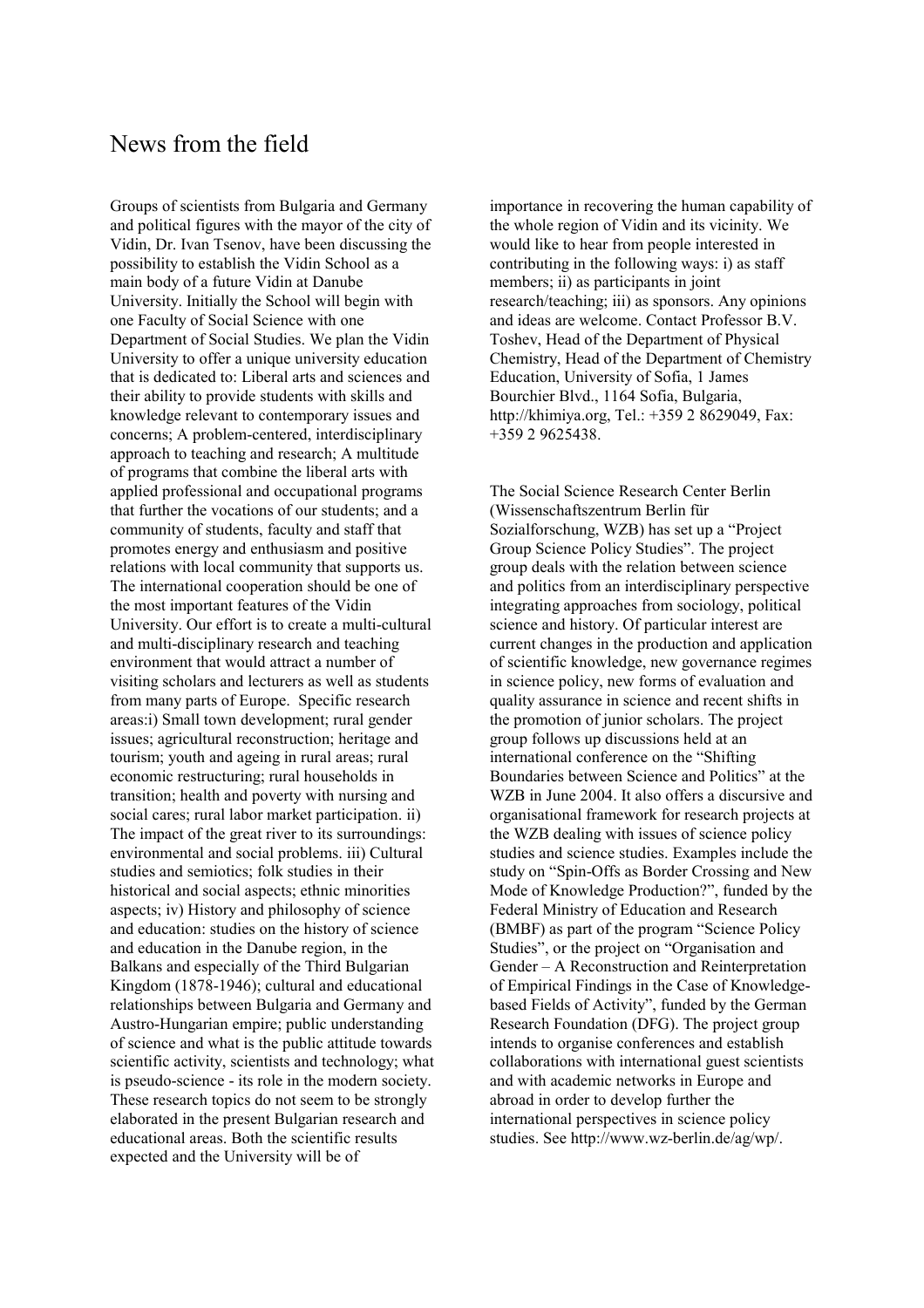There is a new Chief Editor of Science Studies, the international, peer-reviewed journal for science and technology studies. Science Studies is designed as an open forum for all perspectives on the study of science and technology, whether philosophical, historical, sociological, psychological, cognitive, educational, or politicoeconomic. Recent issues of the journal have included work on topics such as technology assessment in Europe, the politics of sociobiology, innovation trajectories and networks, interdisciplinary collaboration and university-government relations. Science Studies is available in full text through EBSCO in over 700 institutions in 30 countries around the world. The journal is abstracted and indexed by the following services: CSA World Wide Political

### Science Abstracts (Cambridge Scientific Abstracts), Social Services Abstracts, Sociological Abstracts, Entrepreneurship Research Engine (Kauffman Foundation) and Russian Academy of Sciences Bibliographies. Science Studies is published by the Finnish Society for Science and Technology Studies. Aaro Tupasela <aaro.tupasela@HELSINKI.FI> invites you, your colleagues and students to join me in making Science Studies one of the most exciting journals in the field. You can participate both as reader and writer. Our website contains information about subscription and submission procedures: http://pro.tsv.fi/stts/mag/

## Net news

The Museum of the History of Science, Oxford, has launched an on-line version of its exhibition: 'Drug Trade: therapy, pharmacy and commerce in early-modern Europe'

http://www.mhs.ox.ac.uk/drugtrade/index.htm. It is built around the Museum's collection of pharmacy jars and printed herbals.

Wikimania 2005 - The First International Wikimedia Conference will be held in Frankfurt am Main, Germany, from 4 August 2005 to 8 August 2005. Wikimedia is the non-profit organization operating Wikipedia, Wiktionary, Wikisource, Wikibooks, Wikinews, Wikiquote, Wikispecies, and the Wikimedia Commons. We are now accepting papers and other submissions (from everyone within and outside the Wikimedia communities) for presentations, workshops, and discussion groups. We are also accepting nominations for speaker panels and keynote speakers, and suggestions for other activities. Mail all submissions to cfp@wikimedia.org. For more conference information, see http://meta.wikimedia.org/wiki/Wikimania:Main\_ Page (work in progress).

Professor Guo, Chinese historian of mathematics, has recently published (with Karine Chemla) a fully commented French translation of the

EASST Review Volume 24 (2005) Numberl 39

Jiuzhang suanshu, the most ancient Chinese work on mathematics handed down through scribal transmission (Les neuf chapitres, Dunod, Paris 2004). In its present form the Jiiuzhang suanshu is thought by some to date from the beginning of the common era. The Suan shu shu is a manuscript discovered in a tomb of the second century BC, and may therefore antedate the Jiuzhang suanshu by at least two centuries. Its discovery is a major event in the history of world mathematics, and its connection with later works is a matter of lively discussion. Further details of the Suan shu shu, including a freely downloadable translation and commentary are at http://www.nri.org.uk/suanshushu.html.

The SciPer Project of the Universities of Leeds and Sheffield is delighted to announce the publication of the first instalment of Science in the Nineteenth-Century Periodical: An Electronic Index, which is issued by hriOnline and is freely available at http://www.sciper.org. The SciPer Index provides a scholarly synopsis of the material relating to science, technology, and medicine appearing in eight (soon to be increased to sixteen) general periodicals published in Britain between 1800 and 1900. With entries describing around 7,500 articles (doubling to more than 15,000 when complete), and with references to over 5,500 individuals, 2,000 publications, and 1,000 institutions, it provides an invaluable research tool for scholars interested